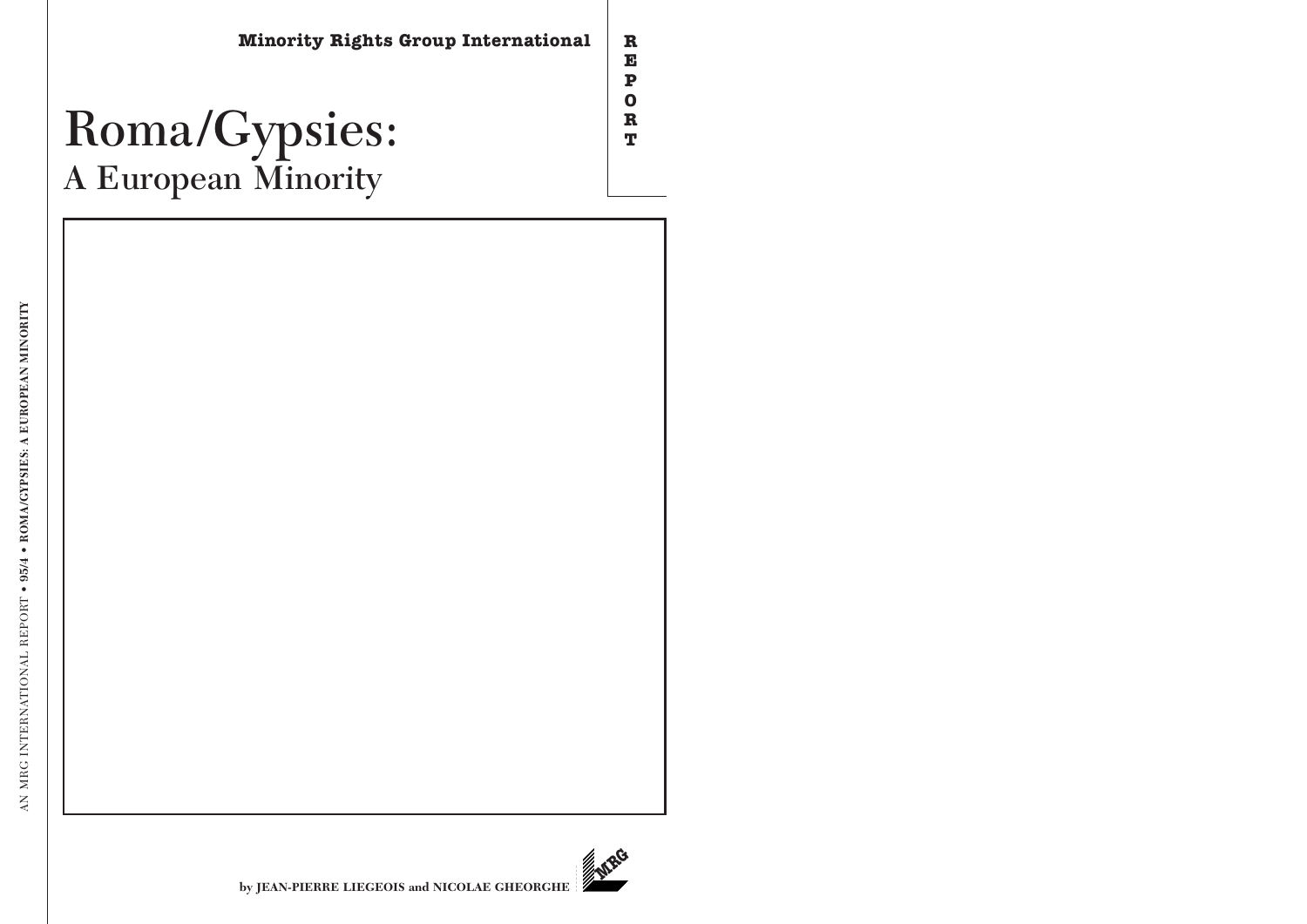#### *Young homeless Roma woman in Sofia, Bulgaria* MELANIE FRIEND

## **Roma/Gypsies: A European Minority**

#### **MINORITY RIGHTS GROUP**

Minority Rights Group works to secure rights and justice for ethnic, linguistic and religious minorities. It is dedicated to the cause of cooperation and understanding between communities.

Founded in the 1960s, Minority Rights Group is a small international non-governmental organization that informs and warns governments, the international community, nongovernmental organizations and the wider public about the situation of minorities around the world. This work is based on the publication of well-researched reports, books and papers; direct advocacy on behalf of minority rights in international fora; the development of a global network of like-minded organizations and minority communities to collaborate on these issues; and **the challenging of prejudice and promotion of public understanding** through information and education projects.

Minority Rights Group believes that the best hope for a peaceful world lies in **identifying and monitoring conflict** between communities, **advocating preventive measures** to avoid the escalation of conflict and **encouraging positive action** to build trust between majority and minority communities.

Minority Rights Group has consultative status with the United Nations Economic and Social Council and has a worldwide network of partners. Its international headquarters are in London. Legally it is registered both as a charity and as a limited company under the United Kingdom Law with an International Governing Council.

#### **THE PROCESS**

As part of its methodology, MRG conducts regional research, identifies issues and commissions reports based on its findings. Each author is carefully chosen and all scripts are read by no less than eight independent experts who are knowledgeable about the subject matter. These experts are drawn from the minorities about whom the reports are written, and from journalists, academics, researchers and other human rights agencies. Authors are asked to incorporate comments made by these parties. In this way, MRG aims to publish accurate, authoritative, wellbalanced reports.

#### **ROMA/GYPSIES OF EUROPE**

© Minority Rights Group 1995 British Library Cataloguing in Publication Data A CIP catalogue record for this book is available from the British Library ISBN 1 897693 16 8 ISSN 0305 6252 Published October 1995 Typeset by Brixton Graphics Printed in the UK on bleach-free paper by MFP Design and Print

Translated from French by Sinéad ni Shuinéar

#### **Acknowledgements**

Minority Rights Group gratefully acknowledges all organizations and individuals who gave financial and other assistance for this report.

This report has been commissioned and is published by Minority Rights Group as a contribution to public understanding of the issue which forms its subject. The text and views of the individual authors do not necessary represent, in every detail and in all its aspects, the collective view of Minority Rights Group.

#### **THE AUTHORS**

JEAN-PIERRE LIEGEOIS is director of the Centre de Recherches Tsiganes (Gypsy Research Centre) at the René Descartes University, Paris. He is an author of numerous articles promoting an understanding of Roma/Gypsy issues and manages a substantial project funded by the European Commission on Roma/Gypsy education. He is editor of *Interface* magazine and *Interface Collection.*

NICOLAE GHEORGHE is a Romanian sociologist who belongs to the Roma community. He has long been active in the defence of the Roma community both in Romania and internationally. He is coordinator of the Roma Center for Social Intervention and Studies and senior researcher at the Institute of Sociology, Bucharest.



### **CONTENTS**

- **Preface**
- **Context**
	- **Some aspects of the current situation**
	- **The emergence of a political space for Roma/Gypsies**
	- **Confirming a cultural space for Roma/Gypsies**
	- **Conclusion**
- **Annexe**
- **Recommendations**
	-
- **Bibliography**



**Notes 35**

| $\mathbf \Omega$ | Son        |
|------------------|------------|
| $\Omega$         | The<br>for |
| (29)             | Cor<br>Ror |
| 32               | Cor        |
| 33               | Anr        |

**34**

**36**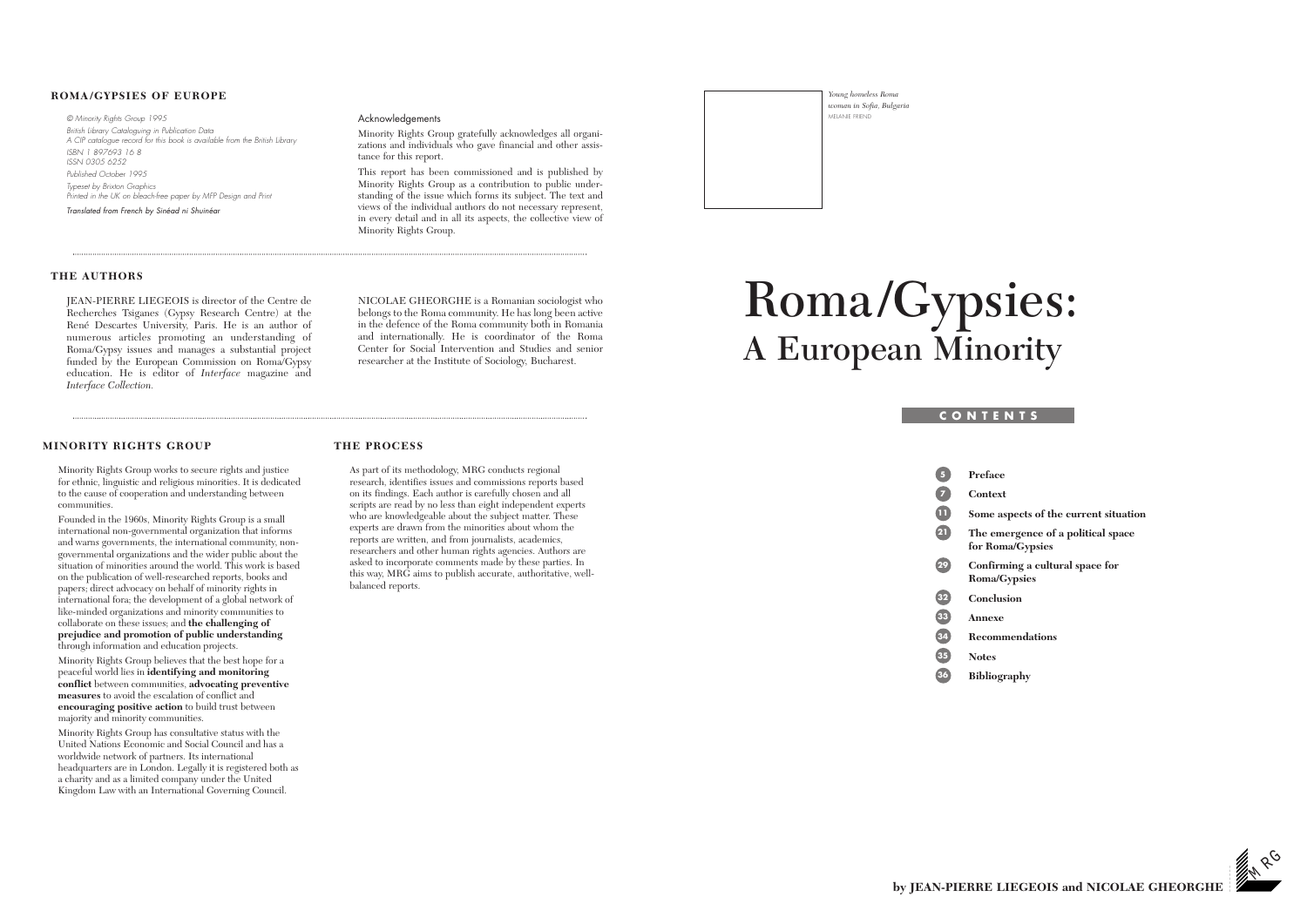#### **Declaration on the Rights of Persons belonging to National or Ethnic, Religious and Linguistic Minorities**

- 1. States shall protect the existence and the national or ethnic, cultural, religious and linguistic identity of minorities within their respective territories, and shall encourage conditions for the promotion of that identity.
- 2. States shall adopt appropriate legislative and other measures to achieve those ends.

(Adopted by the UN General Assembly; Resolution 47/135 of 18 December 1992)

#### *Article 1*

#### *Article 2*

- 1. Persons belonging to national or ethnic, religious and linguistic minorities (hereinafter referred to as persons belonging to minorities) have the right to enjoy their own culture, to profess and practise their own religion, and to use their own language, in private and in public, freely and without interference or any form of discrimination.
- 2. Persons belonging to minorities have the right to participate effectively in cultural, religious, social, economic and public life.
- 3. Persons belonging to minorities have the right to participate effectively in decisions on the national and, where appropriate, regional level concerning the minority to which they belong or the regions in which they live, in a manner not incompatible with national legislation.
- 4. Persons belonging to minorities have the right to establish and maintain their own associations.
- 5. Persons belonging to minorities have the right to establish and maintain, without any discrimination, free and peaceful contacts with other members of their group, with persons belonging to other minorities, as well as contacts across frontiers with citizens of other States to whom they are related by national or ethnic, religious or linguistic ties.

### *Article 3*

- 1. Persons belonging to minorities may exercise their rights including those as set forth in this Declaration individually as well as in community with other members of their group, without any discrimination.
- 2. No disadvantage shall result for any person belonging to a minority as the consequence of the exercise or nonexercise of the rights as set forth in this Declaration. *Article 4*
- 1. States shall take measures where required to ensure that persons belonging to minorities may exercise fully and effectively all their human rights and fundamental freedoms without any discrimination and in full equality before the law.
- 2. States shall take measures to create favourable conditions to enable persons belonging to minorities to express their characteristics and to develop their culture, language, religion, traditions and customs, except where specific practices are in violation of national law and contrary to international standards.
- 3. States should take appropriate measures so that, wherever possible, persons belonging to minorities have adequate opportunities to learn their mother tongue or to have instruction in their mother tongue.

mority Rights Group (MRG) first pub-<br>
lished a report on the Roma (or 'Gypsies'<br>
as they are known in Western Europe) in<br>
1973 and has closely followed develop-<br>
ments affecting this minority ever since.<br>
Following the col lished a report on the Roma (or 'Gypsies' as they are known in Western Europe) in 1973 and has closely followed developments affecting this minority ever since. Central and Eastern Europe and significant changes in the situation of Roma/Gypsy communities in Europe as a whole, MRG commissioned a full updated report *Roma/Gypsies: A European Minority*, from two acknowledged experts in this area. This report is seen as a resource to support the work of Minority Rights Group, in particular where MRG has established practical training initiatives with the Roma/Gypsy communities to encourage empowerment and also, multicultural education projects to inform and educate 'majority' communities.

- 4. States should, where appropriate, take measures in the field of education, in order to encourage knowledge of the history, traditions, language and culture of the minorities existing within their territory. Persons belonging to minorities should have adequate opportunities to gain knowledge of the society as a whole.
- 5. States should consider appropriate measures so that persons belonging to minorities may participate fully in the economic progress and development in their country. *Article 5*
- 1. National policies and programmes shall be planned and implemented with due regard for the legitimate interests of persons belonging to minorities.
- 2. Programmes of cooperation and assistance among States should be planned and implemented with due regard for the legitimate interests of persons belonging to minorities.
- *Article 6*
- States should cooperate on questions relating to persons belonging to minorities, inter alia, exchanging information and experiences, in order to promote mutual understanding and confidence.
- *Article 7*
- States should cooperate in order to promote respect for the rights as set forth in the present Declaration. *Article 8*
- 1. Nothing in this Declaration shall prevent the fulfilment of international obligations of States in relation to persons belonging to minorities. In particular, States shall fulfil in good faith the obligations and commitments they have assumed under international treaties and agreements to which they are parties.
- 2. The exercise of the rights as set forth in the present Declaration shall not prejudice the enjoyment by all persons of universally recognized human rights and fundamental freedoms.
- 3. Measures taken by States in order to ensure the effective enjoyment of the rights as set forth in the present Declaration shall not prima facie be considered contrary to the principle of equality contained in the Universal Declaration of Human Rights.
- 4. Nothing in the present Declaration may be construed as permitting any activity contrary to the purposes and principles of the United Nations, including sovereign equality, territorial integrity and political independence of States.
- *Article 9*
- The specialized agencies and other organizations of the United Nations system shall contribute to the full realization of the rights and principles as set forth in the present Declaration, within their respective fields of competence.

For further reference, see also the following instruments: The International Covenant on Civil and Political Rights (1966), article 27;

- The Convention on the Elimination of All Forms of Racial Discrimination (1965), article 2;
- The Framework Convention for the Protection of National Minorities (1995);
- The OSCE Budapest Summit Declaration (1994), Chapter VIII the Human Dimension, articles 23 and 24.

The new report has adopted a different approach from its previous edition and offers a thematic analysis of the situation of the Roma/Gypsy in the post-communist era. Many of the problems this persecuted minority suffers are not unique to any particular country, although specific instances in different countries are cited in the report. The authors give an overview of the Roma/Gypy community and its history of discrimination and persecution in Europe, analyzing the various policies adopted during the 600 years since the Roma/Gypsies first migrated to Europe.

The report examines specific areas where the Roma/ Gypsy community as a whole currently faces particular difficulties. Roma/Gypsies face disadvantage and discrimination in all spheres: employment, housing, health, education and vocational opportunities. In addition, they suffer from the accumulation of centuries of prejudice and negative stereotyping, which have adversely affected policies conducted towards them. Up until recently, there has been little recognition of the Roma/Gypsy as a distinct ethnic, linguistic and cultural group and hence a lack of recognition that many of the problems they encounter result from the violation of their rights as a minority.

Much of the focus of concern has to be on the countries of Central and Eastern Europe, whilst acknowledging that the record of Western European states is also poor. Roma/Gypsy communities have suffered disproportionately in the political and economic changes which have resulted since the fall of communism. In many cases, while communist policies towards Roma/Gypsies were far from exemplary, as MRG's earlier report demonstrated, there was a bottom line for Roma/Gypsies in terms of social provision which now no longer exists. However, positive developments in terms of the recognition of minority rights can be detected in these countries, many of which include protection of minorities in their constitutions. The difficulty is in recognizing that Roma/Gypsy communities deserve this protection, and in providing the resources necessary to implement non-discriminatory and affirmative policies in housing, health, education and employment. There have

been disturbing instances of violence against Roma/Gypsies in many countries where political and social transformation is taking place with Roma/Gypsies often being seen as the scapegoat for wider social ills.

There are some positive developments noted in this report, notably the greater freedom of Roma/Gypsies to organize themselves and lobby for the protection of their rights at international and national levels. There have been many initiatives put forward by a variety of European institutions in the last few years which underline the increasing awareness that Roma/Gypsies as a transnational minority need to be recognized and protected at European as well as national levels. MRG welcomes initiatives by the Organization on Security and Cooperation in Europe (OSCE) to devote particular attention to the Roma/Gypsy issue since April 1993 when the High Commissioner on National Minorities was given a mandate to report on the position of the Roma/Gypsy within the OSCE region. MRG actively participated in the Roma/Gypsy Seminar in Warsaw in September 1994 and some of this report is based on submissions made by the authors to the Working Groups at the Seminar.

The Roma/Gypsy community was the focus of much attention at the Romanian government-sponsored Conference on Tolerance in Bucharest in May 1995. Roma expressed widespread anger at the way they perceived that their name and their identity had been changed by the Romanian authorities. The Romanian government denies any charge, stating that its preferred name 'Tsigani' is traditional and avoids confusion with Romanian nationality. The argument is symbolic of a lack of consultation, trust and confidence in Roma/Gypsies in many states.

Traditionally, the OSCE concern regarding national minorities has focused on security concerns and the danger of conflicts between states. In this case, there is a narrow concern to discourage migration, but also a wider concern that the issues surrounding Roma/Gypsies are an indicator of how tolerant and protective of human rights any society is. Few states can be proud of their record.

As the authors state, the time has now come, since the problems have been identified and aired, to adopt an integrated, inclusive and sensitive approach to the problems faced by Roma/Gypsies as a hitherto neglected minority group.

**Alan Phillips** *Director* September 1995

**5**

# Preface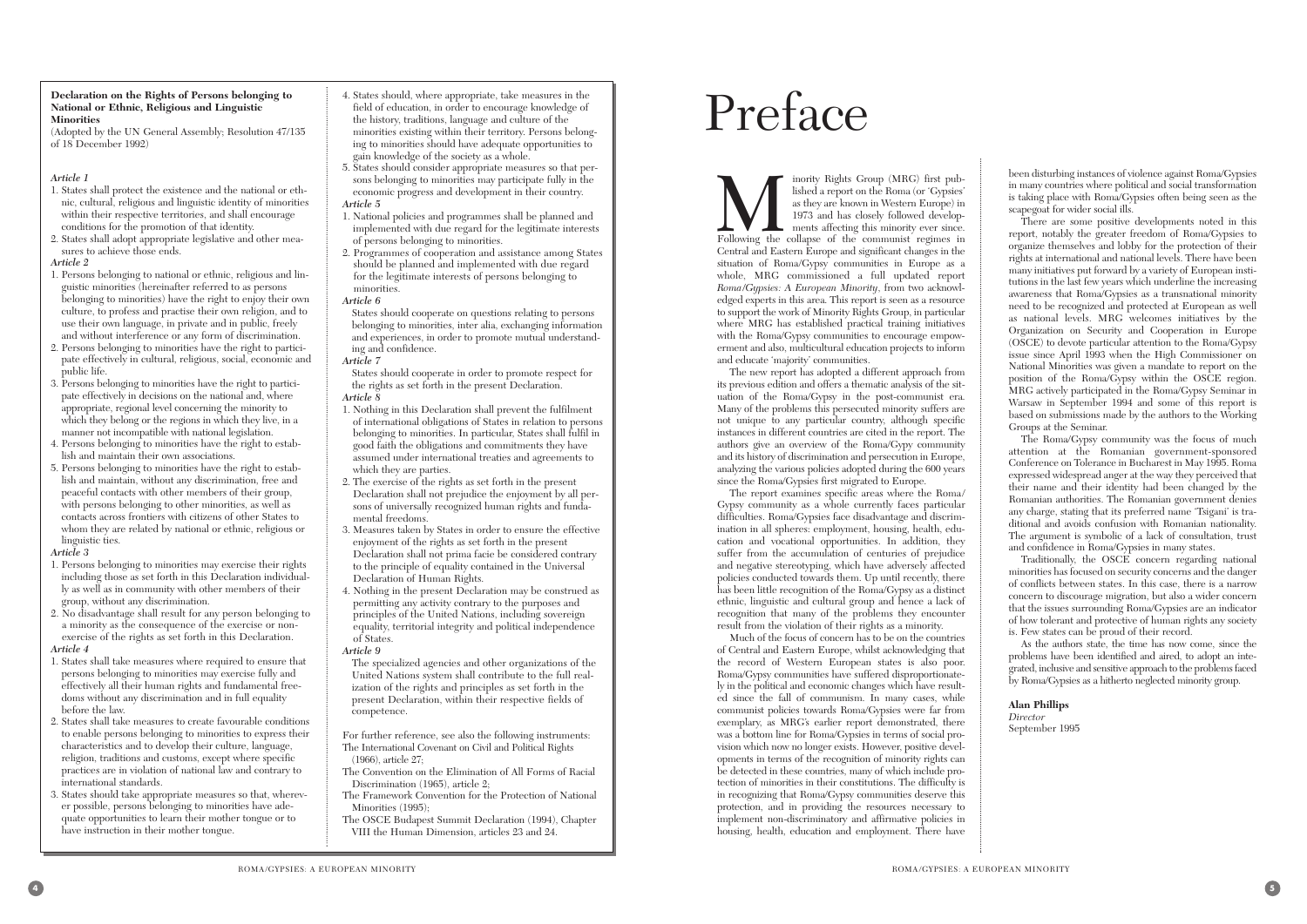### History

The first Roma/Gypsy groups reached Europe<br>
from the East in the fourteenth and fifteenth<br>
centuries. At this time, they still remembered<br>
their homeland, as testified by numerous doc-<br>
unents dated between 1422-1590, a pe from the East in the fourteenth and fifteenth centuries. At this time, they still remembered their homeland, as testified by numerous documents dated between 1422-1590, a period legends of Egyptian origins. With their arrival came attempts from the local populations to categorize the newcomers, with diverse names referring to their supposed origins. For example in Greece a sect from Asia Minor, whose members had a reputation as soothsayers and magicians, had been collectively known for centuries by the name of 'Atsinganos' ('untouched, untouchable'). When the new group arrived from the East, this name was attributed to them, and, with variations, was to remain in use in numerous countries (as 'Tsigan' in Bulgaria, Romania, and Hungary, 'Cigain' and later 'Tsiganes' in France, 'Zigeuner' in Germany, 'Zingari' in Italy, 'Ciganos' in Portugal, etc.). Similarly, many regions frequented by Travellers of Eastern origin were, at that time, known as 'Little Egypt'. This is probably why, when these Travellers moved on to other European countries, they were frequently dubbed 'Egyptians', another name which has remained in a variety of forms, with 'Gypsies' in English and 'Gitanos' in Spanish.

It was not until the late eighteenth century that a comparative study, carried out in Hungary, of Roma/Gypsy terminology and of Indian languages, made it possible to formulate the hypothesis – subsequently confirmed by linguists – of the Indian origin of those communities we shall be calling 'Gypsy' or 'Roma'. The migrations of their ancestors, originating in India, probably developed over a number of centuries prior to their arrival in Europe. More recent research demonstrates that the chronicles of Persian and Arab historians and geographers confirm linguistic findings. 1

The following reference dates indicate the first recorded Roma/Gypsy presence in various European countries, bearing in mind that earlier arrivals may well have gone unnoticed:

1407 Germany 1419 France 1420 Netherlands 1422 Italy 1425 Spain 1501 Russia 1505 Scotland, Denmark 1512 Sweden 1514 England 1533 Estonia 1540 Norway 1584 Finland

Once in Western Europe, groups often continued to travel from one region or country to another, however, others reduced or discontinued their migrations and adapted their work practices in response to local demand, for example taking up trade, craftwork or seasonal agricultural labour. In the course of their travels, these Roma/Gypsy groups encountered other Travellers of indigenous European origin. For example in Ireland from the twelfth century a group known as 'Tinklers' or 'Tynkers' has main-

## Roma/Gypsy: terminology

Gypsy: Term used to denote ethnic groups formed by the dispersal of commercial, nomadic and other groups from within India from the tenth century, and their mixing with European and other groups during their diaspora.

Roma/Rom: A broad term used in various ways, to signify:

- (a) Those ethnic groups (e.g. Kalderash, Lovari, etc.) who speak the 'Vlach', 'Xoraxane' or 'Rom' varieties of Romani language.
- (b) Any person identified by others as 'Tsigane' in Central and Eastern Europe and Turkey, plus those outside the region of East European extraction.
- (c) Romani people in general.

Traveller: A member of any of the (predominantly) indigenous European ethnic groups (Woonwagenbewoners, Mincéiri, Jenisch, Quinquis, Resende, etc.) whose culture is characterized, inter alia, by self-employment, occupational fluidity, and nomadism. These groups have been influenced to a greater or lesser degree by ethnic groups of (predominantly) Indian origin with a similar cultural base (see 'Gypsies').

The authors have used the designation 'Roma/Gypsies' for the multitude of ethnic groups covered by the above terms, in deference on the one hand to familiarity and on the other to self-designation.

## **Context**

## Roma/Gypsy populations throughout Europe 3

| <b>State</b>        | minimum   | maximum                |
|---------------------|-----------|------------------------|
| Albania             | 90,000    | 100,000                |
| Austria             | 20,000    | 25,000                 |
| Belarus             | 10,000    | 15,000                 |
| Belgium             | 10,000    | 15,000                 |
| Bosnia-             |           |                        |
| Herzegovina         | 40,000    | 50,000                 |
| Bulgaria            | 700,000   | 800,000                |
| Croatia             | 30,000    | 40,000                 |
| Cyprus              | 500       | 1,000                  |
| Czech Republic      | 250,000   | 300,000                |
| Denmark             | 1,500     | 2,000                  |
| Estonia             | 1,000     | 1,500                  |
| Finland             | 7,000     | 9,000                  |
| France              | 280,000   | 340,000                |
| Germany             | 110,000   | 130,000                |
| Greece              | 160,000   | 200,000                |
| Hungary             | 550,000   | 600,000                |
| Ireland             | 22,000    | 28,000                 |
| Italy               | 90,000    | 110,000                |
| Latvia              | 2,000     | 3,500                  |
| Lithuania           | 3,000     | 4,000                  |
| Luxembourg          | 100       | 150                    |
| Macedonia           | 220,000   | 260,000                |
| Moldavia            | 20,000    | 25,000                 |
| Netherlands         | 35,000    | 40,000                 |
| Norway              | 500       | 1,000                  |
| Poland              | 50,000    | 60,000                 |
| Portugal            | 40,000    | 50,000                 |
| Romania             | 1,800,000 | 2,500,000              |
| Russia              | 220,000   | 400,000                |
| Serbia-             |           |                        |
| Montenegro          | 400,000   | 450,000                |
| Slovakia            | 480,000   | 520,000                |
| Slovenia            | 8,000     | 10,000                 |
| Spain               | 650,000   | 800,000                |
| Sweden              | 15,000    | 20,000                 |
| Switzerland         | 30,000    | 35,000                 |
| Turkey              | 300,000   | 500,000                |
| Ukraine             | 50,000    | 60,000                 |
| United Kingdom      | 90,000    | 120,000                |
| <b>Total Europe</b> |           |                        |
| (approximately)     |           | 7,000,000 to 8,500,000 |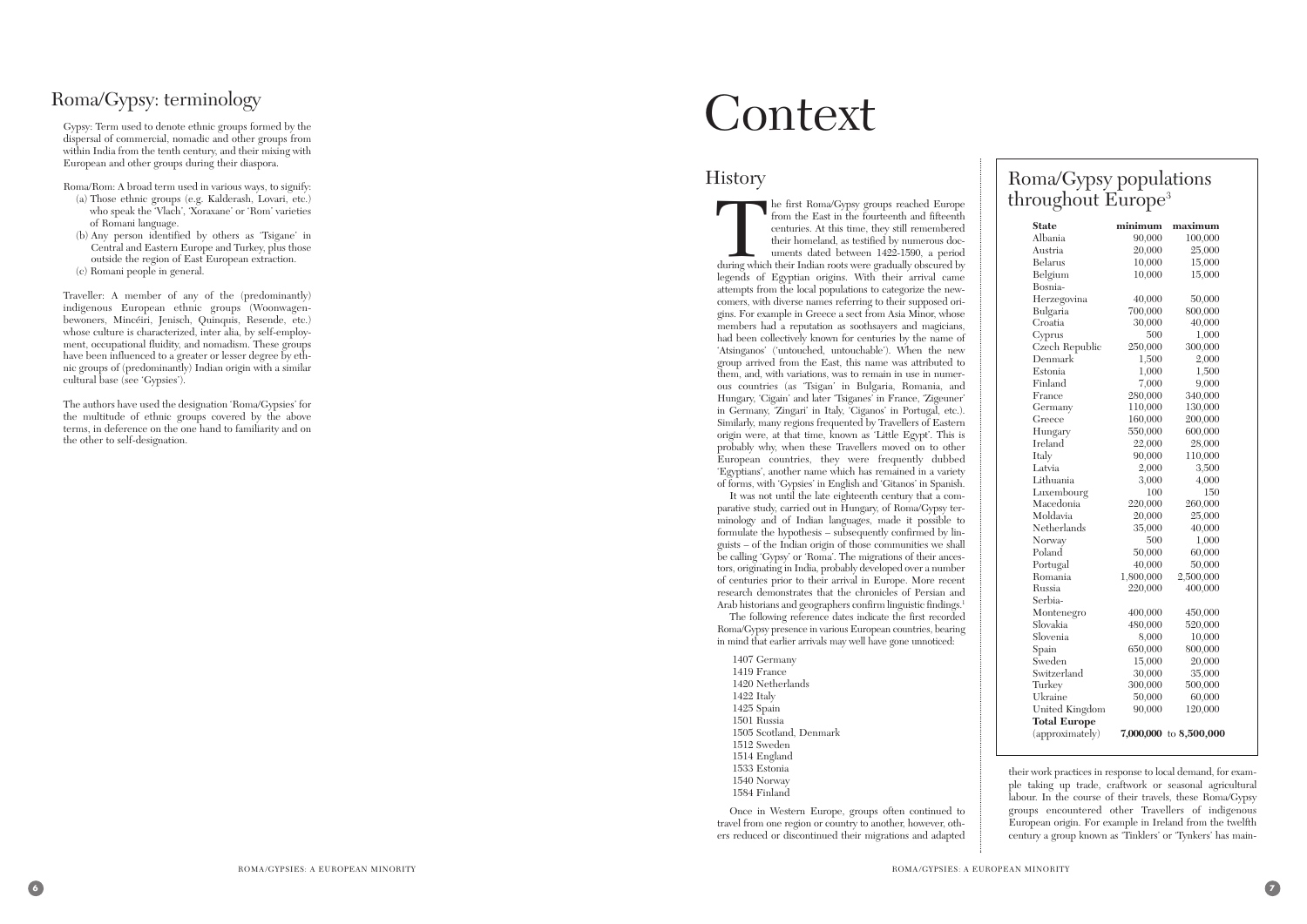associate Roma/Gypsies with everything negative (e.g. 'to lie', 'steal' or 'be as dirty as a Gypsy', etc.), along with names and even verbs derived from the word 'Gypsy' or local variants thereof, and used as synonyms for lying, cheating, and the like in a great number of languages – all go hand-in-hand with official policies.

In the twentieth century, Nazi Germany staged the ultimate anti-Roma/Gypsy campaign: extermination. Yet from 1899, with the creation of the 'Zigeunernachtrichtendienst' (Gypsy Information Bureau) under the direction of the Department of Criminal Investigation, Roma/Gypsies became subject to constant police surveillance. These measures were strengthened still further in 1938 with the passing of two circulars, one concerning 'anti-socials', the other on the 'fight against the Roma/Gypsy menace' (*Bekämpfung der Zigeunerplage*) which stressed that 'experience to date in the fight against the Roma/Gypsy menace, and the findings of bio-racial research, suggest that the Roma/Gypsy question be treated as a racial one'. At first they were put under house arrest, later, from 1939- 40, they were deported to Poland. From 1941 onwards, in territories occupied by the German army, many Roma/Gypsies were simply shot. In 1942 and 1943 Roma/Gypsies and those of mixed race were interned, mainly in Auschwitz-Birkenau, Dachau and Buchenwald. Their extermination in Nazi-occupied countries was neartotal, and there are virtually no Roma/Gypsy families in Central Europe unaffected by it. Some estimates put the number of Roma/Gypsies murdered under the Nazi regime at 500,000, and systematic extermination is still going on: for example whole families have been wiped out in certain territories of the former Yugoslavia in the name of 'ethnic cleansing'.5

In a policy of containment, that is, the compulsory, generally violent integration of Roma/Gypsies into 'mainstream' society, the goal of making Roma/Gypsies 'invisible' remains, but instead of pursuing it by pushing them away geographically, it is to take place socially, by enclosing and splitting the group, which is then to conform with the rest of the population either through total absorption or by becoming 'socially useful'. In this way, the death penalty for second offenders was replaced by condemnation to the galleys when these were in need of extra hands, and later by deportation to the colonies, forced labour, and to the workhouse. The most extreme example of containment was seen in Romania, where from the fourteenth century, Roma/Gypsies were held in slavery by the state, the clergy, and the nobility: families were sold at auction, married couples were split up, children were sold to different masters or simply given away as gifts. The abolition of this enslavement, in 1865, gave rise to one of the most important of the Roma/Gypsy migrations.

#### **Containment**

From the end of the fifteenth century, Spain also operated a policy of containment. Roma/Gypsies were obliged to find a trade and a master; and were restricted in their movements. Measures implemented repeatedly over the course of the following centuries demonstrate an unwavering political desire to forcibly integrate Roma/Gypsies into Spanish society. Banishment was used only as an alternative

In the second half of the twentieth century, ideas with a humanist slant have come to the fore. They have put a stop n the second half of the twentieth century, ideas with a to corporal punishment and physical coercion, outlawing slavery, tearing children away from their families, blanket impositions and restrictions. At the same time a new, increasingly technocratic model of society has been adopted. These two tendencies merge in transforming containment policy

punishment for those who resisted integration, and was quickly replaced by consignment to the galleys and mercury mines. One by one, gatherings, travelling in groups of three or more, 'Roma/Gypsy habits and costume', traditional occupations, finally the language and the name Gypsy ('Gitano') itself, were outlawed. Residence was strictly controlled: limited to 41 permitted areas. In 1717, this was increased to 76, with a stipulation of a maximum of one Roma/Gypsy family per 100 of the population, and no more than one family per street. Armed troops scoured the countryside seeking any Roma/Gypsies living outside these designated areas, and were authorized to kill. A gigantic round-up took place in 1749, yet many facilities, particularly prison spaces, were totally insufficient for dealing with the numbers involved, and the Roma/Gypsies were gradually released, a process that was not completed until 1765.<sup>6</sup> Then in 1783 Charles III promoted an extremely detailed (44 articles) act of legislation. The preamble forms a perfect resumé of the ideology accompanying such a policy:

The names attributed to these communities by outsiders are, like the names used by the communities themselves, also very diverse. They have acquired deeply pejorative connotations in most languages, with political and administrative texts often using colloquial terms, or inventing paraphrases or metaphors encapsulating official policy at the time. For example, *personnes d'origine nomade* (people of nomadic origin), negates any reference to culture, and was the preferred term in France in the 1970s, when the policy was one of assimilation. This report sometimes uses the term 'Travellers', which is often the preferred name of a number of communities of non-Indian origin, and is relatively free of negative overtones. The term 'Gypsies' is not generally viewed in a pejorative sense, however it does have some negative overtones, for example in Germany, due to the stigma attached to the word 'Zigeuner' during the Nazi era. However, insofar as the communities covered by these designations have no collective term for themselves and use these terms in the political context (for example 'Tsiganes' in French, 'Gypsies' in English, etc.), they are acceptable options, particularly for Western Europe. As for the name 'Rom' or 'Roma', while it does not cover all of the groups concerned, it is increasingly being used in the political sphere, and it does have the advantage of clear demarcation from terms imposed from outside. Furthermore it is the self-designation of a significant number of these groups, and that which best corresponds to the sociocultural reality and political will of groups in Central and Eastern Europe, which make up  $\overline{70}$  per cent of the population identified as Gypsies/Tsiganes in Europe.2

**P**olicies towards Roma/Gypsies have always constituted,<br>in one form or another, a negation of the people, their culture and their language. Policies can be broadly grouped into three categories: exclusion, containment, and assimilation. While it is possible to trace a general chronological trend from the first to the third, these categories are not mutually exclusive: they can operate side by side during the same period in different states, or even simultaneously, seemingly in mutual contradiction within a given state – even in the twentieth century.4

*'We declare that those who are called Gypsies, or who call themselves such, are not so by origin nor by nature, nor do they spring from unwholesome stock. Taking this into account, we order that they, and each one among them, shall cease to practise the language, the costume, and the wandering way of life which they have followed up to the present. The king gives a 90 days' period of grace, so that all Vagabonds of this sort might settle down "and abandon the costume, language, and habits of the designated Gypsies on penalty of being branded with hot irons. And, for those who persist, the death penalty will be applied without appeal".'* 

From the time of their arrival in Western Europe in the fourteenth and fifteenth centuries, Roma/Gypsies have been seen as intruders, erupting into societies just as the state was attempting to organize and control them. Local communities had limited horizons, and faced with these

The 'designated Gypsies' thus had 90 days in which to negate and utterly transform themselves, being expected to change both their language and behaviour.

Out of numerous other examples, the policy implemented in the mid-eighteenth century by Maria Theresa of Austria and continued by her son Joseph II is noteworthy. Through a series of legal orders, nomadism, Roma/Gypsy costume, language and trades were forbidden or regulated, and children were taken from their parents to be brought up by local families. Within the sphere of containment policies, the forcible removal of children from Roma/Gypsy parents has been recommended in many states, and occasionally put into practice. One of the most important cases in recent years concerns Switzerland, where from 1926-73 the charitable organization Pro Juventute in its 'Children of the Road' division removed Roma/Gypsy children from their families and placed them in institutions until they could be fostered or adopted, without judicial input. These actions were supported by the authorities.

#### **Assimilation**

tained an identity, social organization, and Celtic linguistic variants distinct from those of the surrounding population. Similarly the 'Quinquis' of Spain from the sixteenth century, and the 'Jenisch' in Germany from the seventeenth century, have maintained separate identities. These encounters led to cultural and social exchange, leading to stratification, and vast linguistic and cultural diversification, both within a given region and from one region to another.

## The politics of negation

#### **Exclusion**

newcomers, they reacted with mistrust, fear, and rejection. Despite their small numbers, peasants, princes, the Church and the guilds took measures against the Roma/Gypsies. This rejection, localized at first, rapidly became a state affair with the passing of royal edicts condemning and banishing the Roma/Gypsies on pain of corporal punishment.

Examples of exclusion policies are numerous: indeed all of the states under consideration have probably practised this at one time or another. For example, in France in 1504, Louis XII banished Roma/Gypsies altogether; by 1510 the penalty for defying the ban became death by hanging. Subsequently, any gathering of more than three or four Roma/Gypsies was forbidden, and eventually from 1647, simply being a 'Bohemian' was made a crime punishable by being sent to the galleys. In Germany from 1496 onwards, parliament repeatedly denounced Roma/Gypsies as traitors to Christendom, spies in the pay of the Turks and carriers of the plague. Accused of brigandry, witchcraft and child abduction, they were not tolerated in Germany, and could be killed with impunity. In 1721 the Emperor Charles VI ordered the extermination of adult male Roma/Gypsies, while women and children were to have an ear cut off. In 1725 Frederick William I condemned to death any Roma/Gypsy, male or female, over the age of 18 caught on Prussian territory. In Italy between 1506 and 1785, 147 anti-Roma/Gypsy bans (or one for every 1.9 years) were passed.

In the Netherlands, rejection was absolute. From the seventeenth to the early eighteenth century, Roma/Gypsy hunts (*heidenjachten*: pagan hunts) were organized. The same thing happened in Switzerland and elsewhere: popular hunts took place, sometimes to the ringing of the church bells, with orders to shoot if they met with resistance. Sometimes such hunts were highly organized military affairs with the participation of infantry, cavalry and constabulary. Bounties for captured Roma/Gypsies were instituted, leading to the rise of professional Roma/Gypsyhunters. Similarly, in Venice, a text dated 1692 offers an amnesty to convicts serving galley sentences of up to 10 years, on condition they take up Roma/Gypsy-hunting. Various such policies were also pursued in Scandinavia.

Despite Roma/Gypsies being clearly identified, they were never defined in historical legal documents. The stereotyped image presented in these texts never attempted fairness or accuracy; on the contrary, the negative image was deliberately stressed in order to serve as a basis and justification for repressive measures. For just as no one troubled to define the Roma/Gypsy, they were equally unconcerned with their own reasons for reacting to them as they did. The very fact of being Roma/Gypsy was seen as sufficient reason for condemning both the individual and the group. They were denounced for 'living the life of a Bohemian', and suspected of the worst even when they had done nothing. As a Strasbourg magistrate wrote at the beginning of the nineteenth century:

*'I have no evidence of criminal acts committed by these people, but their situation is such that they cannot but be tempted to commit them if the occasion presents itself ... They cannot but be dangerous.'* 

Today, the terms that figure in everyday speech, the images propagated in certain songs, popular sayings that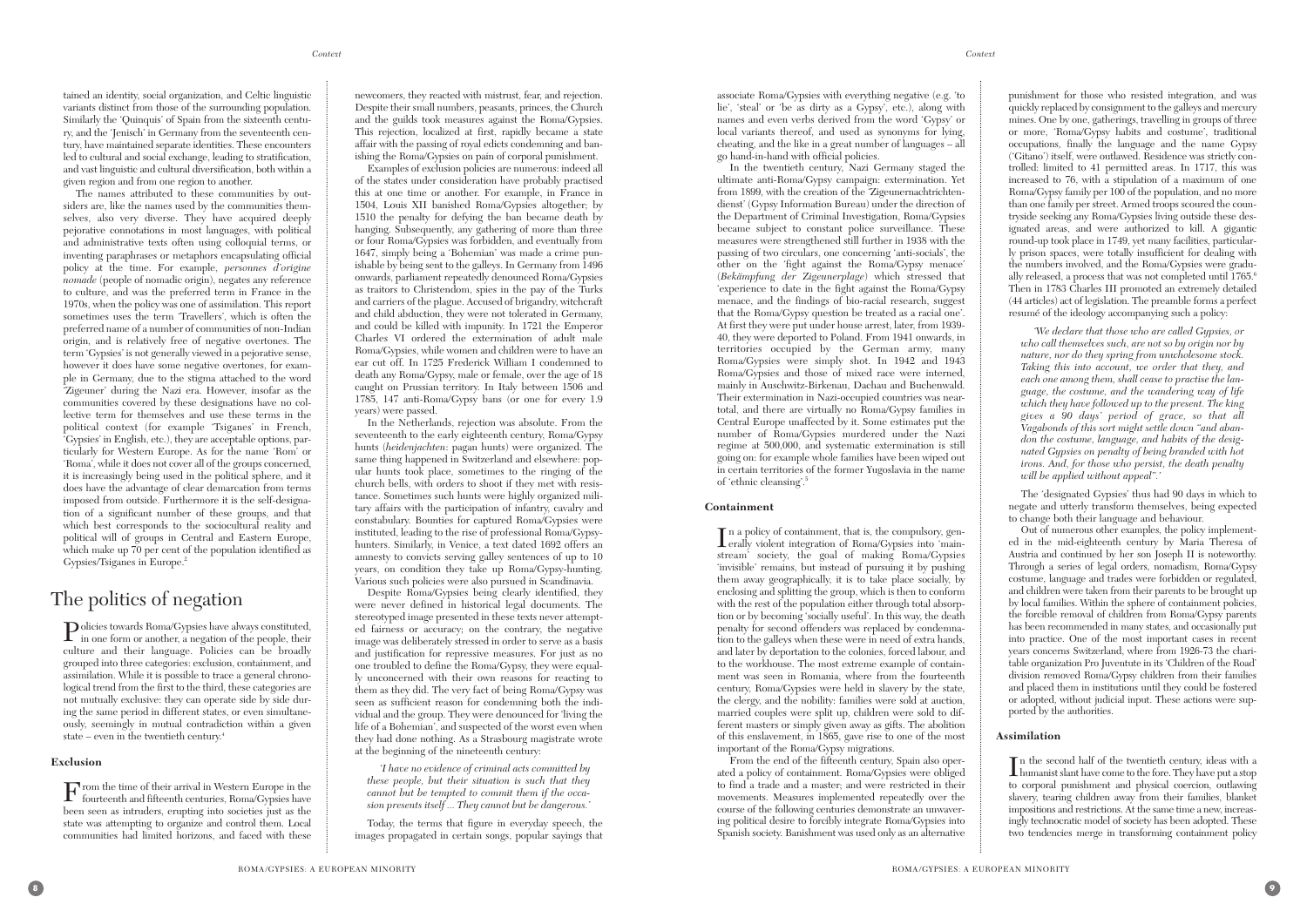into one of assimilation, characterized by the goal of absorbing Roma/Gypsies, now redefined as misfits associated with social and psychological difficulties. Once again cultural questions are transformed into 'social problems'.

Every state in Europe has been involved in this type of policy, however it has been most evident under the socialist regimes of Central and Eastern Europe. It should therefore be borne in mind that if this report does not explicitly mention a given state as it outlines its analyses, these are nonetheless relevant to every country in Europe.

The implementation of this general policy takes many forms. First, there is control by means of a multitude of detailed regulations, dealing directly with every aspect of Roma/Gypsy life: travelling, stopping and camping, legal status, the exercise of itinerant and artisan trades, scrap collection, etc. The different elements of such regulations are not always legal, nor constitutional – particularly those dealing with personal legal status when it is negatively defined or treating Roma/Gypsies or nomadic peoples as an undifferentiated group (i.e. when they are subjected to automatic eviction or other discriminatory treatment).

Elements of this policy may be mutually contradictory: for example, legislation limiting the duration and location of stay in urban areas versus the legal obligation of children to attend school. Although these measures do not as a general rule apply specifically to nomads or Roma/Gypsies, it is important to consider the web they weave around those who are caught up in them, confronted in their day to day lives by regulations which prevent them from stopping, from travelling according to their wishes and needs, and curtailing their work possibilities. Roma/Gypsies form a population for whom these laws are mutually reinforcing in their negative effects. For example, a person who is forced to move on too quickly, or to stop in bad conditions, loses his or her sources of income and suffers reduced initiative and adaptability. Moreover these illegal practices, carried out by force and threat, thrive on Roma/Gypsies' ignorance of their legal rights.

The failure of assimilation policies is gradually being rec-<br>ognized. There are new general developments, notably, that many states must now acknowledge that immigrant families, which they had assumed would eventually be returning to their countries of origin, are there to stay. Serious consideration of the changes required to improve coexistence in countries which have become multicultural is therefore required. New concepts, such as 'intercultural education', have emerged, spread, and are slowly, hesitantly, being translated into reality. Another very significant development has been the political and social upheaval in Central and Eastern Europe in the 1990s, bringing general destabilization and, for Roma/Gypsies, a further deterioration of their situation. In a number of states, East and West, Roma/Gypsies are once again being cast as scapegoats by politicians and the public.

It is worth pointing out the selective manner in which many laws are applied to Roma/Gypsies. For example, legislation controlling the stationing of caravans in builtup areas is enforced differently depending on whether the caravans belong to workers on a building site, tourists, or Roma/Gypsies – even if the latter are in fact working or are travelling as tourists at the time. In other words the sole fact of being a Roma/Gypsy, and being perceived as such, provokes discriminatory treatment which is backed up by law.

Regarding legislation, a new approach has developed which, in many states, consists almost exclusively of social welfare. Such social policies, fed by assimilationism, confer an important role on social work and on various official and voluntary bodies formed for, but not by, Roma/Gypsies. Thus control is made more humane, but at the same time tightened, and, within the overall policy of absorption, the trend is towards the 'normalization' of what is perceived as marginal or deviant. This control can act as a block to genuine aid which, if administered in accordance with Roma/Gypsy socio-cultural realities, could help them to adapt successfully to new situations.7

## From indecision to innovation?

Over a number of years the analyses presented in<br>reports compiled for numerous international institutions, as well as studies undertaken by various nongovernmental organizations (NGOs), have converged in their exposure, and denunciation, of the difficult conditions in which Roma/Gypsy families live, and are forced to live. A hearing held by the European Commission in 1991 gave Roma/Gypsy delegations from 14 states an opportunity to express themselves, and a resumé of their statements subsequently issued by the Commission provides a succinct overview of their situation. These conclusions were recently reiterated at the Seminar on the Human Dimension of the Conference on Security and Cooperation in Europe (CSCE), 'The Rom in the CSCE Region', held in Warsaw, September 1994:

The goal in most states is for the 'social integration' of the Roma/Gypsies. But the goal is an ambiguous one, and its realization fraught with difficulties. Is not integration, in the sociological sense of the term, the first step towards assimilation? Is this not merely a new, 'politically correct' formulation which has the advantage of being vague and thus open to interpretation and manipulation? And, between a governmental goal of integration which claims to be based on respect, and its effective realization, there are a number of obstacles.

Whatever policy is adopted with regard to Roma/Gypsies, there will always be two fundamental, inseparable questions: the first concerns the recognition of culture, language and lifestyle, and the second, ensuring that Roma/Gypsy citizens of a given state receive the full benefit of laws protecting their rights as a common group and as individuals. Or, to put it another way, is the Roma/Gypsies' distinct identity taken into account? If so, how is this done, and what means are made available to support this identity once the debating stage is over? And, having decided on the means, are they actually implemented? Are they in fact compatible with the criteria of recognition and respect, and what sort of results do they produce? Particular attention should be paid to the content and application of national constitutions, and the gaps between theory, practice, and results.

The present period is one of transition, indecision, hesitation and contradiction. On the whole, however, the general direction is a positive one: today's indecision and the questions to which it gives rise, open the way to new ideas and approaches. Now that the opportunities exist, it is the responsibility, and the duty, of all concerned – politicians, administrators, and those involved at the grass-roots, Roma/Gypsy and non-Roma/Gypsy – to ensure that the new era will be one of innovation.

◗

## Accommodation, employment and health

#### **Conditions in general**

- 'Difficult living conditions, also deteriorating, sometimes sub-human living conditions.
- In these circumstances difficulty of retaining the Roma/Gypsy identity.
- Need for recognition, not criticism. Roma/Gypsies were often forgotten in the midst of current changes and difficulties in most countries. They were kept on the fringes of politics.
- Opening up of Eastern European frontiers: Roma/Gypsies should receive the same treatment as other refugees.

#### **Rejection**

- Racist clichés can be found everywhere, including the media, which all too often carries racist propaganda and encourages rejection in attitudes and conduct.
- Terminology should be reviewed. Roma/Gypsies are often stigmatized and their cultural characteristics are not recognized. Romantic clichés do not improve the image of Roma/Gypsies and Travellers, nor do negative stereotypes which put Roma/Gypsies on the same footing as beggars and outcasts, encouraging a stress on wretchedness in analyses and government action.
- Many publications present a negative image of Roma/Gypsy communities.
- This leads to exclusion from the social scene. There is a flagrant lack of participation in all forms of power and decision-making bodies in the different countries.
- A substantial proportion of discrimination is caused by the authorities themselves, which fail to penalize racist action against Roma/Gypsies; local authorities are frequently guilty of removing Roma/Gypsies with various degrees of violence; there were cases of real administrative ethnocide through false analyses and inappropriate actions.
- Situations of violent conflict up to and including murder are commonplace, and on the rise. In some Eastern European countries democracy has released aggression among people which more often than not is directed against the Roma/Gypsy. In Western Europe, dwellings and caravans have been burnt in the course of action taken against Roma/Gypsies.
- An attitude of rejection is becoming apparent in states with an influx of Roma/Gypsy families from Eastern Europe, expressed as a desire to move them on to third states.

#### **Justice**

- In many cases the judicial authorities fail to deal with attacks against the dignity of the Roma/Gypsy.
- Sometimes the police break their professional secrecy and violate national constitutions by revealing, where Roma/Gypsies are involved, the ethnic identity of detainees.
- $\bullet~$  Care should be taken with the international development of computerized records, which are tantamount to setting up a police surveillance system.
- Roma/Gypsies are not asking for compassion, but for the right to equality with other citizens. Racist and discriminatory laws are still in force even within the member states of the European Community.

#### **Employment and economic activities**

- Difficulties in the pursuit of economic activities due to repression and rejection by the surrounding environment; these made it difficult to integrate into society.
- Difficulties in adjustment or retraining in connection with current changes in economic activities. Traditional activities should not be discouraged; some of them still have a future.

# Some aspects of the current situation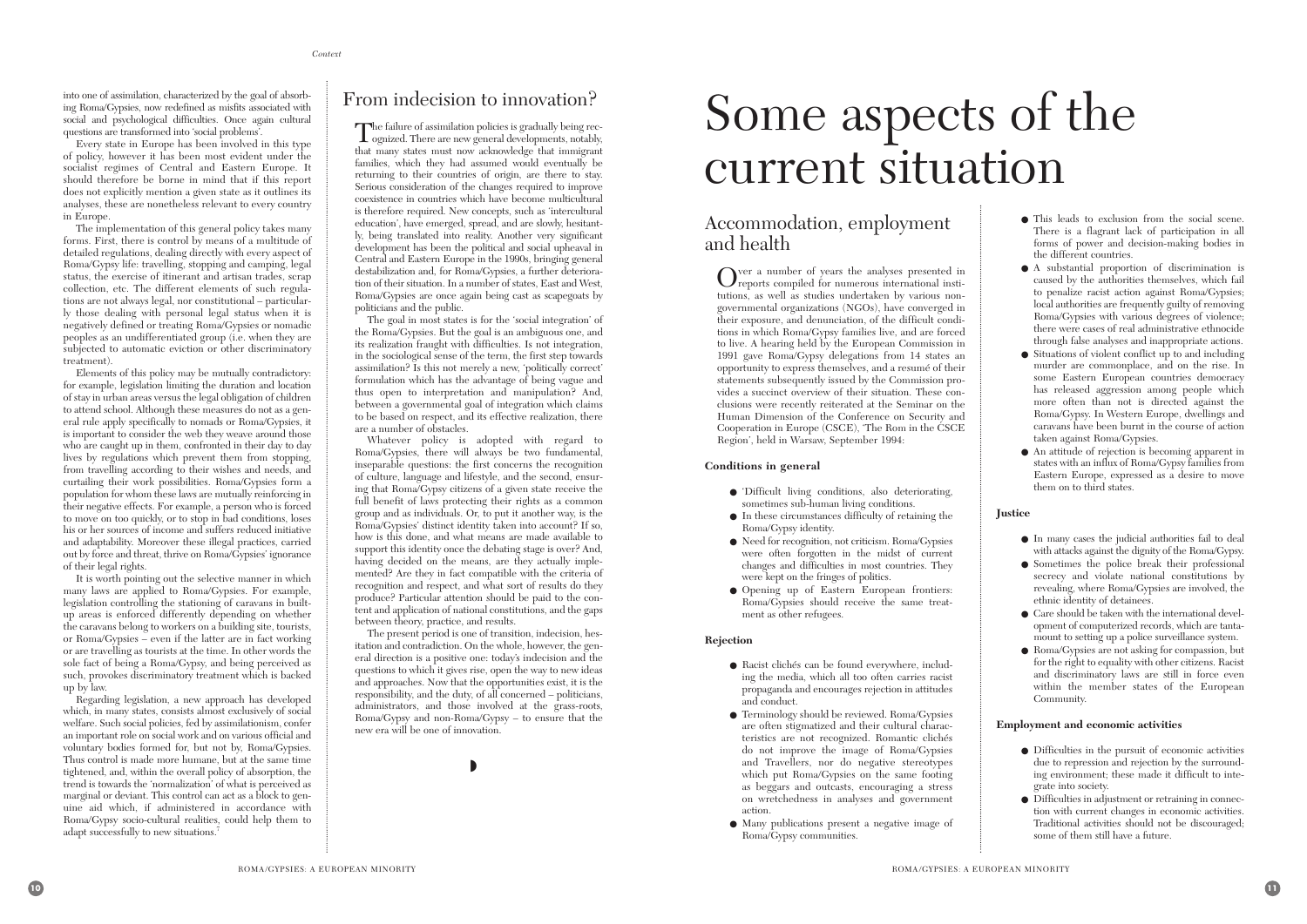tion' and 'reintegration', who can – and must – be brought back into the fold of 'society'.

It is extremely important to stop and consider these stereotypes and their implications, but it is not easy to do so. The view from one's own culture is coloured by that culture, seeing all differences in absolute terms, failing to distinguish between the real diversity of one cultural milieu and another, and imaginary differences inspired by stereotypes and misconceptions, which some Roma/Gypsies may even internalize and subsequently articulate.

The consequences of this are extremely negative, because it is these images which inspire, channel, and justify action. This is how cultural questions are reclassified as 'social problems'; it is this vision which lies behind the assumed  $\bar{d}$ uty – and thus the right – of active intervention, and gives rise to measures of 'assistance' opening up the way for full-scale drives aimed at 'reintegration' and 'rehabilitation'. These flawed analyses encourage a focus on the consequences of a given situation (such as health problems, poverty, illiteracy, etc., rather than on their root causes (rejection, inappropriate provision, etc.). The next stage is to juggle these parameters, which only modifies the effects without addressing the causes, and risks aggravating the situations supposedly being rectified.

Another perverse effect of the development and use of this kind of imagery: since it categorizes Roma/Gypsies in social rather than ethnic or cultural terms, means that neither their authors, nor the law, consider the resulting measures are discriminatory. Furthermore, wherever Roma/Gypsies comprise a significant proportion of the population, the 'Roma/Gypsy question' takes on an ethno-political dimension manipulated to pander to the expectations of whichever sector can provide the most votes.

## Discrimination and violation of rights

#### **Selective application of basic rights**

The great majority of Roma/Gypsies are citizens of the state in which they reside. In theory, therefore, they enjoy the same rights, and bear the same duties, as any other citizen. Stipulating equality for all citizens, many countries also state that those who, for various reasons, require assistance in order to enjoy this equality, shall receive it; minority rights, particularly in connection with linguistic minorities, may also be enshrined in the constitution. Yet too often the concept of language is implicitly subsumed into that of territory, and it is extremely rare for Roma/Gypsies, who have no territory of their own to be included among 'recognized' minorities with a claim to respect and support. When it comes to analyzing and implementing constitutional guarantees, history weighs heavily against the Roma/Gypsies.

Many acts of violence directed at Roma/Gypsies are the work of groups rather than individuals, which makes identifying and punishing the guilty difficult. Given that the victims are Roma/Gypsies, pursuit of the perpetrators may frequently be less vigorous. The notion of collective responsibility, and an appropriate legal response, require further work.

Even when the state does agree to recognize and support, for example, the Roma/Gypsy language, this generally has little practical effect (such as in the schools for example), moreover, virtually all relevant legislation is based on permanent residence, effectively penalizing non-sedentary and geographically dispersed groups.

Similarly, inherited ignorance contributes to justifying. and perpetuating, inequalities. For example, the lack of suitable teaching materials and of properly trained teachers is cited as an explanation for the inequality of educational resources earmarked for Roma/Gypsy children compared with those for members of more acknowledged minorities. Instead of channelling the necessary means into developing teaching aids and teacher training, it is assumed that Roma/Gypsy children can make do with materials which have been produced with others in mind.

Even without going into the specific questions of recognition of minority linguistic and/or cultural rights, to consider the basic rights automatically conferred by citizenship, a number of mundane daily measures are anticonstitutional. Roma/Gypsies are uniquely subject to measures of control, and expulsion, among others, which affect the group as a whole, rather than a given individual under suspicion for a precise reason. Such practices are contrary to international judicial principle with regard to the free circulation of persons, freedom to exercise a trade, freedom to choose one's place of residence, and also contrary to legislation relating to public order and security, which in theory is applicable solely to the behaviour of the individual. This selective application of basic rights entails acts contradictory to the spirit of the constitutions of the states which practise it, even though – and this is a classic tactic in relation to Roma/Gypsies – it is usually possible to unearth some sort of justification for it under the guise of public order, public health, security, etc.

- Roma/Gypsies have often been obliged to live in isolation and this has led to the development of ghettos.
- Gestures have sometimes been made but not plans. And when plans have been made, they are often woefully inadequate.'8

Stereotyped images of Roma/Gypsies are used, whether<br>consciously or not, to inspire and then to justify atti-<br>today and halo signature towards them. Then ghost Europe tudes and behaviour towards them. Throughout Europe a whole set of imagery has been constructed and developed from the fifteenth and sixteenth centuries onwards, images which rapidly crystallize into stereotypes forming a reservoir into which anyone can dip at will and find something to back up their arguments and justify their policies – be they assimilationist or rejectionist. In describing exclusion policies, we should remember that there was no attempt to find out who the Roma/Gypsies were; it sufficed to designate those who 'led the life' and to construct around them a brooding, repellent image, in order to undertake measures of rejection defined by the political mood of the moment.

> No state is exempt when it comes to this sort of anti-Roma/Gypsy practice. For example, in Italy, the Ministry of the Interior has repeatedly stressed that prohibiting stopping rights to nomads is unconstitutional. Local authorities have responded by replacing the prohibition on nomads with a prohibition on their caravans, which neatly transfers the issue to one of traffic regulations. In many states, in the name of protection of the landscape, or agricultural lands, or public health, or any number of other reasons, the stopping of even a single caravan can be prohibited. Furthermore, in the Czech Republic and Romania, the authorities are imposing limitations on the travel and residence rights of Roma/Gypsies who have been established there for generations.

> Basic legal protection is essential for Roma/Gypsies, as much for the exercise of their trades as for their children's schooling. It does not appear necessary to undertake major modifications of existing legislation in order to achieve this. Even as it stands the law tends to favour Roma/Gypsies over those who inflict violence upon them. The problems arise in connection with the arbitrary interpretation and/or application of these laws, in the glut of petty, sometimes mutually contradictory, rules and bylaws, and it is here that change must occur.

- The most arduous work is often given to Roma/Gypsies.
- Problems caused by bans on door-to-door sales, as many Roma/Gypsies are involved in itinerant trades. Such restrictions are inconsistent with freedom of movement and free competition in the member states, and should be looked into.
- Many skills are underused.
- Significant shortfall in vocational training. Takeup in training establishments should be improved, particularly since the issue of work permits may be subject to a certain level of education.

#### **Health**

- Life expectancy is poor. Older people are rare, while infant mortality remains significant.
- The birth-rate is very high. Roma/Gypsies form a very young and rapidly expanding population.
- There are numerous chronic illnesses (respiratory diseases, rheumatism, digestive illnesses); access to care is difficult, in many cases registration with health insurance schemes to qualify for reimbursement of medical expenses is problematic.
- Unbalanced nutrition, which led to deficiencies. Smoking is common among the very young and drugs are coming onto the scene. Some groups and families experience real hunger.

#### **Education**

- Conditions for schooling are generally difficult: the education system has ignored Roma/Gypsies for a long time. Studies carried out by the Commission of the European Communities since 1984 have provided evidence and reports on this issue. These conditions result in the well-known, very high proportion of illiteracy, up to 90 per cent of the adult population.
- Inadequate pre-school education.
- Insufficient account is taken of the language.
- Rejection and segregation in the classroom is common.
- Many children are not registered at a school and if they are registered they do not attend.

#### **Accommodation**

- Living conditions are often unacceptable.
- Roma/Gypsies tend to group together on the outskirts of cities in poor conditions.
- There are fewer and fewer camping spaces: the surrounding population also has housing problems.
- Roma/Gypsies are tending to settle, particularly because it is increasingly difficult to travel and park.
- Parking for Roma/Gypsies is a crucial problem. They are harassed. There is a pressing need to deal with this and to establish networks, at least at national levels, to accommodate nomads.
- Shanty towns are still to be found in many member states, alongside problems with water, electricity, sewers and sanitation (with children in the midst of rats).

## Prejudice and stereotypes

The politics of assimilation have characterized Europe over the last few decades, and continue to do so. The emergence of the urge to assimilate is correlated with an image of the Roma/Gypsy stripped of cultural and ethnic distinctiveness. General measures aimed at Roma/Gypsies must, to retain an air of legitimacy, be directed at social groups which are also general in every possible sense – for any recognition of the existence of a unique, dynamic culture or language would hamper the implementation of covertly assimilationist measures, now that forced assimilation is no longer ideologically acceptable.

As a rule the representations constructed in connection with this goal tend to blur all cultural characteristics in order to reveal a 'social problem'. This is clearly illustrated in official modes of designation. Roma/Gypsies are defined through an arbitrary process which fixes upon a term and strips it of any ethnic or cultural connotations with which it may be associated: for example in 1967 the High Court in London defined a 'Gypsy' as 'a person leading a nomadic life, with no fixed employment and with no fixed abode'. The following year a ruling was made indicating that anyone who buys a caravan and parks it illegally is, by this lifestyle criterion, a 'Gypsy'; thus, a house-dwelling Roma/Gypsy is a Roma/Gypsy no longer, while a caravandweller in breach of the law automatically becomes one. Along the same lines, familiar terms are no longer used in official contexts in a number of states, having been replaced by euphemisms and acronyms, all devoid of cultural connotations: for example, in France 'persons of nomadic origin', 'citizens of Gypsy origin' in the former Czechoslovakia, 'itinerants' in Ireland and 'HWAO' *häufig wechselnder aufenthaltsort* – 'person of frequently changing residence' in Germany.

According to the definition imposed upon them and the image by which they are characterized, Roma/Gypsies are thought to have no linguistic, cultural or ethnic roots. They are instead a 'social problem' requiring 'rehabilita-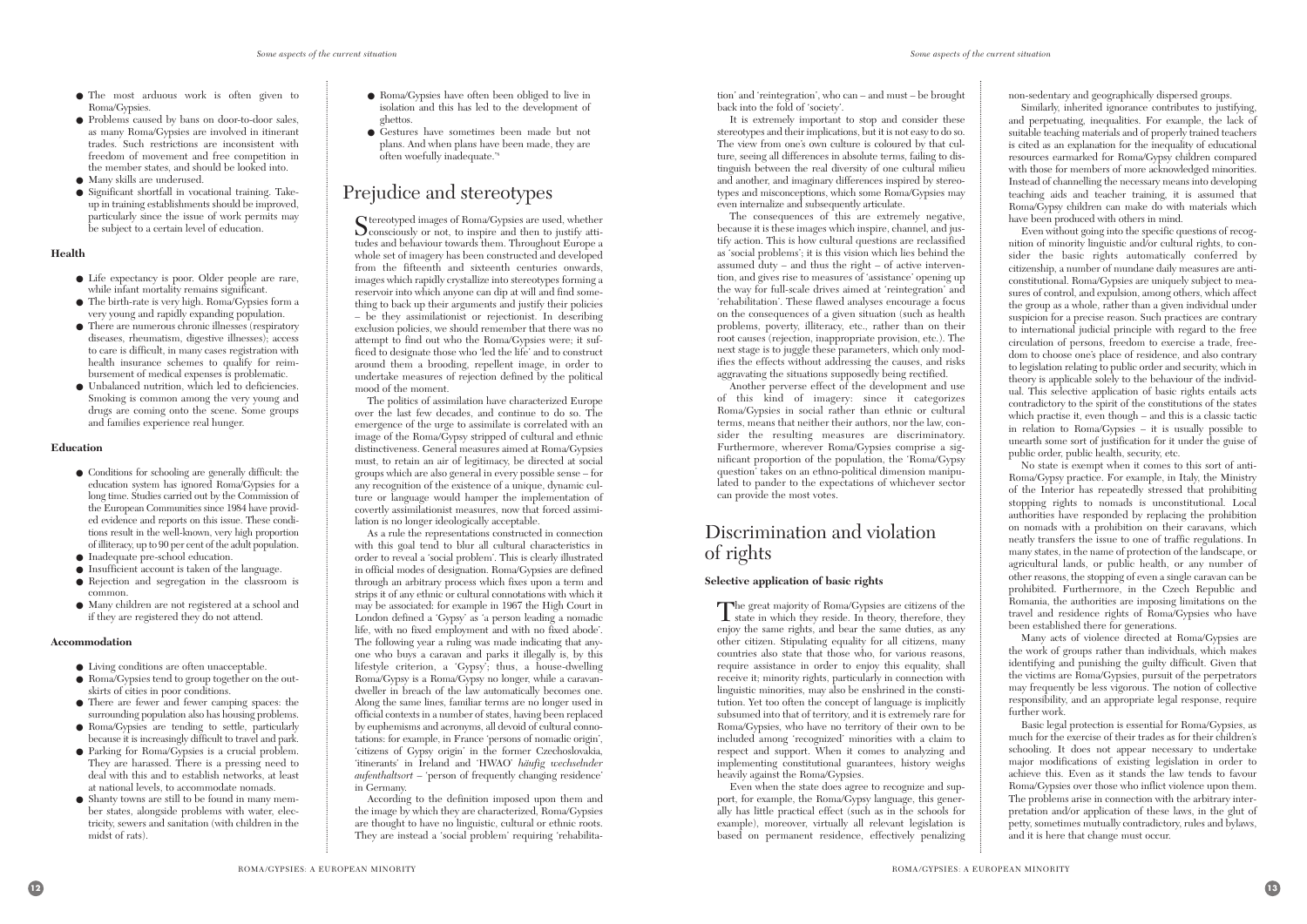#### **Acts of violence**

The litany of acts of violence against Roma/Gypsies<br>throughout Europe is a lenthy one, and includes cases in many countries. Some cases have been highlighted by the media, others ignored. Given the space limitations of this report, we shall focus on a couple of cases from Romania, and the interested reader can consult the numerous reports compiled by various human rights organizations for further details on the particular situation facing Roma/Gypsy communities there and elsewhere. It should also be emphasized that, while Romania has the highest concentration of Roma/Gypsies anywhere in Europe, which justifies singling it out for particular attention, its situation is far from unique: rejection of Roma/Gypsies, and violence against them, exists throughout Europe. While we focus on an event that occurred at Bâcu, Romania, in early 1995, equally horrifying scenes were being enacted: in Austria, several Roma/Gypsies were deliberately murdered in a bomb attack, while in Madrid, 56 Roma/Gypsy families (soon to be joined by a further 80) had been 'reaccommodated' for over a year on one of Europe's major rubbish tips, in contact with highly dangerous toxic waste. Many other examples could be cited. The fact that certain events may be raised to the status of 'incidents'9 by media attention should not shield the violence and rejection suffered by Roma/Gypsies on a daily basis.

In the village of Bâcu, some 23 km from Bucharest, on the<br>
hight of 7-8 January 1995 (the Orthodox festival of St n the village of Bâcu, some 23 km from Bucharest, on the John), following a confrontation between villagers and Roma/Gypsies long settled in the village, Roma/Gypsy houses were set on fire and destroyed. As always in situations of this kind, the facts are difficult to ascertain, with each side blaming the other. It is nonetheless certain that two ethnic Romanians fired a hunting rifle at a neighbouring Roma/Gypsy family, gravely wounding two of its members. In the resulting confrontation three Roma/Gypsies and two Romanians were seriously wounded.

## The events of January 1995, Bâcu, Romania

The conflict in Bâcu is the latest in a series of some 30<br>similar incidents which have occurred in Romania<br>since December 1080. In mann of these founied makes since December 1989. In many of these, frenzied mobs have assembled to the sound of the church bell to attack Roma/Gypsy homes. These scenarios are the contemporary equivalents of the pogroms once common in Central and Eastern Europe. In the district of Giurgiu alone, four incidents of this type occurred during April-May 1991, all in villages close to Bâcu, and all culminated in the burning of Roma/Gypsy homes and the expulsion of their occupants from the village. To this day, the perpetrators have not been brought to justice. Investigations and legal proceedings – launched in response to direct complaints from the victims rather than at the initiative of the authorities have often failed due to lack of evidence because of village solidarity. The victims have been left to pick up the pieces by themselves, with no compensation.

The Roma/Gypsies immediately notified the police and handed over the gun, which they had confiscated from the villager in question. Fearing further violence, they then fled the village. On the evening of 8 January, and despite the presence of the police, the villagers, called together by the ringing of the church bell, burned down the empty houses belonging to Roma/Gypsies. Three were completely gutted and a fourth partially destroyed. All belonged to families which had had nothing to do with the original conflict. They were destroyed simply because Roma/Gypsies lived in them, and villagers seized the opportunity to force the entire Roma/Gypsy population out of Bâcu.

Continuing police presence helped ensure a return to relative calm. A few days later, following intervention by representatives of Roma/Gypsy associations who had come to act as mediators, Roma/Gypsy residents were able to return to their vandalized homes. It should be

borne in mind that in Romania, as in all other Eastern European states, Roma/Gypsy are full citizens, legal residents in the towns and villages in which they have been settled for a very long time. In principle, they should enjoy the same rights as other citizens.

## Significant precedents

The authorities' apparent toleration of anti-Roma/Gypsy<br>violence makes it impossible to enforce the civil and<br>interval and the civil and criminal liability of those involved in these crimes, and thus to bring them to justice – a state of affairs which cannot but encourage the population at large, bewildered and frustrated by the ongoing period of transition, to project its malaise onto the Roma/Gypsies and make them its scapegoat.

International experts on human rights and inter-ethnic<br>violence have indicated that the Romanian situation is nternational experts on human rights and inter-ethnic characterized by:

The report of the FIDH mission of inquiry, 28 February – 5 March 1994, by Robert Gelli and Jean Delay, states:

The Federation of Romanian Roma and the Roma Centre for Social Intervention and Studies – Romani CRISS, (members of the International Romani Union and of the Standing Conference for Cooperation and Coordination of Roma Associations in Europe), have denounced these attacks and protested against the authorities' passive attitude in the face of repeated, collective violence directed at the Roma/Gypsies. These organizations fear that the current situation of mass violation of human rights may go on indefinitely unless those in power resolve to put an end to it. They also feel that the national and local authorities bear a direct responsibility for the impunity of those involved. Such an attitude on the part of the authorities is, they feel, an implicit encouragement to repeat such acts of violence, with all the negative consequences this entails both for internal security and for the process of establishing the rule of law. In this context, and with the support of associations in other countries, they also call on international organizations and national governments to reconsider their classification of Romania, and certain other states, as 'safe' countries regarding the repatriation of Roma/Gypsy nationals, until a rule of law capable of protecting all citizens from such persecution has been established.

These organizations, like so many other local and national Roma/Gypsy associations throughout Europe, have been working for a number of years to identify and resolve local conflict, to promote civic awareness among the children of their communities, to support grassroots economic initiatives and instigate others. In Romania, they also work to help families who have been expelled from their villages to reestablish themselves there, and ease the repatriation process of families who have sought, and failed to attain, asylum abroad. The long-term aim of this community work is to build democracy at a local level; in Romania, it is being undertaken in close cooperation with the local authorities in a number of districts, as well as NGOs from several Western European countries. It is nonetheless imperative to emphasize that only sustained action on the part of the political authorities – aimed at integrating the institutions of the rule of law into the daily lives of all citizens, most of whom live in multi-ethnic and intercultural communities – will bring these efforts to fruition.

## From toleration to insecurity

The authorities tend to justify the impunity of the guilty by citing peasant solidarity; the latter are quick to follow this reasoning by claiming that Roma/Gypsies' 'collective culpability' gives rise to collective reprisal. Of course such an attitude goes entirely against the letter and spirit of the law, but villagers claim that theirs is likewise a 'collective culpability', and that their criminal responsibility is attenuated by the fact that their actions are merely a response to Romas provocation, and are a legitimate selfdefence. In this context, it is sometimes claimed that an impartial application of the law would lead to a spiral of violence far worse than the simple feelings of injustice aroused by the impunity of the guilty. On the contrary: the authorities' passivity is perceived as tacit consent encouraging the development of an ideology opposing 'locals' and 'outsiders', finding concrete expression in every exercise geared towards the total and definitive expulsion of all Roma/Gypsies from the community, as was done in Bolintin Deal and Ogrezeni, both near Bâcu.

## Position of the experts and human rights organizations

*'The low threshold of mob violence ... whereby individual (common criminal) offences may trigger the burning of many or even all the houses belonging to members of the Romani community.'10*

A report by the Fédération Internationale des Ligues de Droits de l'Homme (FIDH), (International Federation of Human Rights Leagues), also points out the 'risk of condoning violent behaviour and attitudes of defiance towards the institutions of the law, and thus of a repetition of such incidents'.11 The report from Human Rights Watch, goes so far as to say that:

*'Mob violence ... reveals a type of lynch law that is often supported by the local government. The local authorities are, in some cases, active participants in the* *violence, but more frequently are involved in creating the climate of extrajudicial abuse of Roma, and are active participants in the obstruction of justice after the crimes have been committed. This jeopardises the safety of Roma in Romania and has set a dangerous precedent for the rule of law.'12*

*'Judicial response to murder, arson, and the destruction of homes belonging to Roma: the conclusions outlined below concern the events at Hadareni, 21 September 1993: four dead, three of them Roma, 14 Roma homes burnt down, 15 additional Roma homes destroyed, despite the presence of police and firefighters'.* 

The report states that the following conclusions may be drawn from the mission carried out in Romania:

- 'Events in Hadareni were not followed up by forced expulsion of the Roma population there, thanks to the fact that – as the Romanian authorities assured us – the Law of 1971 is no longer enforced. At the same time, following consultation with the Hadareni village council, some families are still being prevented from returning.
- Up to the day of our departure, the perpetrators of the acts inflicted upon the Roma of Hadareni on 21 September 1993 had been neither arrested nor charged in connection with the judicial inquiry, despite the fact that evidence making it possible to identify the main participants had been assembled.
- The themes of public order and opportunity favoured by the hierarchical submission of those magistrates charged with running the judicial inquiry, and the lack of power of the parties involved, must take precedence in the assessment of the legal response to the criminal violations committed.
- $\bullet$  The difficulty indeed, the impossibility of identifying individual perpetrators of violence and murders, as advanced by the judicial authorities in explanation of the state of their investigations, does not necessarily constitute an obstacle to assigning criminal responsibility to those identified as having taken part in, or having instigated, these acts, through complicity or criminal behaviour recognized under existing Romanian law (for example, failure to render assistance to a person in danger, riotous assembly, mob violence, incitement to racial hatred, provoking others to break the law, associating with criminals, etc.), none of which has been invoked or even examined to date.
- The events at Hadareni are part of a general context of repeated acts and a climate of rejection of the Roma by other communities, relayed and amplified by the media and certain politicians; the disproportionate, violent, collective response of non-Roma populations gives these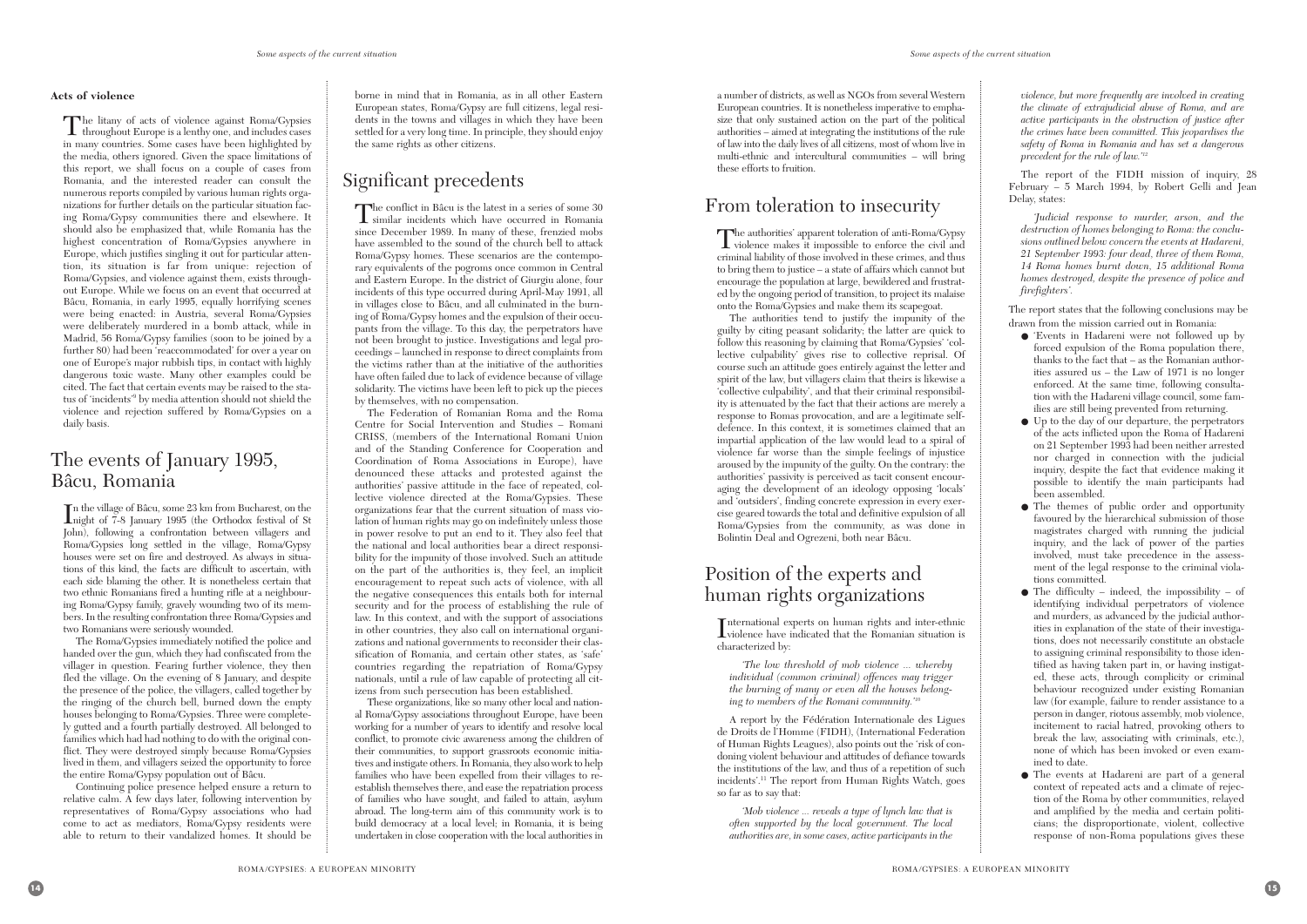themselves in direct competition; moving on avoids market saturation. In tandem with the diversity of reasons for travelling, there are a variety of practices connected with it, evident in the range of means of transport, frequency of moves, scope of travel, types of accommodation, etc.

To convey this schematically, we note that for those who travel there exists, on the one hand, a 'structural nomadism' due to certain forms of social and economic organization, and on the other, a 'reactive nomadism' brought about by outside factors: eviction, regulations, family illness, economic opportunity, etc. These two sets of factors combine to determine actual moves.15

Thus the key to understanding every Roma/Gypsyrelated question is diversity: diverse situations and diverse groups, socio-cultural and socio-political contexts must be considered in their entirety. A proper examination of nomadism and migration – fundamental components of Roma/Gypsy history – would require an encyclopaedia all to itself. Within the limits imposed by the scope of this report,<sup>16</sup> let us summarize and say that nomadism is neither entirely a product of Roma/Gypsy culture, nor entirely the source of that culture. The two are closely linked, notably because these communities have, by choice or obligation, always had to make mobility a factor in their lifestyle. In this context, migration is a particular manifestation of nomadism, a variant usually dictated by a set of circumstances which launch the Roma/Gypsy family on to new roads.

Since the early 1990s, a new preoccupation with immigration in general, and fear of a 'Roma/Gypsy invasion from the East' in particular, have given rise to much discussion, particularly in the media. Most international organizations have commissioned studies on the subject. The European Union, Council of Europe, OECD, OSCE, and the United Nations High Commissioner for Refugees

Currently, and increasingly, migration and other forms of travel are taking on great significance in the collective Roma/Gypsy consciousness, not so much in the sense of day-to-day mobility as is generally thought, but more as an explanation of the dispersal resulting from centuries of movement. The Roma/Gypsy people are becoming increasingly aware of this, and the ongoing rapprochement of Roma/Gypsy and Traveller communities, regardless of where they are based, is clearly expressed in the emergence of a transnational Roma/Gypsy identity, that of a non-territorial people whose members are linked by culture and language.

Diversity is also operative, given that in international law, Roma/Gypsies moving from one state to another may be classified as immigrants, migrant workers, refugees, asylum seekers, displaced persons, stateless persons, etc., a jumble further complicated by legislation and other regulations at national level, with their own specifications and corresponding terms, and administrative language with its own variants such as 'itinerants', 'nomadic populations', 'populations of nomadic origin', etc.

## Current migration and its significance

- The lack of rapid judicial response to behaviour of this kind poses a challenge to the rule of law, as does the insistence that each such incident is an entirely isolated case – a strategy geared towards achieving an amicable settlement out of public funds for victims' material losses in each case as it arises, with the effect that those responsible for these crimes are never called to answer for them under civil or criminal law; this policy risks condoning acts of violence and attitudes of defiance towards the institutions of the law, and thus of encouraging similar incidents.
- The establishment and degeneration of the principle of separation of powers and an independent judiciary, as affirmed in the constitution and in general texts outlining the organization of the judiciary, should be further developed through legislative change and an increase in contacts, and exchange, with Romanian magistrates.
- $\bullet$  The tense overall situation and the multiple social, economic and cultural factors entailed necessitate the implementation of an overall preventative policy directly involving all concerned parties – police, justice, educaton, social services, community representatives – at national and local level.<sup>'13</sup>

(UNHCR) have all demonstrated a growing interest in this question, which is now high on the international political agenda. In fact this international interest is a response to the sudden increase in Roma/Gypsy visibility as a result of migration from the Balkans (Romania, Bulgaria, former Yugoslavia) in search of temporary residence or political asylum in Western Europe. The situation in which the Roma/Gypsy communities live – the deterioration of their social situation, violent attack, burgeoning xenophobia etc. – is perceived primarily from the angle of real or potential migration as a 'problem' which may give rise to difficulties, a problem with an 'international dimension':

*'In view of the seriousness of the situation of the Roma (Gypsies) in the CSCE region, the High Commissioner on National Minorities was requested at a meeting of the Committee of Senior Officials on 26-28 April 1993 "to study the social, economic and humanitarian problems relating to the Roma population in some participating states and the relevance of these problems to the Mandate of the High Commissioner and to report thereon to the Committee of Senior Officials through the Chairman-in-Office. In the discussion, it was furthermore stated that these problems, which fall into the larger category of migration problems, could also have an international dimension".'17*

The Romanian authorities have responded to anti-<br>Roma/Gypsy violence by putting new police mea-<br>news into graphic notable through the estimate of a sures into practice, notably through the setting up of a violence-prevention squad under the auspices of the General Inspectorate of Police. It was thanks to this squad that, in 1994, many tense situations involving villagers and their Roma/Gypsy neighbours met with quick intervention, preventing conflict from spreading throughout the community and escalating into violence. Police intervention also proved effective in an incident at Racsa, when arsonists were arrested and brought to justice. These actions were publicly praised by the associations of the Federation of Romanian Roma.

The 'danger' of massive Roma/Gypsy migration is often exaggerated, and little hard information is available as yet to provide a more accurate understanding of real movements. Existing statistics cover neither families in transit through a given state, nor illegal immigrants. Various reports have offered estimates, subsequently amalgamated in the CSCE report which emphasized their provisional nature. We know, for example, that 30,000 Roma/Gypsies from Bosnia and Serbia have sought refugee status in Austria, that Germany has taken in 70,000 Romanian Roma/Gypsies, and that Austria, Germany and Italy are still receiving considerable numbers of Roma/Gypsy immigrants. We are also aware of the pressures giving rise to this migration: living conditions all too frequently below a tolerable minimum act as a push factor, sometimes exacerbated by a rise in racist attitudes and behaviour from surrounding populations. Some reports stress that the worst might indeed come to the worst:

 $\prod$ t should be borne in mind that nomadism, sometimes<br>in the form of ongoing migration is a fundamental factor in the lifestyle of a significant number of Roma/Gypsy communities. Roma/Gypsy history is marked by migration, some of it involving such large numbers that this appears as successive waves of migration, generally in the direction of Western Europe and the Americas. Such a wave is occurring in the 1990s, a period during which migration has taken on a major significance for Roma/Gypsy communities and for the surrounding communities which welcome or reject them. All over Europe, this movement is giving rise to a reactivation of the policies outlined previously: exclusion, containment and assimilation and these policies are back with an unexpected vehemence and in new forms.

> *'It may, therefore, be useful to have in mind what a "worst case" scenario could look like. Should the Roma situation, as a result of failing human rights, further poverty, and/or racist attacks, lead them to attempt to flee from any one country, we can anticipate that they will encounter increasing numbers of fully armed border patrols along the frontiers of Central and Eastern European, and adjacent Western European, states, who will do their best to stop them. Should the Roma find themselves blocked in their flight, they may well believe that in order to survive they will have no alternative but to try to force their way across the borders or, despite the fact that they have no history of civil violence, to turn and fight those who have been attacking them.'18*

events an ethnic dimension, despite the denial by all national and local authorities of any such dimension.

## The authorities' positive measures – and their limitations

But the case of Bâcu, like that of Hadareni in September 1993, where police presence proved ineffective, shows that police measures are insufficient unless they are followed up by judicial pursuit of the perpetrators of these crimes, accompanied by clear, unequivocal political condemnation of their racist and xenophobic nature as well as sustained civic education programmes for the entire population. These are precisely the areas in which the shortcomings of the political authorities, characteristically lacking in clarity and firmness, are most in evidence. They seem to content themselves with vague condemnations of all anti-social acts, and with citing the Roma/Gypsies' supposed failure to integrate – an attitude reminiscent of the negative 'anti-social' group label.

In Romania as elsewhere, the recent upsurge in violence against the Roma/Gypsy and other ethnic, linguistic and religious minorities reveals the need to build democratic security for all citizens regardless of their sense of identity. This security must be founded in the institutions of the rule of law, and above all else, in justice.

As Max van den Stoel, High Commissioner for National Minorities, said on the occasion of the CSCE Human Dimension Seminar, Romanies in the CSCE Region:

*'The problem of racially motivated attacks against Roma and their property ... is not a purely legal one. Certainly a proper legal framework is necessary for protecting persons against racially motivated attacks, but in most cases a basic framework already exists. There must, however, also be clear political will – from the highest to the lowest levels of the state – to combat racial violence.'14*

## Migratory movements and refugees

The reasons behind migration are diverse. Roma/ Gypsies flee from various forms of persecution: expulsion, banishment, organized hunts, forced settlement, inter-state agreements dictating where they can reside, etc. Given this hostility, their only option is to move on and see if things are better elsewhere. The 1990s offer a vivid illustration of the push factors involved: physical attacks, racist pogroms, murders and burnt-out homes. There are also social and economic reasons for travelling. Moving about gives different groups an opportunity for close contact with each other, which can lead to new ties (sometimes even marriages), or, on the other hand to mutual opposition within which each group feels its own uniqueness justified and strengthened. Travel makes closer contacts possible, but also permits separation if conflict arises, whilst also providing an escape route when the environment proves hostile.

The economic functions of travel are at least as important as the social ones. Economic independence is essential for Roma/Gypsies, and it is often in order to retain it that they take to the road. Travel also plays a role in economic equilibrium, in the sense that when families exercising the same trade live side by side, they find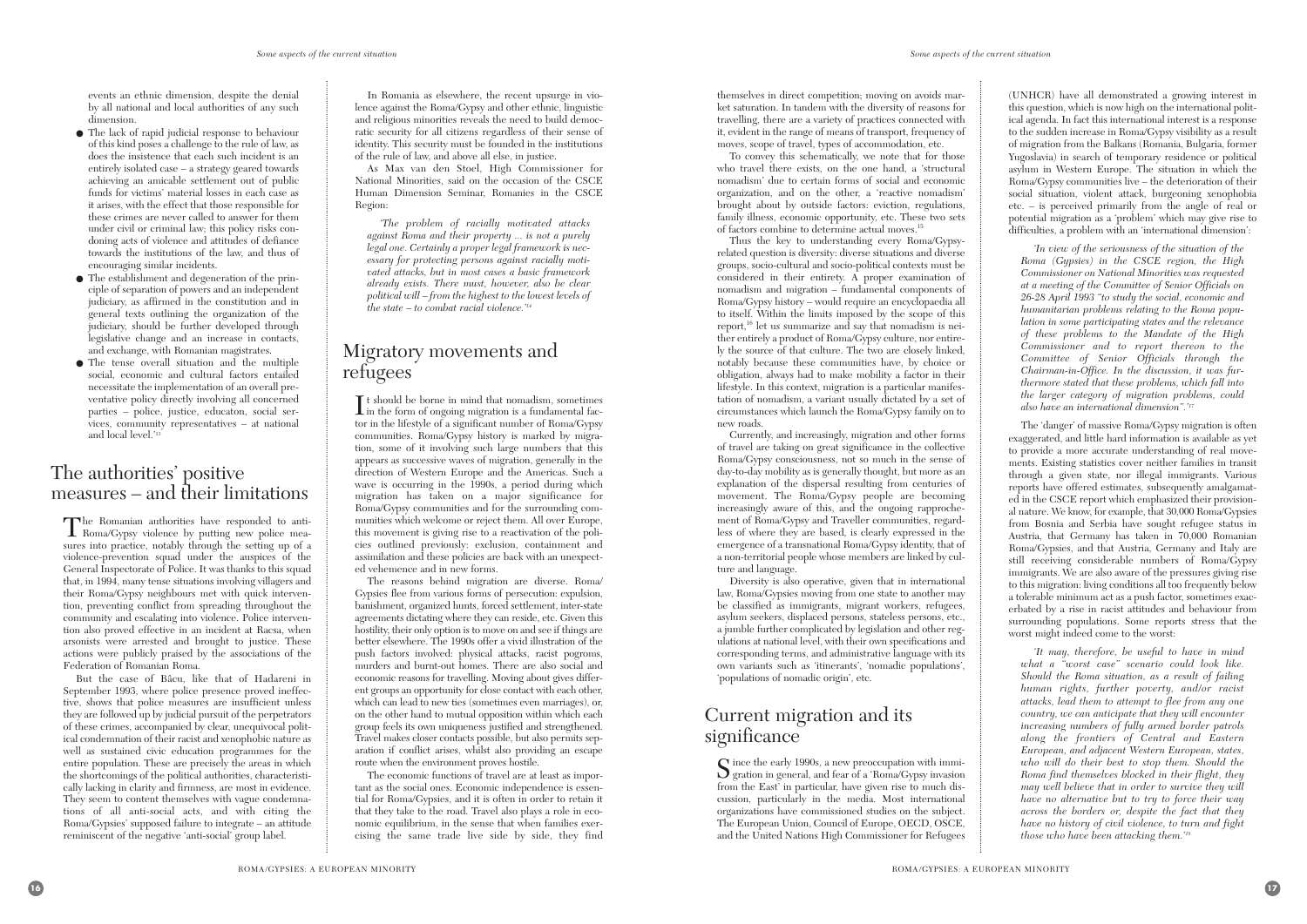*'It is without doubt that because they have no home country and that they travel about without passports, that the Gypsies are often evicted by the authorities and repelled from one country to another. It is the duty of the Community to put an end to this inhumane situation', adding 'the Community must show solidarity with this group'.* 

Within the Council of Europe, in 1981 the Standing Conference of Local and Regional Authorities of Europe (CLRAE) adopted a resolution 'On the role and responsibility of local and regional authorities with regard to the cultural and social problems of populations of nomadic origin', in which it recommended that the Committee of Ministers:

*'Draw up a legal instrument providing that travelling people living in any member country shall have the possibility of obtaining identity papers enabling them to travel at least in all member countries'.* 

Many more texts could be cited, $20$  but these few references suffice to indicate both the significance of this question at European level, and the existence of convergent proposals from diverse institutions – proposals which may serve to improve the situation.

The Conference also called upon the governments of member states to sign and ratify the relevant conventions on the status of stateless persons and refugees. In 1983 the Committee of Ministers adopted its own resolution 'On stateless nomads and nomads of undetermined nationality', outlining proposals for action and stressing:

*'That it is desirable to contribute at a European level to a harmonized solution of these problems, particularly for humanitarian reasons in a way consistent with the legislation of each member state, while at the same time respecting the nomads' way of life.'*

The idea of a comprehensive, coordinated approach to the problems associated with migration was endorsed at the Warsaw Seminar on the Roma, organized by the CSCE and the Council of Europe in late 1994, where it clearly emerged that an effective response to these difficulties will require an international approach. In this context, it is extremely important to guard against the development of a perverse side-effect: where Roma/Gypsy migration is concerned, the facts are often dramatized more, at international meetings, a practice associated as much with NGOs, both Roma/Gypsy and non-Roma/Gypsy, as with governments and their delegations. 'Roma/Gypsy migration' becomes a byword for the 'problem' of migration. Such a focus obscures the importance of positive thinking and action in areas such as education, local politics, cultural development and social action, while legitimizing the development of restrictive and coercive measures. We noted above that current migration is reactivating anti-Roma/Gypsy policies: there is a great risk that this contagion will spread all the way up to the international institutions which have up to now pursued important and positive actions in favour of Roma/Gypsy communities. Certainly, Roma/Gypsy-related issues should be looked at in connection with migration policies but, in view of the historical tendency towards homogenization of national

policies in relation to Roma/Gypsies, there is a very real danger that migration may serve as a pretext for a 'reductionist' perspective, starting with intergovernmental committees whose remit does not include reflection on education and culture.

## Consequences for the Roma/Gypsy

The current situation is a very grave one:

- Assimilationist policies have not led to integration, nor to adaptation and harmonious coexistence, but to the marginalization of Roma/Gypsies;
- Rejection remains the dominant attitude of society at large; tension develops into open conflict; scapegoats are quickly identified, with the result that they are harshly treated in an atmosphere of constant insecurity;
- Reality is always effectively obscured by the imaginary, and prejudice and stereotypes continue to inspire and subsequently to justify attitudes and behaviour.

It is difficult to remain immune from the effects of the treatment one is forced to endure. A small but growing number of those subjected to such treatment feel exhausted and crushed. The negative imagery surrounding Roma/Gypsies, the use of certain regulations as insidious instruments in undermining community cohesion, as well as false promises and pseudo-consultation indicating a lack of respect for people and their human rights, all combine to erode the resilience of individual men, women and children, and that of the community as a whole.

Extract from a letter written by Rajko Djuric, President of the International Romani Union, November 1990:

*'The Romani Union, the standing organization of the World Roma (Gypsy) Congress, wishes to express its worry and concern regarding the increasingly difficult, dramatic, indeed tragic situation of Roma and Sinti in many countries of the world, particularly in the states of Eastern Europe. In the wake of cruel persecution down the centuries, the Holocaust during the Second World War that caused the deaths of more than half a million men, women and children of our people, and a total absence of rights under communist dictatorships, nearly 15 million Roma and Sinti are currently the object of the most overt racist discrimination.*

*This people does not enjoy the protection of its national liberties nor its collective rights in any state, a situation in flagrant contradiction of international acts and documents. For this reason the Romani Union has repeatedly addressed itself to the United Nations, as well as the Council of Europe and the Commission of the European Communities, asking them to implement an initiative and to find ways and means of protecting the elementary collective rights of Roma and Sinti. Any further delay in the defence and protection of Roma and Sinti will entail grave consequences for the men, women and children of our people.'*

Yet migrants of this type, in the popular image of refugees and asylum seekers, are not the only Roma/Gypsies crossing the new political frontiers of 1990s Europe. For example, significant numbers of Romanian Roma/Gypsies travel to Poland and/or the Czech Republic for the summer, and Roma/Gypsies travel within the Balkan countries in connection with commerce and seasonal agricultural labour. Migration may also take place in highly organized forms. For example, Romanian Roma/Gypsies have tended to emigrate in family groups rather than individually. Groups of Roma/Gypsies from a given locality or region of Romania have congregated in the same towns or regions abroad, thus recreating their original kinship networks. The first Roma/Gypsy to travel to Germany from Romania came from those regions which traditionally had a high concentration of ethnic Germans. These Roma/Gypsies followed the example of mass migration of Saxons and Swabians from Transylvania and the Banat in emigrating to Germany, a trend actively encouraged by the German government prior to the fall of communism, and resulting in massive population movements over the 1970s and 1980s. Families and groups with prior experience of forced displacement (for example Roma/Gypsies deported during the Second World War), or voluntary migration/nomadism within the state in connection with seasonal agricultural labour, the building trade and so on, demonstrate a greater disposition to emigrate abroad; travel practices developed within Romania were simply transferred to new territories. It is these groups which have experienced the most envy, hostility and violence from the local Romanian population from 1990 onwards, and which have also evoked such negative reactions in the states to which they have emigrated.

Over the 1970s and 1980s, a number of national administrations developed integration programmes for immigrant Roma/Gypsy communities, particularly those from Yugoslavia: this was the case in, for example, the Netherlands and Denmark, and in several German cities, among them Berlin, Düsseldorf, Hamburg and Cologne. The 1990s have seen the evolution of new policies, some of them expulsion tactics. For example, there is a Convention signed in September 1992 by the Ministers of the Interior of the Federal Republic of Germany and Romania, 'concerning the repatriation of German and Romanian nationals to their respective countries', dealing with 'Romanian and German nationals who have entered one of these two countries illegally'. However, statements made at the signing favoured the interpretation that the measures were directed primarily at Romanian Roma/Gypsies entering Germany, whether as asylum seekers or *Gastarbeiter* (migrant workers), and not against German immigrants in Romania. The number of Roma/Gypsies expelled from Germany under its terms is difficult to assess. Human rights organizations and Romanian Roma/Gypsy associations have monitored repatriation procedures, and an action-research programme has been jointly developed by Romanian and German NGOs to observe developments in the social reinsertion of repatriated families. A similar accord on the repatriation of illegal immigrants whose request for asylum has been denied was concluded between the Romanian and French governments in May 1994. This agreement provides financial incentives for voluntary repatriation; the number of Roma/Gypsies potentially affected by it is estimated at 3-5,000. Bulgaria, the Czech Republic, the Republic of Macedonia and Poland have all signed similar agreements with Germany.

Acts of anti-Roma/Gypsy violence similar to those in Bâcu have occurred in the former Yugoslavia, both before and during the war: for example at Mostar (August 1991), at Kazarisi in Bosnia-Herzegovina, at Torianici, Baranya district (November 1991), in Belgrade's Zemun quarter (April 1994), at Zrenjanin (July 1994), at Gilane (September 1994), at Kosovo in Serbia, etc. During the battle of Vukovar, the Serbs forced Roma/Gypsies into the front lines; those who refused were executed, except for the few who managed to escape and report what was happening. Circumstances like these explain why the states of the European Union must not expel Roma/Gypsies from the former Yugoslavia when they request asylum or refugee status, and must acquaint themselves with the real situation in any given country before classifying it as 'safe' for the repatriation of Roma/Gypsies

. In the former Yugoslavia there is simply nowhere left for the Roma in territories sliced up along ethnic lines without taking them into account. Their safety cannot be guaranteed due to their lack of clearly established citizenship.

The Roma/Gypsy exodus of the 1990s is manifestly linked to the frequency with which they encounter violence, the passivity of local and national authorities, and the absence of an adequate judicial response. All of these forms of behaviour clearly defy the rule of law, as does the denial of any ethnic dimension to these recurrent events, which are presented as simple, isolated civic disturbances. In this context, international organizations have stepped up their attentions with regard to the specific situation of Roma/Gypsy in relation to human rights, and in particular their vulnerability to violence of a racist or xenophobic nature.

From the early 1980s, European institutions have been drawing attention to the problems associated with the free movement and migration of Roma/Gypsies, as a question on a European scale. Thus, in 1981, a group of MEPs submitted the motion to the European Parliament:

*'On a coordinated approach to reception arrangements for Gypsies resident in the Community. Whereas large groups of Gypsies without a homeland have been roaming for years around Western Europe; whereas the Council of Europe has made repeated appeals for an international approach to the Gypsy problem, which is particularly acute in the case of stateless Gypsies (...) believing that only an international approach to the Gypsy problem in Western Europe can lead to its solution.'*

The authors proposed that the governments of the member states adopt a coordinated approach to reception arrangements for Roma/Gypsies and investigate the possibility of providing them with an 'itinerant visa', and harmonizing provision throughout the member states.<sup>19</sup> Around the same time, in a statement from the Commission of Social and Employment Issues in the European Parliament, proposing a resolution 'on the discrimination faced by Gypsies', the MEPs prounced that: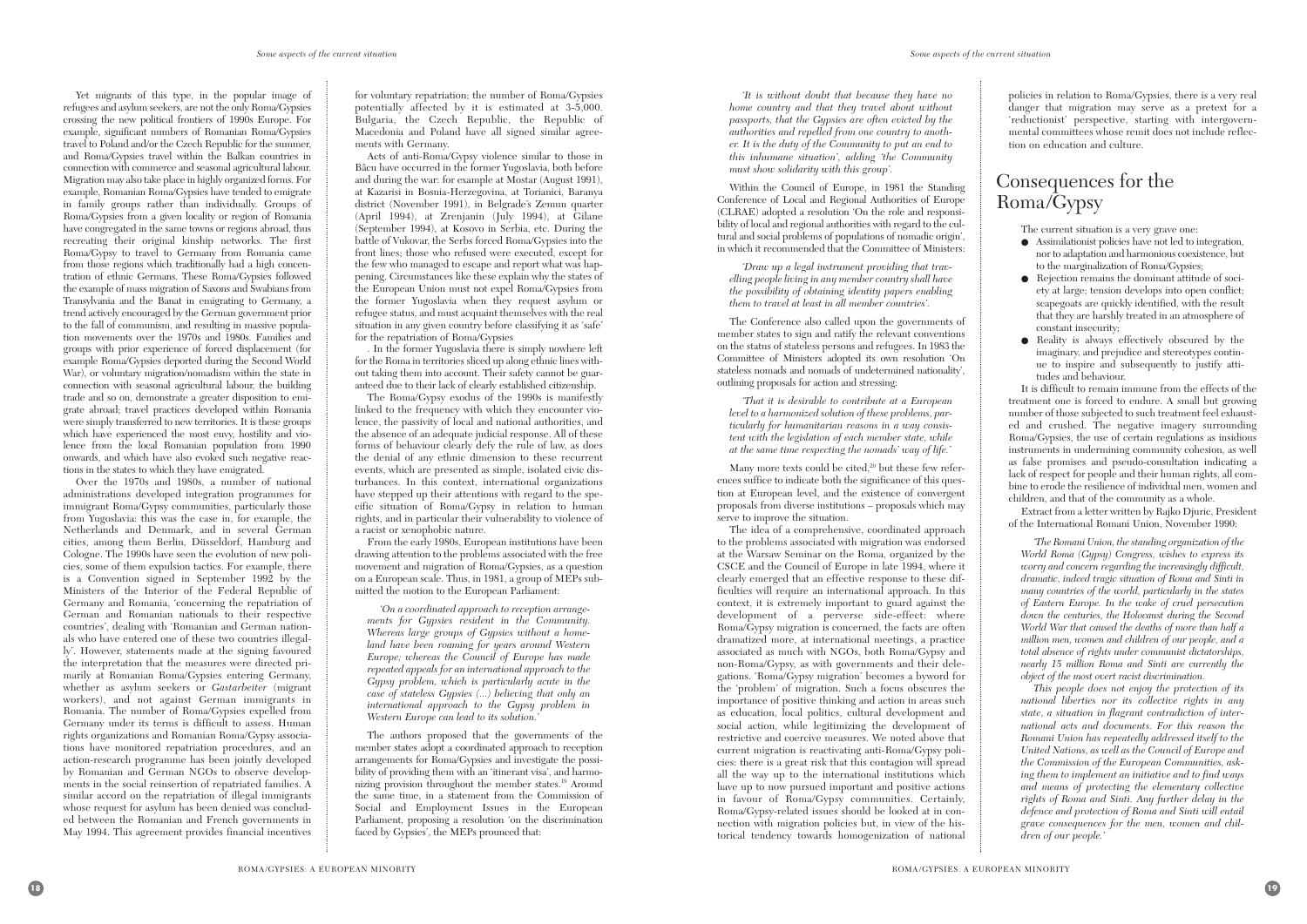Analysis of examples at the national level

mong the encouraging signs already noted is<br>the ratification by more and more states of<br>international conventions, particularly those<br>which open up possibilities for combating dis-<br>crimination on ethnic and racial grounds<br> the ratification by more and more states of international conventions, particularly those which open up possibilities for combating discrimination on ethnic and racial grounds something other than a social category). There is also a growing number of legal decisions, more and more often in Roma/Gypsies' favour, which are all the more important in that they form the basis for further legislation (rulings by the Council of State in France, the Supreme Court in the Republic of Ireland, the Supreme Tribunal in Spain) and they are gradually providing a way out of the legal void surrounding Roma/Gypsies, despite the plethora of existing regulations. Reform of legislation, however, can have a twoedged effect: on the one hand, increasing the penalties for discriminatory behaviour – particularly on the part of the authorities, for example by prohibiting forced mass evictions and protecting groups from hindrance of their lifestyle for no particular reason (see the recent reform of the Spanish penal code, and in particular its articles 18, 137A, 165, and 181A) – and on the other, breaking the long tradition of stigmatizing nomadism, which is generally classed in the penal code as 'vagabondage'; a disturbing way of life to be penalized, treated as an aggravating circumstance in case of transgression and a cause for suspicion at all times.

In fact an examination of practice at national level with regard to the legal and administrative treatment of the Roma/Gypsies indicates a great variety of situations. This stems from the diversity of political traditions, especially with regard to public recognition of the cultural make-up of groups within society, and in particular the legal recognition or non-recogniton of national, ethnic, linguistic and religious minorities. This diversity is further accentuated by the changes currently taking place in the states of Central and Eastern Europe. As we have noted, current policy is often marked by indecision, giving rise to transitional situations characterized by ambiguity and paradox, but which also sometimes favours the emergence of new ideas and innovative practices. To these considerations must be added significant, positive development due to states' ratifying more and more international declarations and conventions directly impacting on the political and administrative treatment of Roma/Gypsies.

In addition to the discriminatory, coercive treatment to which Roma/Gypsy communities are often subject, and the difficulties arising from the transformations currently rocking the states of Central and Eastern Europe, the present period is also characterized by significant change affecting the form and nature of contact between Roma/Gypsies and surrounding populations. This includes the changing needs in societies increasingly motivated by consumerism, linked with profound economic and technological change. These developments have both economic and psycho-cultural consequences, affecting Roma/Gypsies in very particular ways such as the deteriorating quality of life on the road, the increase in suburban nomadism and urban settlement, and the resulting population concentrations in poor conditions. Negative social, economic and health effects have resulted.<sup>21</sup>

Further study needs to be undertaken in this field, and may in fact be one of the first projects launched in the wake of the CSCE/Council of Europe meeting of September 1994 (see below); such analysis would also require frequent updating.22 The following is a brief catalogue of quotations from various national texts, with some of the measures taken. This classification is therefore soley illustrative covering only the legal situation. However, we can distinguish a number of broad categories:

- The neglect or non-recognition of Roma/Gypsies as a minority in legislative systems which fail to cover the particular rights of national and/or cultural minorities in general. In those states with a strong democratic tradition, the rights of ethnic and cultural (linguistic) minorities are covered within the provisions of common law, and Roma/Gypsies, as citizens, (theoretically) enjoy these general rights with no supplementary, specific legal protection.
- Failure to recognize Roma/Gypsies as a minority with specific rights, in those legislative systems which do recognize the rights of other minorities, which are clearly defined and recognized in the constitution and legislation, and/or in bilateral treaties covering political and cultural life. Non-recognition of Roma/Gypsies in connection with such provision is discriminatory; it is usually justified on the pretext that they fail to qualify under existing criteria for recognition of 'historic' national or linguistic minorities.
- Legal recognition of Roma/Gypsies as a minority through various legislative and other measures, such as the inclusion of Roma/Gypsy representatives (whether elected or appointed) on diverse bodies at local and national level, in particular those concerned with minorities and their rights. The constitutions of most Central and Eastern European states drawn up since 1989 include provision for minorities, including Roma/ Gypsies. Moreover the principles and rights provided for in the case of national minorities may be reaffirmed in additional official documents and declarations specifically recognizing Roma/ Gypsies as a national or ethnic minority. They may also be mentioned specifically, alongside other minorities, in the constitution itself and/or in laws adopted with regard to minorities. There may also, in addition to general provisions covering all national minorities, be legislation specifi-

This is a critical period in Roma/Gypsy history – but it is not only the Roma/Gypsies who are in crisis. Apart from the centuries-old discrimination to which they are subject, and the regulations by which they are encompassed, the present crisis is, for the large part (notably on the economic plane) the crisis of surrounding societies. They too are finding it difficult to adapt, and find expression in a mounting rejection of others. Yet there are no grounds for overall pessimism: the culture of most Roma/Gypsy groups is thriving, lived as a daily, complete and coherent reality, and age-old adaptive strategies are still being exercised. Moreover, the present period, with its characteristic indecision and the introduction of innovative approaches in certain states, the increasing support of international institutions and the emergence and activism of Roma/Gypsy political, social and cultural organizations, forms a context which may favour positive progress.

## The emergence of a political space for Roma/Gypsies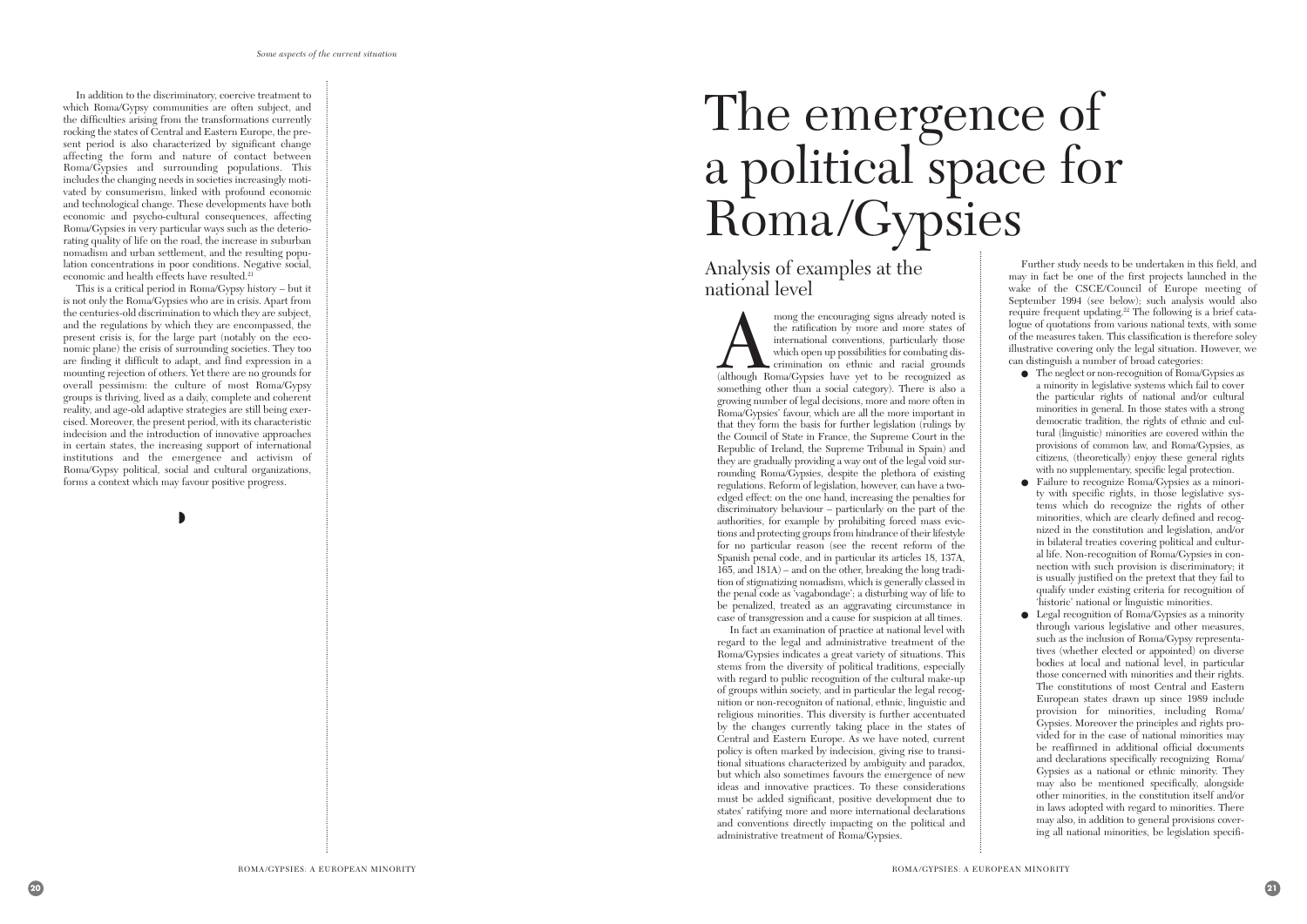ing with Roma/Gypsies to develop projects of their own. Other activities are being expanded, notably in connection with aid programmes for Central and Eastern Europe.

- Through its Recommendation 563 (1969) on the situation of Roma/Gypsies and other nomads in Europe, as well as by the many questions it has submitted to the Committee of Ministers, the Parliamentary Assembly has drawn attention to the situation of Roma/Gypsy communities.
- Resolution (75)13 (Containing Recommendations on the Social Situation of Nomadic Populations in Europe, adopted by the Committee of Ministers on 22 May 1975) addressed questions of general policy, stopping, accommodation, education, vocational guidance and training, social and health provision, and social security. The Committee of Ministers:

● The European Parliament, which regularly questions the Commission with regard to the action it undertakes, has a sustained interest, evident in oral and written questions, resolutions, and active support in the field of education through the adoption of a budgetary line enabling the implementation of the Resolution of 1989.

#### **The Council of Europe**

*'Invites the governments of member states to inform the Secretary General of the Council of Europe in due course of the action taken on the recommendations contained in this resolution.'*

- Resolution 125 (1981) of the Standing Conference of Local and Regional Authorities in Europe (CLRAE) 'On the Role and Responsibility of Local and Regional Authorities in Regard to the Cultural and Social Problems of Populations of Nomadic Origin' addressed the overall situation of Roma/Gypsy communities in detail, and put forward a series of recommendations. It was in direct response to the education-related section of this resolution that the Council for Cultural Cooperation (CDCC) decided, in 1983, to organize an international seminar which was to be the first of a series. The Council of Europe has also provided both the original impetus and ongoing support for a number of publications, most of them education-related.<sup>25</sup>
- Consideration has not been confined to education-related matters. In 1983, the Committee of Ministers adopted Recommendation R(83)1 on Stateless Nomads and Nomads of Undetermined Nationality. The *ad hoc* Expert Committee for Identity Documents and the Circulation of Persons adopted its final activity report on the examination of legal questions relating to the circulation of nomads in 1986. The Committee of Ministers has, in response to members' questions, emphasized certain important points, for

Twenty years on, the time has come to examine what the member states have to report;

- Among more recent developments, in February 1993 the Parliamentary Assembly adopted Recommendation 1203 'On the Situation of Roma in Europe'. The Assembly drew attention to the difficult situation of Roma/Gypsy communities and the importance of implementing texts already adopted, and recommended that the Committee of Ministers take the initiative, if necessary in the form of proposals addressed to the national governments, regional and/or local authorities of the member states, in the fields of culture, education, information, equal rights, and daily life, as well as general measures such as research, cooperation with the European Community, consultation with representative international Roma/Gypsy organizations, and designating mediators. This recommendation repeatedly emphasizes that, 'as one of the very few non-territorial minorities in Europe, Gypsies need special protection'.
- Following a hearing in 1991, CLRAE organized a colloquium in Slovakia in 1992, bringing together local authorities, representatives of Roma/Gypsy communities, and experts. This confirmed the results of the 1991 hearing. Its conclusions emphasized the necessity both of updating and of reactivating the 1981 resolution, and of putting forward concrete work proposals.<sup>26</sup> CLRAE decided, on the basis of the combined conclusions of the hearing and the colloquium, to prepare a new text. This Resolution 249(1993), 'On Gypsies in Europe: The Role and Responsibility of Local and Regional Authorities', was adopted in March 1993. The Conference expressed its regrets that texts already adopted had been followed by so few concrete effects. It urged local and regional authorities to adopt a holistic approach, within which they should take the necessary measures to facilitate Roma/Gypsies' integration into local communities, develop consultation and participation with Roma/Gypsies themselves, combat prejudice, and take part in developing a network of municipalities.
- The Committee of Ministers of the Council of Europe has been asked to urge governments to implement the adopted texts, to invite the CDCC to intensify the work in which it has been engaged for a decade through publications, organizing seminars, commitment to establishing and participating in the municipalities network, launching a 'European Gypsy Cultural Itinerary', and taking account of Roma/Gypsyrelated aspects within the new 'Democracy, Human Rights, Minorities: Educational and Cultural Aspects' programme. The resolution also carries proposals in relation to human rights, the study of migration-related questions (through the activities of the European

example at its meeting in April 1984, in reply to question no. 271 'On the Recognition of the Roma People as an Ethnic Minority'.

The genesis and development of interest and concrete<br>support on the part of the institutions of the European<br>Union are had parametered in the following there Union can be summarized in the following stages:

cally targeting the situation of the Roma/Gypsies, and protecting them.

● 'Indirect' or implicit institutional recognition through the setting up of a government commission specifically in order to deal with Roma/Gypsy-related questions, and/or by developing programmes specifically targeting Roma/Gypsy communities and organizations.

To complete the picture, this typology must be crossreferenced with administrative practice, the development of concrete action and the amount of funding made available for the implementation of legislation and other provisions. At one end of the scale there are places where Roma/Gypsies enjoy recognition and legal status in theory, but virtually never in practice, and at the other extreme a total absence of legal provision accompanied by concrete support for Roma/Gypsy communities.

Some additional considerations may be useful in analyzing the situation:

- In this regard, there is no sharp dividing line nor difference between the states of Western, and those of Central and Eastern, Europe.
- In the current context of indecision, ambiguity and paradox are rife, but taking a constructive perspective it may be useful to analyze these with a view to a clearer definition of proposals aimed at improving Roma/Gypsies situation and legal standing.<sup>23</sup> The magnitude of change can be identified, as can the directions it is taking, and in examining instances of discrimination we can identify whether these are an expression of political resistance, entrenched routine, or a conservative attitude towards minorities in general.
- $\bullet$  In relation to the previous point, it is important to note that states with little experience of their own can benefit from that of other states which have been developing activities in this field; further lessons can be drawn from the experience of other minorities in those cases where Roma/Gypsies have yet to be taken into account (for example, bilateral treaties on national minorities, none of which, to date, mentions the Roma/Gypsies).

## International institutions and their contribution

#### **European Union**

● In March 1984 the European Parliament adopted a resolution on the education of children of parents of no fixed abode, and another on the situation of Roma/Gypsies, in which it recommended to the governments of the member states that they should coordinate their outlooks, and called on the Commission to develop Community-funded programmes aimed at

improving Roma/Gypsies' situation without negating their cultural values.

- The Commission and the Gypsy Research Centre of René Descartes University, Paris, undertook a critical overview of the situation regarding school provision for Roma/Gypsy children within the Community. It set up meetings of Roma/Gypsy experts to guide and coordinate the study, and later to discuss recommendations; the resulting report, *School Provision for Gypsy* and Traveller Children,<sup>24</sup> was published towards the end of 1986. Following an extension of the study to cover new member states Spain and Portugal, the exercise culminated on 22 May 1989 with the adoption by the Council and the Ministers of Education of a resolution on school provision for Roma/Gypsy children.
- This text is one of the most basic gains made by and for the Roma/Gypsy communities. One of the opening paragraphs recognizes – indeed, emphasizes – that Roma/Gypsies' 'culture and language have formed a part of the Community's cultural and linguistic heritage for over 500 years'. It goes on to outline a catalogue of measures adopted by the ministers to be developed by the member states at national level, while the Commission was charged with stimulating national initiatives, organizing exchanges of views and of experience, ensuring coordination, documentation, and ongoing evaluation of measures as a whole.
- More and more actions have been undertaken at both state and Union levels, notably organizing meetings, a newsletter in several languages and support for publications, inter-school exchange, the networking of pilot projects, assistance to enable Roma/Gypsy organizations to hold meetings on school-related questions, etc.
- While it is true that education-related questions were the first to engage the sustained interest of the Commission's services, it subsequently broadened the scope of its concern. Thus, a hearing bringing together experts and Roma/Gypsy representatives was held in May 1991, giving the Commission an opportunity to acquaint itself with the analyses and proposals of Roma/Gypsy associations. At the conclusion of this hearing, and after distribution of the report arising from it, the Commission undertook to study conditions relevant to developing activities relating to Roma/Gypsies.
- Many ongoing programmes include actions of relevance to Roma/Gypsies. For example, the 'Second Combat Poverty Pro-gramme' assisted teams in Ireland, Spain, and Portugal. The third programme, 'Poverty 3', also entails action for Roma/Gypsy communities: of its 39 projects, four (in Greece, Spain, Italy and Ireland) directly involve Roma/Gypsies. Other actions have been developed within the framework of the European Social Fund and the 'Horizon' programme, enabling numerous associations work-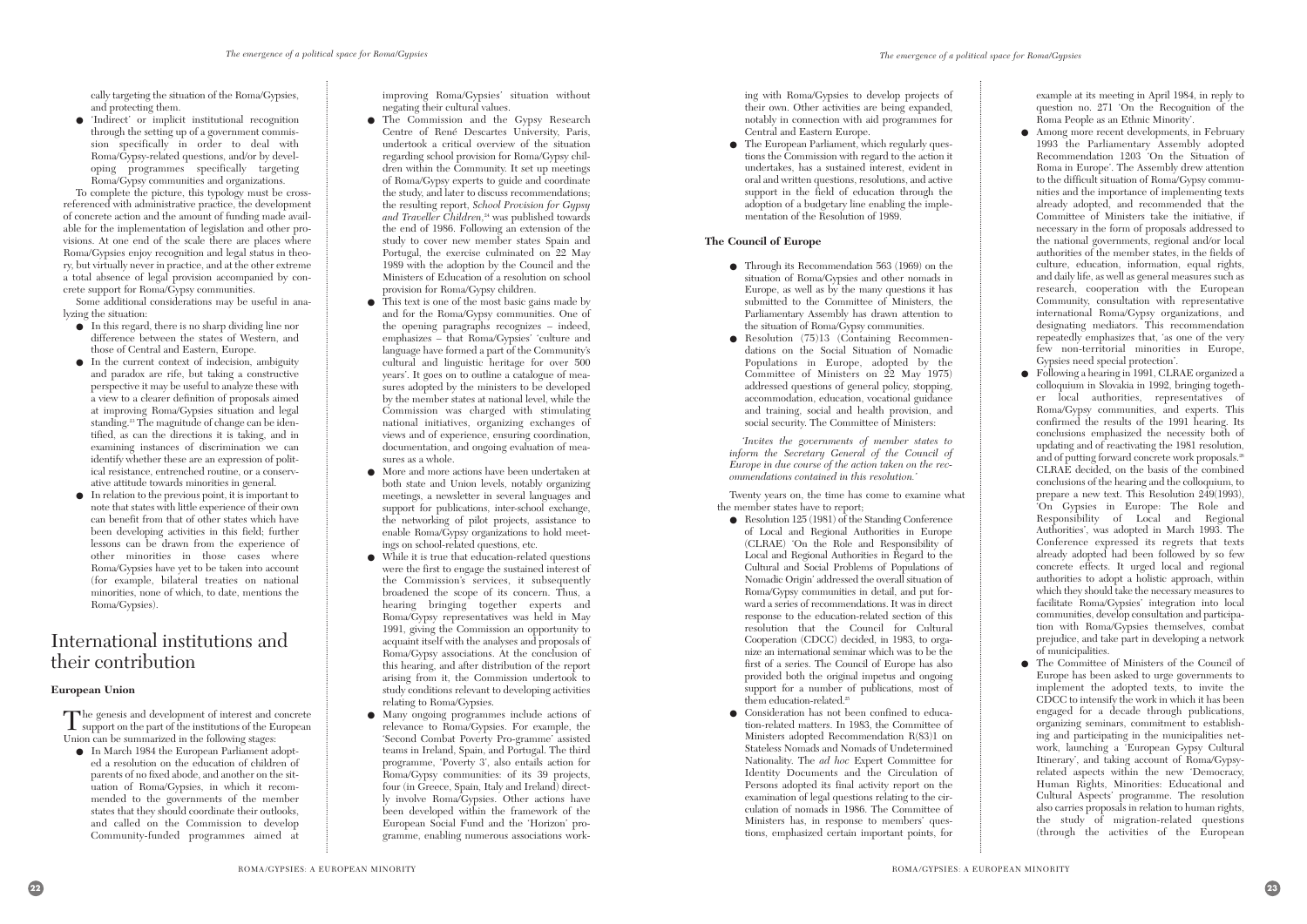#### **United Nations**

Roma/Gypsies made their first appearance in a UN text in 1977 when, in the wider framework of the Economic and Social Council's Commission on Human Rights, the Sub-Commission on the Prevention of Discrimination and Protection of Minorities appealed: *'to those countries having Roma (Gypsies) living within their borders to accord them, if they have not yet done so, all the rights enjoyed by the rest of the population'*, (resolution adopted on 31 August 1977). In August 1991, the Sub-Commission on Prevention of Discrimination and Protection of Minorities, recalling its resolution of 1977, drew attention to:

*'The fact that, in many countries, various obstacles exist to the full realization of persons belonging to the Roma community of their civil, political, economic, social and cultural rights, and that such obstacles constitute discrimination directed specifically against that community, rendering it particularly vulnerable.'*

It also stated that 'manifestations of prejudice, discrimination, intolerance and xenophobia' affect the Roma/Gypsy community, and recommended a draft resolution for adoption by the Commission on Human Rights (33rd Session, 28 August 1991,1991/21, Protection of Minorities). Finally, the Commission on Human Rights, during its session on 4 March 1992, adopted Resolution 1992/65, entitled 'On the Protection of Roma (Gypsies)'.

ECOSOC, the Economic and Social Council of the United Nations, took a highly significant step in March 1979, when it recognized the International Romani Union (IRU) as an NGO representing Roma/Gypsies. The IRU went on to play an important role in meetings of the Sub-Commission on Prevention of Discrimination and Protection of Minorities, as well as a vital informing and sensitizing role within the CSCE. In March 1993 the UN upgraded its classification of the IRU to that of Consultative Status, thus giving greater weight to its contributions.

UNICEF, though its International Child Development Centre, has turned its attentions to the situation of Roma/Gypsy children, particularly with regard to education, in several states. A comparative study, a seminar, and a publication have all resulted, and a more in-depth evaluation and networking of certain projects has been undertaken and will be intensified over the course of 1995. In this context, too, the experience accumulated by European Community projects may be of direct benefit to project development in Central and Eastern Europe; conversely, the West has a great deal to learn from activities developed in these parts of Europe.

The problems faced by Roma/Gypsies in different states are highlighted by special rapporteurs of the Commission and Sub-Commission on Human Rights, and are also included in the activities carried out by specialized UN departments. In 1993, UNHCR published a report on the situation of Roma/Gypsy communities in some Central and Eastern European states. This carried a series of recommendations addressed primarily to the UNHCR itself. It aimed to protect Roma/Gypsies from persecution; ensure equal treatment for those seeking asylum; engage the attention of NGOs; particularly those of a humanitarian nature, and to organize sustained observation and information on the part of each UNHCR bureau with a view to being able to understand and improve the situation. One of the results of this intensified attention is that, over the past few years, the reports periodically presented by national governments to specialized UN bodies such as the Committee for the Elimination of Racial Discrimination and the Committee on the Rights of the Child, mention the situation of Roma/Gypsies in their respective states with increasing frequency.

The history of Roma/Gypsy organizations goes back a<br>long way, and has passed through a number of stages<br>which connect have used in detail  $\frac{29}{2}$  In the 1000 which cannot, however, be covered in depth.<sup>29</sup> In the 1920s Roma/Gypsy associations were set up in Russia, Belarus and Romania, and in other countries in the 1930s. In the aftermath of the Second World War, there is hardly a state in Europe in which Roma/Gypsy organizations have not emerged. Meetings – local, regional, national, sometimes even international – are being held. In conjunction with the profound transformations taking place in the states of

UNESCO has given moral support to a number of shortterm projects related to research, teaching, and/or publication, especially in connection with the Romani language (for

● The CDMG has intensified its work in relation to Roma/Gypsy communities: in January 1994, it received a mandate from the Committee of Ministers to:

example the seminar on standardizing Romani, Warsaw, April 1990, to which UNESCO sent the head of its linguistic division). It has also provided financial support for two summer schools organized by the IRU (Belgrade 1989 and Vienna 1990). UNESCO is currently involved in literacyand education-related pilot projects in a number of states, as well as a pilot project focusing on Roma/Gypsy culture.

- At the conclusion of the Copenhagen meeting of the Conference on the Human Dimension of the CSCE, in June 1990, an important document was adopted by the participating states. This final document says that these states have come together 'to reinforce respect for and enjoyment of all human rights and fundamental freedoms, the development of human contacts and the resolution of the issues of a related humanitarian character'. Chapter IV is entirely devoted to national minorities: its Article 40 concentrates on questions of racism, and it is important to note that Roma/Gypsies are the only minority mentioned by name in this context.
- As a follow-up to the Copenhagen meeting, a CSCE expert group on national minorities held a meeting in Geneva, in July 1991. In Chapter VI of this meeting's final report, participating states expressed their concern in relation to the proliferation of acts of violence on racial, ethnic or religious grounds. In this context:

## International support

An overview of the activities of the past few years shows<br>that European institutions have responded positively<br>that even of the proportions of making and the integration to some of the promptings of such resolutions, and their member states are taking an active stance. There are signs that a more wide-ranging approach is being adopted. This is characterized by a three-pronged approach, which should open up the way towards examining questions within their overall context: an intensification of reflection; a diversification of interest; and a collaborative system.<sup>27</sup>

● Following these conclusions, the governments of the participating states have begun to focus on Roma/Gypsy-related questions, and these are now being pursued within the broad context of the consideration of problems and practices developed within the OSCE. At the Moscow Meeting on the Conference on the Human Dimension of the CSCE (September-October 1991), representatives of participating states again drew attention to the situation of Roma/Gypsies, and did so yet again at the CSCE meeting in Helsinki (March-June 1992). In the chapter dealing with questions of involvement and cooperation in the human dimension:

> In the context of the present period of indecision, international institutions have an important role to play, and can exercise significant influence. An evaluation of the implementation of certain measures, for example in the field of education, $28$  reveals that new practices contributing to greater respect for Roma/Gypsy communities and their cultural and political dynamics are emerging at both national and international level. However, there remains a need for independent, solid, fully competent management to ensure consultation, coordination, evaluation and continuity.

## The development of political action by Roma/Gypsies

### **Roma/Gypsy organizations**

Committee on Migration [CDMG]) and the study of questions relating to the mass media. It invites Roma/Gypsies and their organizations to actively participate and emphasizes the importance of the work being carried out by the European Community and the OSCE, as well as the necessity of ensuring the complementarity of their work. The municipalities network was launched in 1995, and the Council for Cultural Cooperation has commissioned a preliminary study with a view to developing the European Roma/Gypsy Cultural Itinerary project.

*'Carry out an in-depth study on the different aspects of the situation and living conditions of Gypsies in the new European context. This work should be undertaken with due regard to Recommendation 1203 (1993) of the Parliamentary Assembly on Gypsies in Europe, and in close cooperation with work being pursued in other fields, notably within the European Union.'*

#### **Organization for Security and Cooperation in Europe (OSCE)**

(Formerly the Conference on Security and Cooperation in Europe, CSCE).

*'The participating States ... reaffirm their recognition of the particular problems of Roma (Gypsies). They are ready to undertake effective measures in order to achieve full equality of opportunity between persons belonging to Roma communities ordinarily resident in their state and the rest of the resident population. They also encourage research and studies regarding Roma and the particular problems they face.'*

*'The participating states ... reaffirm the need to develop appropriate programmes addressing problems of their respective nationals belonging to Roma and other groups traditionally identified as Gypsies and to create conditions for them to have equal opportunities to participate fully in the life of society, and will consider how to cooperate to this end.'*

● In April 1993, the CSCE's High Commissioner for National Minorities was charged with:

*'Studying the social, economic and humanitarian problems concerning the Roma population in several of the member states and their relevance to the mandate of the High Commissioner (decisons in Helsinki, chapter II, paragraph 2.7) and to report on the question to the Committee of Chief Civil Servants. During the discussion it was also stated that these problems can also have an international dimension.'* 

The report, based on analysis of reports compiled on other occasions, and referring back to texts already adopted (notably the Resolution of 22 May 1989 adopted by the Ministers of Education of the European Community, as well as Council of Europe and UN texts), was submitted in September 1993. It contains proposals of a general nature but also proposals expressed specifically in terms of the dynamic of the human dimension developed within the CSCE. It makes reference to the texts mentioned above, adopted by the participating states, and demands the implementation of the CSCE's commitments, particularly those measures mentioned in the document issued at the Copenhagen meeting.

During a CSCE-organized seminar on minorities (Warsaw, May 1993), in connection with the work of the subgroup on 'dispersed minorities', Roma/Gypsy-related questions were once again given prominence. In 1994 the CSCE, in cooperation with the Council of Europe, held another seminar in Warsaw, this time focusing on the situation of Roma/Gypsy communities. This seminar confirmed and strengthened concepts and working guidelines developed over a number of years, and a marked willingness for interinstitutional cooperation was shown in connection with the development of a partnership involving Roma/Gypsy organizations. The Roma/Gypsy came up yet again at the CSCE's Budapest meeting in the autumn of that year, when the CSCE Office for Democratic Institutions and Human Rights (ODIHR) was mandated to develop a 'Contact Point' for Roma/Gypsy-related questions.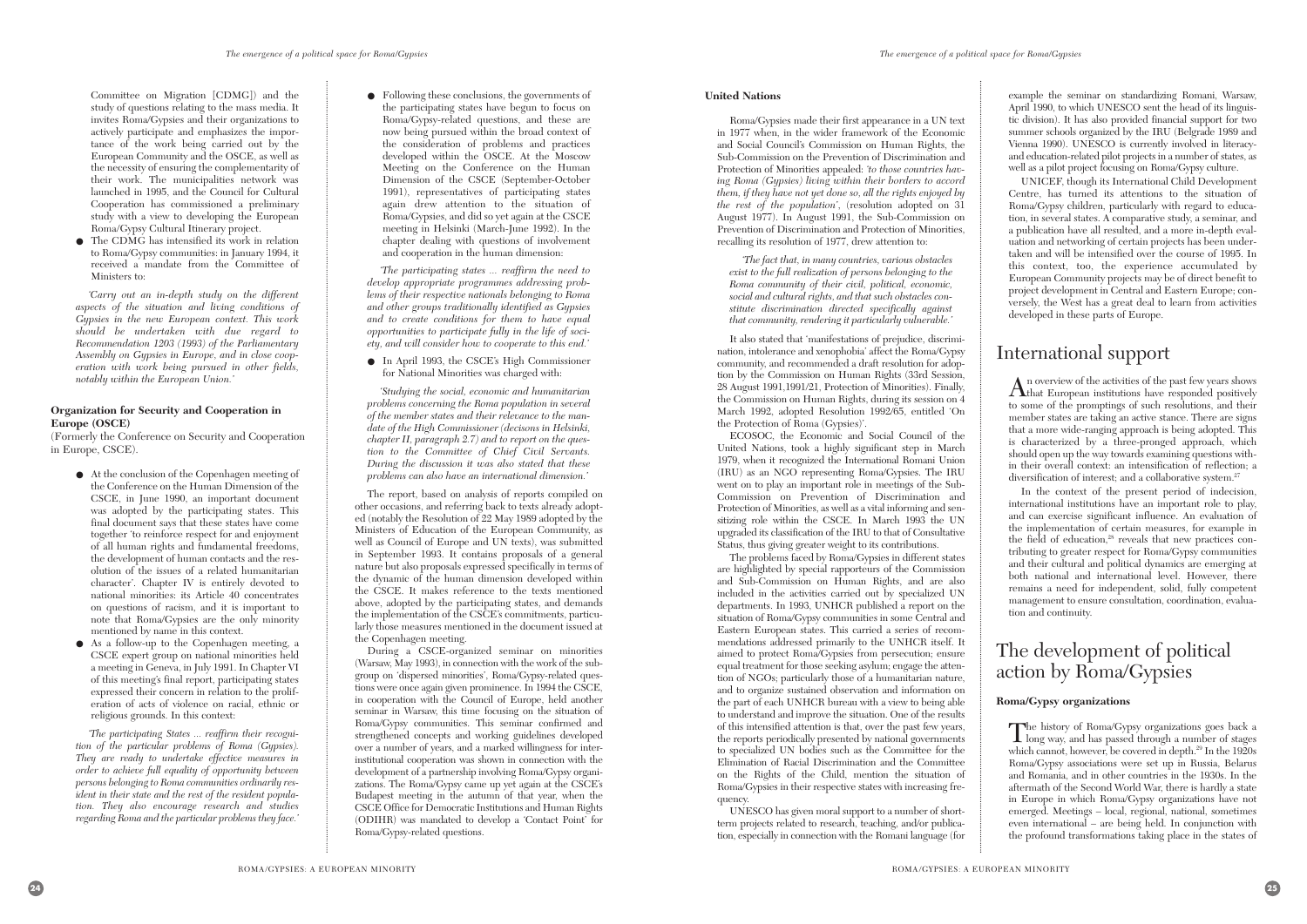meetings in Moscow and Vienna, and in order to proceed with the realization of the idea, notably by putting the question of drawing up statutes for debate, the Hungarian Rom Parliament (Ungritkone Themesko Romano Parlamènto) hosted a meeting in Budapest in August 1992. Another development has been the setting up, at the initiative of the International Romani Union, of the European Committee of the Romani Union (Europaqo Komite e Rromane Uniaqoro). This was established in September 1991 by delegates to a conference in Ostia, near Rome, representing some 15 European states, again with the objective of developing partnership with European organizations and institutions.

The development of Roma/Gypsy political organizations<br>indicates political maturity, diversity, and plurality. The current blossoming of Roma/Gypsy ethno-politics is being accelerated by questions arising from migration, refugees and defining the status of the Roma/Gypsy people, all of which are the subject of wide debate within Roma/Gypsy associations, particularly regarding prioritizing response.

In June 1994, at a meeting in Strasbourg under the auspices of the Council of Europe (convened in preparation for the seminar on the Human Dimension of the CSCE on the situation of the Roma/Gypsies, to be held in September of that year), participants advocated the setting up of a Standing Conference for the Cooperation and Coordination of Romani Associations in Europe. The concept was clarified over the course of preparatory meetings and at the seminar itself. This Conference is not intended as a new organization, nor does it replace any existing body at national or international level. Its purpose concerned the practical goal of optimizing preparations for the September CSCE seminar, and of establishing dialogue, information exchange and cooperation between existing associations to improve coordination and avoid duplication. The role of the Conference is essentially the coherent promotion of Roma/Gypsy associations in their dealings with national and international officialdom. At the September seminar, a desire was expressed for the Conference to remain in existence as a means of consolidating Roma/Gypsy partnership. The current climate is largely favourable to such a development, and the openness and flexibility of the 'standing conference' formula should enable it to fulfil this role.

 $A$ s they undergo the experiences associated with migra-<br>tion and the seeking of refuge, individuals, families, and entire groups of Roma/Gypsies discover new aspects about themselves and their collective identity. They may also find themselves sharing these experiences with other individuals and ethnic groups from different countries, all part of the same currents of migration and all confronting the same attitudes from majority/native populations.

## Developing political strategies

#### **The reaffirmation and reclaiming of Roma/Gypsy identity by migrants and asylum seekers**

A number of Roma/Gypsy associations, particularly in<br>Germany, have mobilized around administrative<br>intervals and the mostlig demands wised by diverge issues and the specific demands raised by diverse Roma/Gypsy groups and families: those who travel out of choice (and who are confronted with the requirements imposed by national and international regulations governing freedom of movement); the right of abode for foreigners; procedures for seeking political asylum; those who have come in seeking long-term residence as migrant workers; those whose efforts to regularize their situation as one of the above, have been unsuccessful, and who find themselves facing forced repatriation; etc.

In all of these new situations, Roma/Gypsy groups find

fresh allies (humanitarian organizations, groups defending the interests of refugees or human rights in general) and new competitors for the same limited resources (a quota on how many asylum seekers will be taken in, a limited number of temporary work contracts, etc.). They thus discover themselves in entirely new contexts: not just different countries and cultures, but also refugee camps or suburban hostels where they are allowed to stay for a time, living alongside people and families from very different places and ethnic origins, in complex, multicultural social contexts, characterized above all by their international/transnational nature. Talk of human rights becomes more understandable and appealing, more promising in direct personal terms: perception of violation of these rights in the country of origin, the right to freedom of movement, the rights of, and protective measures for, refugees and asylum seekers etc.

An awareness of ethnic identity as Roma or Gypsy is taking shape: people classed simply as 'poor' in their Balkan homelands discover and assert the fact that they had been experiencing political persecution for their beliefs or simply for their Roma/Gypsy identity in countries where prejudice, discrimination and rejection of their group are endemic. In some extreme cases, individuals from the ethnic majority in the country of origin claim to be members of the 'Roma/Gypsy' ethnic minority in order to justify their demand for political asylum abroad. This development has given Roma/Gypsy asylum seekers and migrants an additional need: to clarify the criteria of Roma/Gypsy identity.

#### **Practical steps in support of human rights for Roma/Gypsy migrants and refugees**

In outlining Roma/Gypsy organizations' current lines of action, mention should also be made of their relations with NGOs, as well as a growing militancy in opposition to expulsion measures taken against Roma/Gypsy asylum seekers, and in response to the situations prevailing in different states regarding Roma/Gypsy families' accommodation, school provision, economic activities etc. To these should be added their developing partnership with national institutions and international organizations.

There is thus ongoing debate within the Roma/Gypsy movement. The 'transformation' augured by developments in the early 1970s is currently being consolidated. In fact the transformations have already taken place, and are now being fine-tuned. An entirely new book would be required to update that which, when published over 20 years ago, bore the title *Mutation Tsigane* ('Gypsy Transformation').30

Central and Eastern Europe since 1989, there has been a mushrooming of Roma/Gypsy associations there, and these are taking their place in the political arena; the number of associations is on the rise in Western Europe too.

At international level, the Comité International Tsigane (International Gypsy Committee) was founded in 1967; and organized the first World Gypsy Congress (London, 1971) with delegates from 14 countries and observers from a number of others. The presidential address by Slobodan Berberski encapsulated the spirit behind the Congress:

*'The goal of this Congress is to bring the Rom together and to encourage them to act throughout the world, to bring about our emancipation in accordance with our own intuition and ideals – to go forward to a rhythm that suits us ... Everything we do will bear the mark of our own personality, it will be* amaro Romano drom, *our own Gypsy way ... Our people must plan and organize action at local, national, and international level. Our problems are the same everywhere: we must make use of our own models of education, maintain and develop our Rom culture, encourage new dynamism in our communities and forge a future compatible with our lifestyle and beliefs. We have been passive for long enough, and I believe that we can succeed – starting today.'*

Delegates rejected the terms 'Tsiganes, Zigeuner, Gitanos, Gypsies' etc., which are not their own, and opted instead for the term 'Roma'. In a strong feeling of unity, they declared that, 'all Roma are brothers' – a reference to the old Romani proverb, *'sa e Rroma phrala'*. They felt that their aspirations were the same in the various countries; and as organizations came together, the Roma became increasingly aware of their shared identity, just as they were asserting their presence to the world at large. The International Gypsy Committee, which was to be renamed the International Rom Committee, became the standing secretarial and executive organ, providing delegates to national and international bodies to represent the Congress, which remained the sovereign body. A flag and anthem were adopted, and five commissions (on social affairs, education, war crimes [i.e. researching Nazi genocide, perpetuating the memory of Roma/Gypsy war victims, compiling files for war reparations], linguistics, and culture) were established. A single slogan sums up the Congress: 'The Roma people have the right to seek out their own path towards progress'.

The Second World Congress was held in Geneva in 1978. This brought together approximately 60 delegates and the same number again of observers, representing a total of 26 countries. It was marked by mutual recognition between the Roma/Gypsies and India, of India being the 'homeland', but also by certain changes of direction. The Congress action programme aimed for the recognition of Roma cultural specificity, their right to maintain and develop this and the recognition of international bodies. It also aimed to combat the politics of rejection and assimilation, as well as to pursue attempts to standardize the language. A new international organization, Romano Ekhipe (Romani Union) emerged from this Congress, and sought to attain recognition by ECOSOC, an essential point in realizing the goals they had set themselves. By the time

the Romani Union submitted its dossier to the UN, it represented 71 associations in 21 different states. In March 1979 the organization was granted consultative observer status in the 'Roster' category, which occasionally brings NGOs together to enable them to contribute their expertise to ECOSOC as well as to other bodies within the UN. Fourteen years later, in March 1993, its status was upgraded from the 'Roster' to full Consultative Status. What is more, the organization has also set up a cultural foundation, Rromani Baxt, with its headquarters in Warsaw, and is gradually establishing branches further afield.

The Third World Gypsy Congress took place in Göttingen, Federal Republic of Germany, in May 1981, with some 300 delegates representing 22 states. It focused on remembering the Holocaust and Roma/Gypsy victims' continuing demand for war reparations. The Fourth Congress was held in Serock, near Warsaw, 8-11 April 1990, and brought together 320 participants from 24 states. This was the first time a Congress was held in Eastern Europe, and the great majority of delegates came from this region, with large delegations from states which had been unable to send representatives to earlier Congresses, among them Romania, just emerging from its own revolution. Similarly, this was the first opportunity that representatives from many Soviet republics, and Albania, had had to participate in an event of this kind. Significantly, the states of Western Europe were poorly represented.

Today, national and international meetings are taking place at an ever-quickening pace. The International Romani Union has, from the early 1990s, played an increasingly important role as a pressure group. As an NGO dealing with national governments it takes an active and constructive role at seminars and conferences, particularly at the OSCE and also in a more *ad hoc* fashion with the Council of Europe and the European Community.

The Roma/Gypsy political movement is taking shape on other continents as well. The International Roma Federation was founded in 1993 in the United States, with the aim of intensifying cooperation between Roma/Gypsies in that country with Roma/Gypsies in Europe. There are also organizations in Latin America, Australia etc. However, here we shall concentrate on the European context.

## Towards a European partnership

Ageneral rallying is also in evidence among Roma/Gypsy organizations at European level: recognizing the necessity of developing partnership with European institutions such as the Council of Europe and the European Union, and they are clarifying their own selfdefinitions in order to optimize their response. From this arose the idea of EUROM, the European Roma Parliament, put forward at a November 1990 meeting at Mülheim, in Germany, organized by the Rom & Cinti Union. The project is currently defining regulations for Europe-wide elections with a view to achieving democratic representation at European level, and developing contacts with European institutions. Following further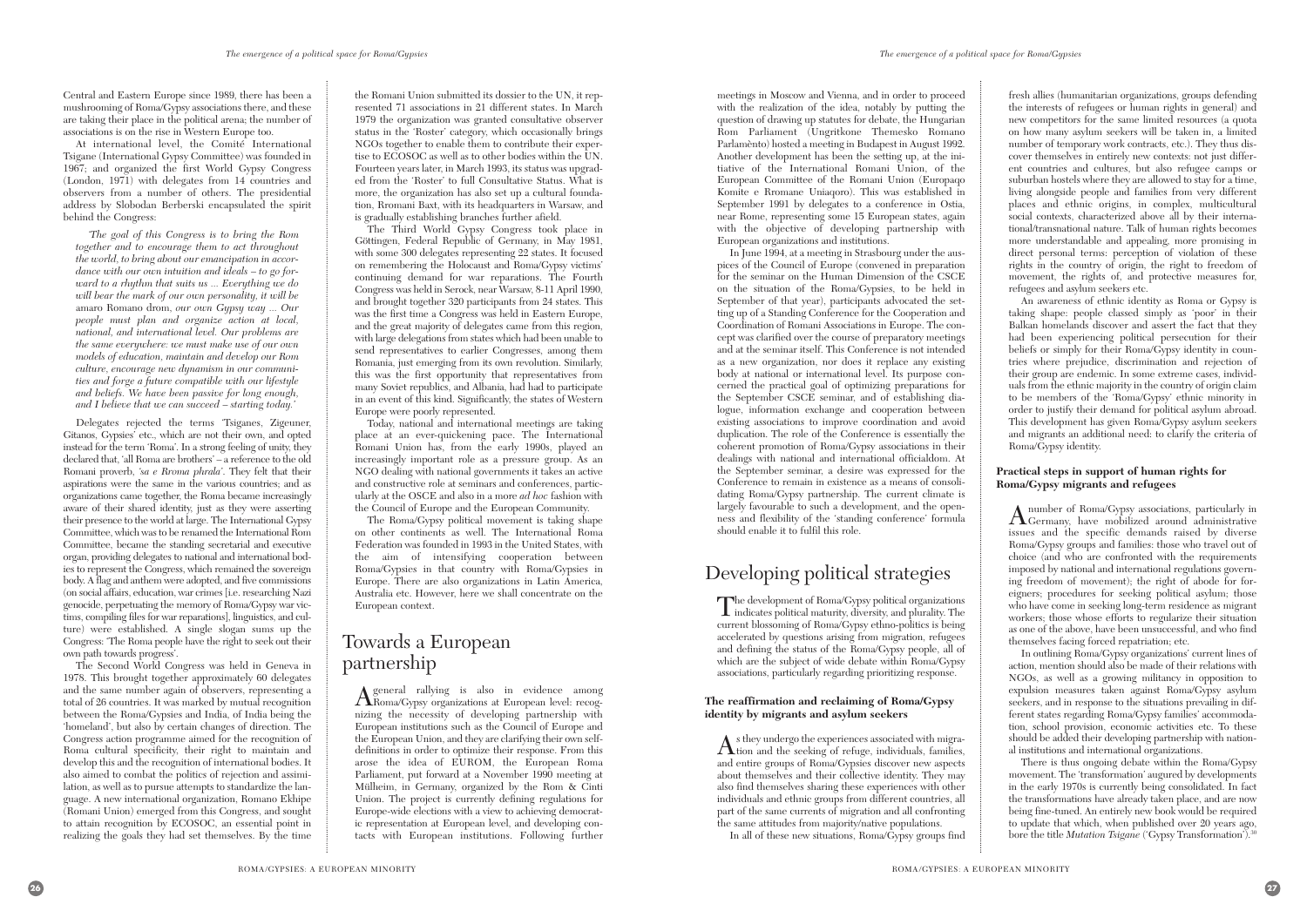The variety of Roma/Gypsy groups and the construction of a cultural identity

oma/Gypsy reality is enormously varied. The<br>historical experience of various groups, their<br>encounters, stopping-places, routes travelled<br>and intersected, and the diversity of their<br>contacts with constantly changing surroun historical experience of various groups, their encounters, stopping-places, routes travelled and intersected, and the diversity of their contacts with constantly changing surroundings, have given rise to a great variety of cultural and social characteristics within various groups – and continue to do so. Always immersed in other culture(s), Roma/Gypsy life is characterized by continuous adjustment and adaptation to a changing environment. Roma/Gypsy society has thus been characterized, throughout its history, by the invention and development of strategies of adaptation and negotiation. The result is a tradition of change and innovation. Public misunderstanding of Roma/Gypsies – and even research concerning them, by seeking to establish constancy and uniformity where in fact there is only change and variety – have contributed to popular misconceptions and given rise to analyses based on total inaccuracy – which have a very direct impact on policies affecting the Roma/Gypsies themselves. After all, it is argued, Roma/Gypsies are changing; they are not what they were in the past, so they are no longer 'real Roma/Gypsies', i.e. they are no longer themselves, so they need to be helped to 'integrate'. A different analysis is required, recognizing the permanence of lifestyle and profound sense of identity characterizing Roma/Gypsy culture.

Social organization is one of the elements which sustain this lifestyle and enable it to adapt to changing circumstances. Roma/Gypsies form a 'worldwide mosaic of diversified groups'.<sup>31</sup> This is to say, on the one hand, that a mosaic constitutes a whole, the elements of which are in some respects linked to each other, and that the connections permeating the whole contribute to its organization and structure; and yet, each element of the whole possesses its own individual characteristics which, taken in isolation, make it appear to be different from every other component. Out of the differences which arise and develop (affecting trades, travelling practices, language, various rituals etc.) emanates a complementarity, and it is this complementarity which constitutes the whole.

The variety of ethnic self-identifications are an obvious sign of diversity: hundreds of names formed by a wide range of diverse criteria cover hundreds of groups, each of which insists on its own uniqueness. Generally, these groups comprise extended families, however, no group

 $A$ s previously discussed, one of the most important texts<br>ever issued by an international organization with regard to Roma/Gypsy people is the Resolution of 22 May 1989 on school provision for Roma/Gypsy children, adopted by the Council and the Ministers of Education of the member states of the European Union. Its significance is far-reach-

can be understood in isolation. Family groups are part of wider social groups and thus, like a series of Chinese boxes, sets and subsets are formed, taking in more and more groups. It is the group system itself which must be taken into account in any comprehensive, dynamic approach to Roma/Gypsy society: groups exist because of, and for, one another, and it is within this framework that a balance is established, applying to alliances by marriage as much as to business deals. Roma/Gypsy political life is diffuse, an inextricable presence in every social act and in all relations, be they of association or opposition. It sometimes crystallizes in connection with certain mechanisms such as the kris, an organ of justice and social regulation in certain Roma/Gypsy groups. While there are certainly families whose fortunes have, in one way or another, detached them from this great group network, these generally maintain an awareness of such relations in preceding generations.

The interlinking of these groups, and their adherence to common values, are maintained through encounter and exchange; links are woven day by day, reinforced, refined, sometimes discontinued. This organization is entirely adaptable to circumstance, to the variety and challenge of the encounters and conditions which come its way. Groups may draw closer together or even merge, while others retreat, subdivide, or even fragment down to the individual level if they are absorbed by their environment: the whole is capable of encompassing all of these processes, and it is regulated by mechanisms of social control, thus guaranteeing the continuity and cohesion of social structures.<sup>32</sup> While the relative distance between groups is felt in a wide variety of ways, and is sometimes significant, a feeling of closeness and community nonetheless exists; for example, in some groups the saying *'sem Rroma sam'* ('we are Roma, after all') is frequently cited to emphasize Roma/Gypsy identity and in praise of cherished group values (hospitality, generosity, friendship), to soothe interfamily tensions or as an expression of a desire to unite in the face of adversity brought about by non-Roma/Gypsy.

## Cultural wealth

#### **Contribution to European cultural heritage**

The ethno-political discourse and practice of Roma/ Gypsy associations in their defence of Roma/Gypsies on international migration routes, may involve human and minority rights. Alternatively, a growing awareness of ethno-political identity may lead to the assertion of the 'Roma/Gypsy exception', an insistence on Roma/Gypsy specificity which renders their situation unique in comparison to other cultural and ethnic minorities competing for resources and stability within the migratory movement. Here we have a new stage in 'Roma/Gypsy transformation': different Roma/Gypsy groups, their separate identities forged in the diverse 'waves' of migration characterizing their history, defining and redefining their various stances with regard to such questions, both in relation to each other and in their relations with the authorities of the states on whose territory they find themselves. Examples include:

- A demand for the protection of Roma/Gypsy rights and for special legal status at European level, as defined in the 'European Charter for Roma Rights' (position of the Roma National Congress).
- A demand that Roma/Gypsy and Sinti be protected from discrimination and enjoy their full rights as citizens of their respective countries: in other words, no legislation specifically for Roma/Gypsies, and no specific mention of Roma/Gypsies in general legislation (position of the Zentralrat Deutscher Sinti und Roma);
- The middle ground between these options is to be found in the demand for protection of Roma/Gypsies through adapted implementation of general legislation, human rights and minority rights, at local, national and transnational levels. As previously noted, the law in general (and specific legislation where it exists) is generally on the Roma/Gypsies' side, but it is often selectively applied, hence the necessity for enforcing it by various means, notably through developing partnerships between Roma/Gypsy organizations and international, national and regional bodies.

◗

# Confirming a cultural space for Roma/Gypsies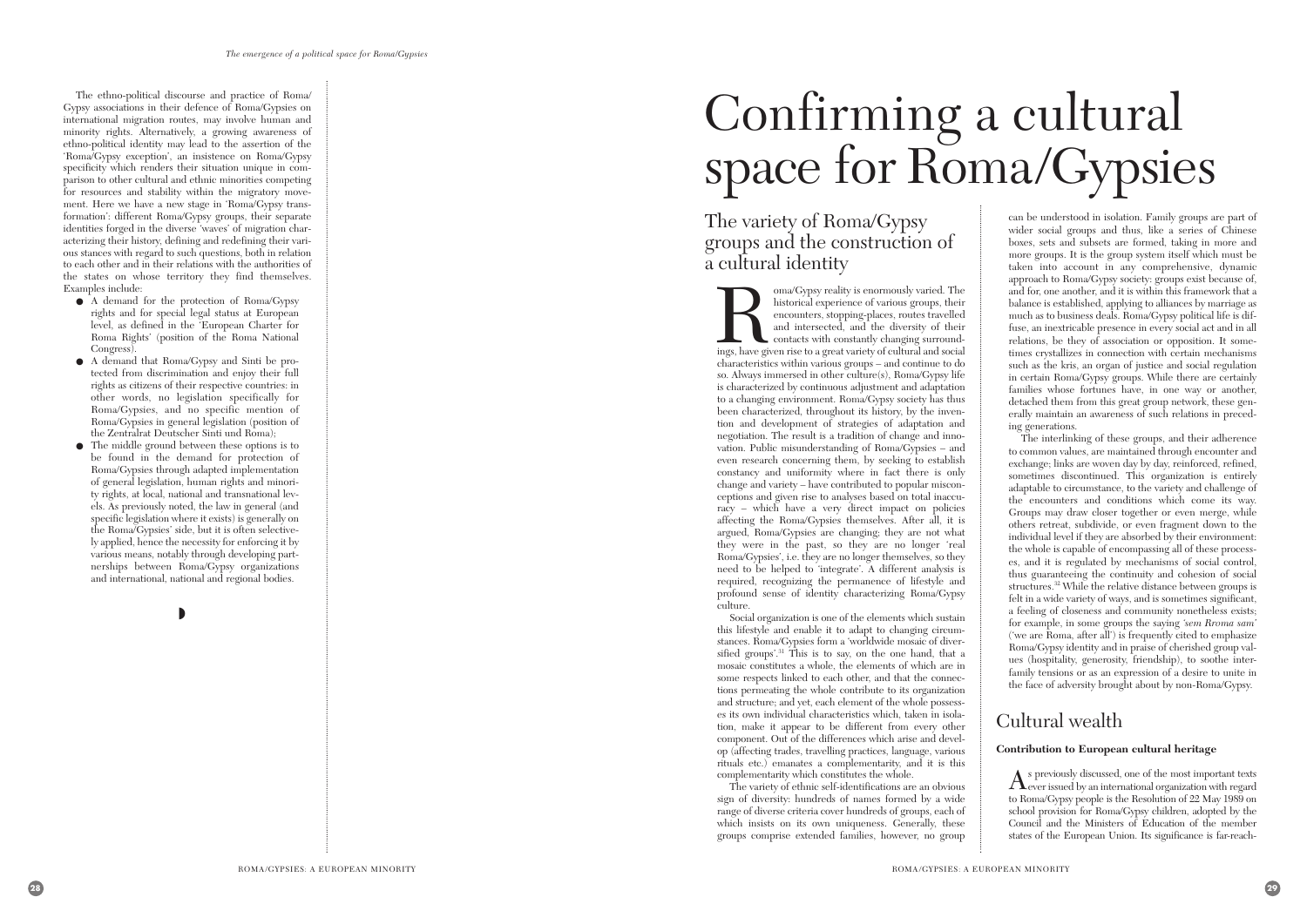#### affirm and develop their own unique identity.

Parents are aware of this, and are increasingly willing to send their children to school. Here we find a crucial second link between the general situation and the schools: the transformation of living conditions for economic activities, entails a necessity for basic schooling, and with it parental desire to ensure that their children receive it. At present, there is a widening rift between Roma/Gypsy children and those of surrounding society, and many already difficult situations will deteriorate rapidly and dramatically with the concomitant risk of certain forms of marginality and/or delinquency.

The analyses carried out nonetheless emphasize that it is possible to envisage a more positive future:

- $\bullet$  Measures associated with intercultural education open the way to new practices validating the different cultures present in the classroom, taking each child's own capabilities and experiences as their starting-point. Such measures make it possible to adapt the school to Roma/Gypsy children.
- Every state has attempted, through diverse experiments and/or programmes, to respond to Roma/Gypsy parents' wishes regarding school provision for their children. Some aspects of these efforts have been successful, others less so. It is important to identify, analyze, and publicize those approaches which have demonstrated their value, to support innovative projects implemented in partnership, and to suggest new ones. The broad evaluation made possible by the study prepared for the European Commission clearly demonstrates that the recommended holistic, structural approach (through cooperation, coordination, and information) has a significant impact on overcoming the major obstacles blocking Roma/Gypsy children's access to school.

There are possibilities for action. After six centuries in Western Europe, Roma/Gypsies are still waiting for a coherent, concerted, respectful policy concerning them to be drawn up and applied. Scholastic policy is part of the package, and must indeed be a driving force. The means of achieving this are both simple and inexpensive.<sup>35</sup>

ing, particularly because it acknowledges and recognizes that Roma/Gypsy culture has formed part of the European heritage, and this places a duty on the international authorities and governments of the member states to provide this culture and language with the means, not merely to survive, but to develop, giving short shrift to the assimilationist pulls still very much in evidence in these states.<sup>33</sup>

In the course of confirming a cultural space for<br>Roma/Gypsies, scholastic questions as well as those of a<br>hand advertised actual structure for a manipulate that there Roma/Gypsies, scholastic questions as well as those of a broad educational nature, figure prominently. It is these which have occupied pride of place in the attentions of the European Union, the Council of Europe, and a number of national governments over the past decade, and which continue to do so. These are delicate and sensitive issues, but among the most crucial in developing a positive future, and several points should be noted:

> In many ways Roma/Gypsies demonstrate better adaptation to present changes, and to future ones, than other sections of the population: due to their economic flexibility, geographic mobility, in-family education, and communal lifestyle linking the individual into a network of reciprocal security and giving him or her a solid identity. Their society is young, with as many children as adults. Schooling is gradually on the rise. The children will read – and then they will write, enriching European culture with their contributions. These children must have the opportunity to get into school, to stay in school, and to be personally and culturally respected while there.

> > ◗

The Council of Europe, for its part, is working on a 'European Gypsy Cultural Itinerary' as a feature of its European Cultural Itineraries programme. This will provide invaluable support for Roma/Gypsy culture, from any number of different angles (recognition, validation, visibility etc.).

## Education policies: a concrete hope

We have thus identified a very strong primary link between the general situation, and that pertaining in the schools. In the member states of the European Community in the late 1980s, only 30-40 per cent of Roma/Gypsy children attended school with a degree of regularity; over half received no schooling at all; a very small percentage got as far as, or entered into, secondary level. Scholastic achievement, particularly as regards the attainment of functional literacy, is not in keeping with the amount of time spent in school.

First, the gap between in-family education and the school world as it is most often proposed, must be taken into account. To date, too little attention has been paid to ascertaining the educative values and dynamics operating within the Roma/Gypsy family. As a result, teaching practice is all too often in opposition to in-family education, instead of complementing it. Second, the manner in which Roma/Gypsy parents educate their children must not be judged according to the criteria employed by surrounding societies in educating theirs; to do so is to adopt an ethnocentric, deprecating attitude. Indeed, in many regards, the education Roma/Gypsy parents give their children corresponds to many of the values which the professional educators around them wish to convey to the children of their own society: autonomy, responsibility, community values etc. Finally, in developing the scope and duration of schooling, European countries have sometimes allowed it to take over much of the role of infamily education, with a correlative transfer by parents of their educative role to the school; gradually, 'schooling' and 'education' have become virtually synonymous. Yet if this is the reality for most, it is not so for all, and it is worth pointing out that for some, including Roma/Gypsies, school is merely a part (and sometimes less than that) of their children's education.34 Jean-Pierre Liégeois describes the current situation:

The situation is very grave. All Roma/Gypsy communities are deeply affected by difficult living conditions. Throughout Europe, rejection in a variety of forms remains the dominant characteristic in relations between Roma/Gypsies and their immediate environment: accommodation difficulties, health hazards, evictions, denial of access to public places etc. Tension can rapidly escalate into open conflict, particularly during periods of economic difficulty and widespread unemployment; for Roma/ Gypsies, the upshot is harsh treatment in a climate of perpetual insecurity.

In such a context, and given the fact that the school as an institution is often part of what Roma/Gypsies perceive to be an aggressive environment, education may be seen as yet another imposition, and one whose quality leaves much to be desired. Parents may feel that the school's proposed 'formation' of their children may de-form, that is, culturally estrange, them. And for many, this analysis is well-founded. Parental resistance and the persistence of these communities are a sign of the strength of Roma/Gypsy culture and of parents' capacity to educate their children over the generations.

As a consequence, we must not take the effects of the overall situation (disinterest, absenteeism, outright refusal) as the causes of scholastic failure. As long as relations between Roma/Gypsy communities and surrounding society remain conflictual, parents', and children's, relations with the school will remain largely determined by the negative profile of these broader relations.

Study and reflection indicate the existence of a second link, just as strong as the first, between the general situation and that pertaining in the schools. Roma/Gypsies' age-old adaptability is currently being tried to the limits, and their established strategies for adapting to their environment are becoming inadequate. Therefore, their difficulties in surviving as a cultural minority group are on the rise. Today virtually any activity, particularly of an economic nature, demands a basic grasp of reading, writing, and arithmetic. Illiteracy no longer provides protection from the aggression of other cultures as channelled through the school and what is taught there, but becomes a serious handicap in an environment in which the written word is an omnipresent, unavoidable reality.

Lack of schooling is a serious handicap for economic reasons, but equally serious for social and psychological reasons as well: for example, dependence on the social services, a situation which is incompatible with the Roma/Gypsies' legitimate pride in handling their own, and their children's, affairs. For Roma/Gypsies, schooling is synonymous with autonomy, and providing them with it will ensure significant savings for the public purse: the cost of adapted school provision is far less than the expense of providing social assistance which Roma/Gypsies by and large reject.

In other words, the future of Roma/Gypsy communities depends to a large degree on the schooling available to their children. Active adaptation to the environment, in social as well as economic terms, today requires a grasp of certain basic elements which enable one to analyze and comprehend a changing reality. On the cultural plane these same elements can serve as tools for those wishing to conserve,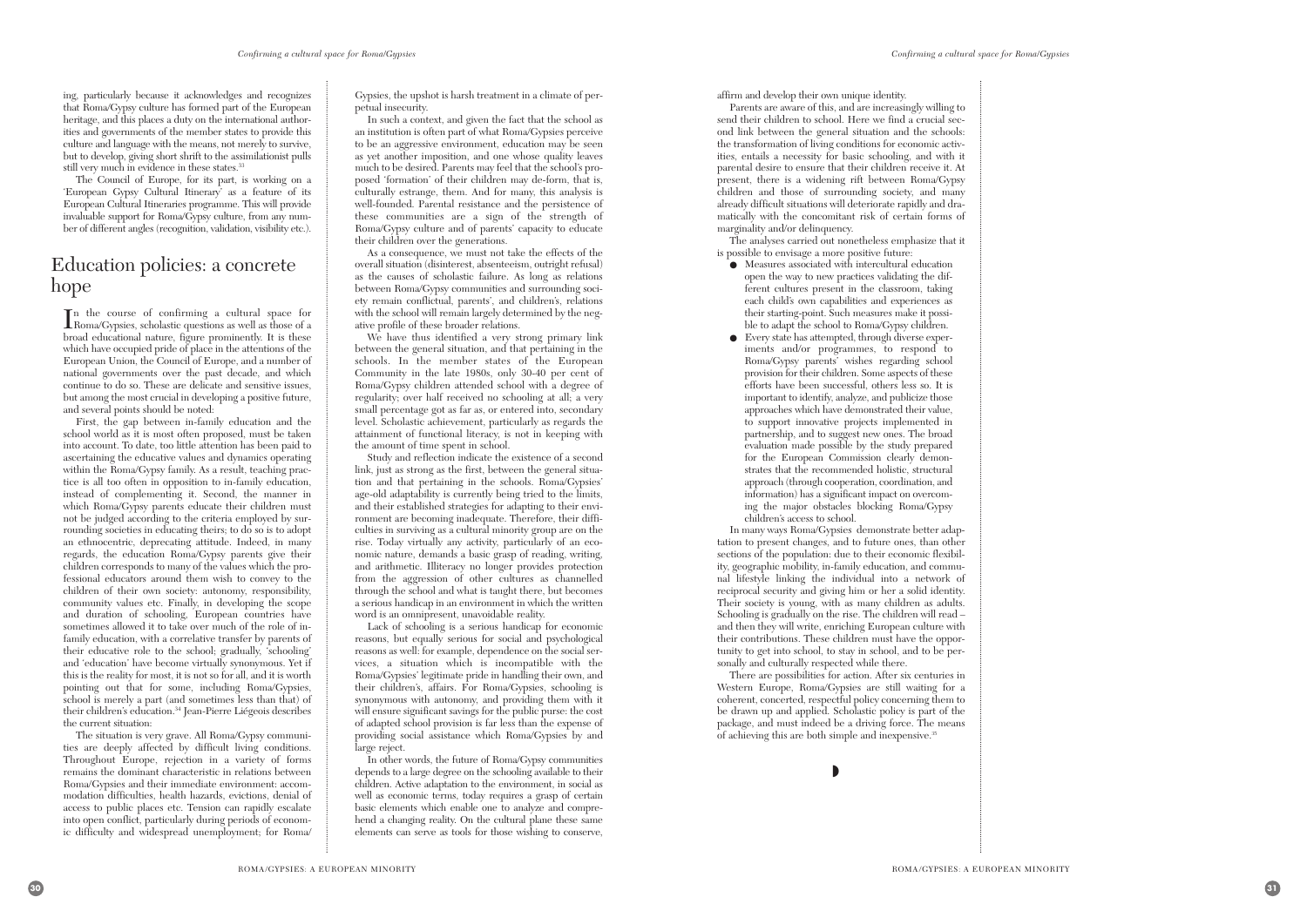n the occasion of the 'First Gypsy Congress<br>
of the European Union', and following a<br>
proposal put forward by the women of the<br>
European Working Group on School<br>
Provision for Gypsy and Traveller Children,<br>
namely Jovhanna of the European Union', and following a proposal put forward by the women of the European Working Group on School Provision for Gypsy and Traveller Children, (Spain), Mary Moriarty (Ireland), Carmen Carillo (Spain), and the President of the Gypsy Women's Association Sinando Kalí, a parallel meeting of Roma/Gypsy women took place.

These women unanimously signed the following declaration:

*'The Gypsy women coming together on the occasion of the "First Gypsy Congress of the European Union", driven by their concern over the condition of Gypsy women in the European Union, and in particular by the problems associated with the education and schooling of their children, reached the following conclusions:*

*Given the gravity of the social, educational and cultural situation of Gypsy women and their children, we state the need for:*

- *1. The establishment of urgent measures in the political, social and economic fields with the aim of eliminating poverty, marginalization and ethnic discrimination;*
- *2. The strengthening and developing of measures in the field of education so that girls and boys will have the same educational opportunities, a* sine qua non *for their social adaptation, and for their acceptance as full citizens of the European Union;*
- *3. The enabling of the Gypsy woman to fully take on and develop the cultural role and traditional values defined by Gypsy culture, including in contexts which curtail such expression.*

#### *We feel:*

- *That one of the main problems that we, as Gypsy women, face, is low self-esteem. There is an urgent need to strengthen our awareness of our own value and of our ability to resolve our own problems.*
- *There is no doubt that such self-awareness would lift our social, educational, political and cultural awareness. It would also lead to our undertaking social and educational action ourselves.*

### *We therefore propose:*

*1. To hold European-level meetings of Gypsy women, with the aim of analyzing the social, political and educational problems we face;*

- flexibility in diversity,
- precision in clarity,
- internal dynamics as the baseline,
- dialogue,
- coordination,
- study and reflection,
- information and documentation.
- *2. To encourage the formation of communication and socio-educational programme coordination networks among Gypsy women;*
- *3. In order to achieve this, we propose setting up a communication and coordination infrastructure at European level, establishing ourselves as a reflection, opinion, and action group in which Gypsy women from the European Union and other countries will participate.*

*Finally, we launch an appeal for Gypsy solidarity, and express our anguish and anxiety for the Gypsy people in the former Yugoslavia and in particular for the women and children suffering the atrocities of war. We demand that all Gypsy and humanitarian organizations redouble their efforts to remedy this appalling situation. Similarly, we demand a stop to the expulsion of Gypsy men, women and children from one country to another, one region to another, one village to another; this traumatic situation is hampering the social, cultural, educational and human development of our people.*

*As a consequence, and in full awareness of the importance of intercultural education – the foundation for Gypsy/non-Gypsy coexistence – we appeal to the European Commission, the various Ministries and international, national and local organizations, for their support and assistance in our pursuit of these objectives.'*

◗

**33**

We shall only stop to focus, in this text on minority rights, on the development of partnership within a framework of intensifying dialogue. Consultation and cooperation can lay the foundations for respect for rights, and the demand for such a partnership has long been expressed by Roma/Gypsy organizations. It is now shared by international institutions (see the numerous texts issued on this subject, and their proposals), and concrete advances are occasionally being achieved at state level. We stress that a consensus is currently emerging, and with it the potential for establishing real partnership. The authors of this report have, over a number of years, repeatedly submitted proposals along these lines to the European Commission, Council of Europe, and OSCE; conditions are now ripe – provided existing will is transformed into action – for establishing concrete working methods characterized by a relationship of true partnership. The different 'actors' have taken their place on the political stage, the instruments of knowledge and the working tools have been developed, at the service of all, and each of the partners is directly concerned with promoting the rights of the Roma/Gypsy communities both at national and international levels.

◗

## Romnea/Gypsy women's manifesto, Seville, May 1994<sup>38</sup>

# Conclusion Annexe

great deal – indeed, nearly everything –<br>
remains to be done in order to achieve<br>
respect for the rights of the Roma/Gypsy<br>
minority. The proposing of working guide-<br>
lines lies outside the remit of this report;<br>
however, remains to be done in order to achieve respect for the rights of the Roma/Gypsy minority. The proposing of working guidelines lies outside the remit of this report; the initiative of various international organizations (European Union, Council of Europe, OSCE, UN), one realizes that many such proposals have already been formulated.<sup>36</sup> The time has come to implement them, through a practical approach taking into account the dynamics of the different communities involved, as well as a realistic recognition of the diverse socio-political and socio-economic parameters involved. A detailed outline of the practicalities of such an approach has been undertaken elsewhere,<sup>37</sup> briefly, it is a question of: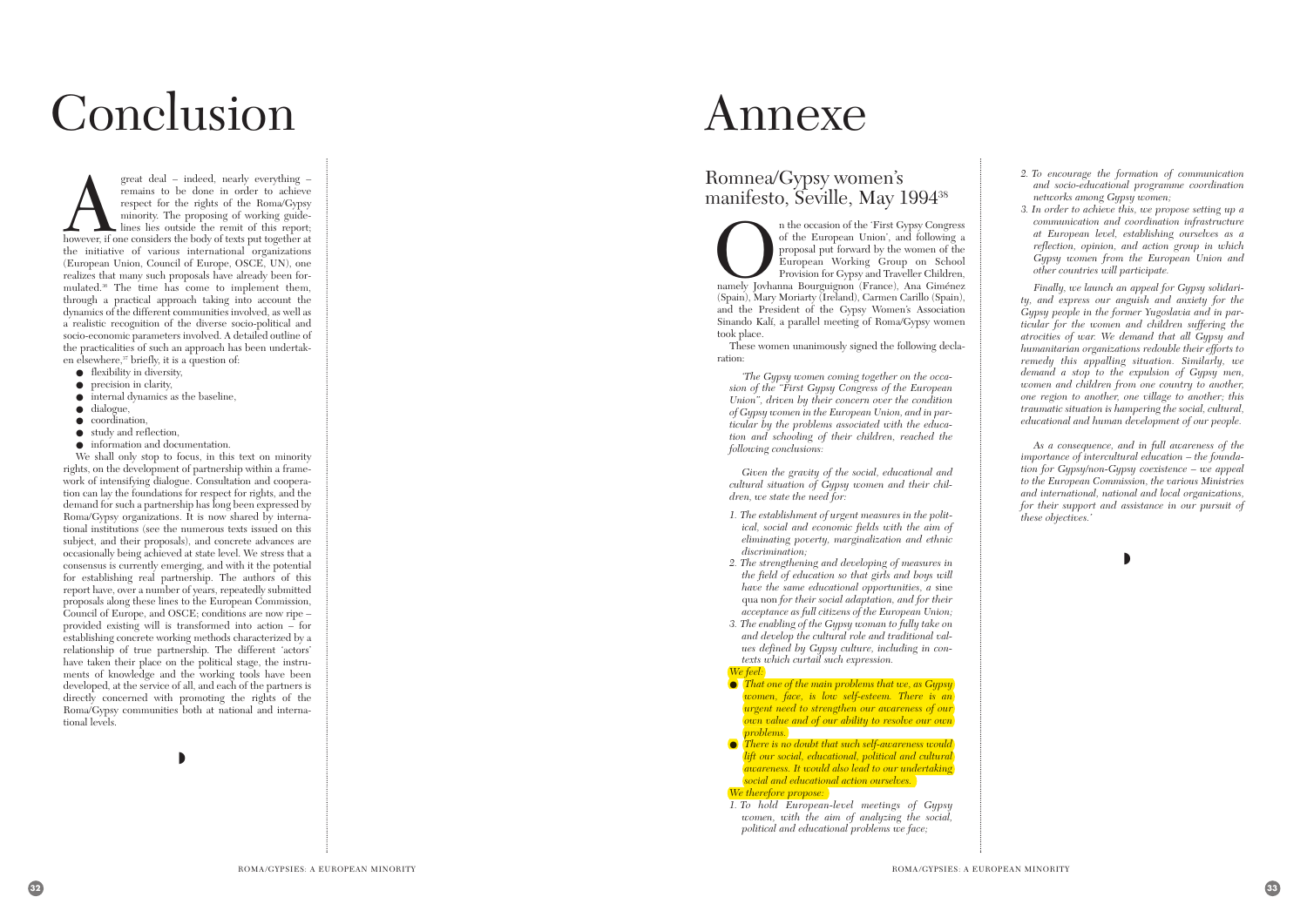- 1 For further details on this point see Kenrick, D., *Gypsies: From India to the Mediterranean*, Gypsy Research Centre-CRDP Midi-Pyrénées, *Interface Collection,* Toulouse 1994.
- 2 For more in-depth treatment of the topics covered in this chapter, see Liégeois, J-P., *Roma, Gypsies, Travellers*, Council of Europe Publications, Strasbourg, 1994.
- 3 Source: Gypsy Research Centre, René Descartes University, Paris, 1994; this table gives 'stable' numbers more indicative of the long-term picture than of recent population movements; the inclusion of new arrivals would entail a significant rise in the figures given for several Western European states such as Sweden, Italy, Germany, Austria, etc.
- 4 This typology and the examples illustrating it have been developed by Jean-Pierre Liégeois in a number of works, for example 'Le discours de l'ordre: pouvoirs publics et minorités culturelles', in *Esprit*, Paris, 1980 and *Tsiganes*, Maspero, Paris, 1983. A synopsis is presented in *Roma, Gypsies, Travellers, Op. Cit.*
- 5 The *Interface Collection* has a number of works on this tragic period of Roma/Gypsy history (see Bibliography).
- 6 See Gómez Alfaro, A., *The Great Gypsy Round-up,* Gypsy Research Centre-CRDP Midi-Pyrénées, *Interface Collection,* Toulouse 1994.
- 7 On this point, see Liégeois, J-P. (ed), *Idéologie et Pratique du Travail Social de Prévention,* Privat, Toulouse, 1977.
- 8 Extracts from the report on the hearing held in May 1991 by the European Commission, General Directorate for Employment, Industrial Relations and Social Affairs, Directorate for Social Security, Social Protection, and Living Conditions.
- 9 For more detailed analysis see *Roma, Gypsies, Travellers, Op. Cit.*
- 10 Project on Ethnic Relations, Report Concerning Anti-Romani Violence in Eastern Europe: *The Snagov (Romania) Conference and Related Efforts,* Princeton, 1994.
- 11 Fédération Internationale des Ligues des Droits de l'Homme, May 1994 – Robert Gelli, Magistrat et Jean Delay, Avocat Honoraire au Barreau de Lyon, Rapport de Mission, 28 Février-5 Mars 1994, *Suites Judiciaires Données aux Meurtres, Incendies, et Destructions de Maisons Appartenant des Rom (Tsiganes), Romani* ('Judicial Response to Murder, Arson, and the Destruction of Homes Belonging to Roma, [Gypsies], Romania').
- 12 Human Rights Watch, *Lynch Law: Violence against Roma in Romania*, vol. 6, no. 17, November 1994. See also Helsinki Watch, *Destroying Ethnic Identity: The persecution of Gypsies in Romania,* New York, Human Rights Watch, 1991.
- 13 Published in *La Lettre Hebdomadaire de la FIDH* (FIDH Weekly Letter), Special Edition no. 189, May 1994.
- 14 *Romanies in the CSCE Region*, CSCE Human Dimension Seminar – Warsaw, September 1994.
- 15 For a more detailed analysis see *Roma, Gypsies, Travellers, Op. Cit.*
- 16 *Ibid.* In addition, the OECD compiled a report in 1993: Reyniers, A., *Evaluation of Gypsy Populations and of*

*their Movements in Central and Eastern Europe and in some OECD Countries*, focusing on the issues of migration, application for asylum, demography and employment.

The UN Declaration on the Rights of Minorities makes<br>it clear that states have a duty to protect the existence,<br>and the patiencl on their pultural unliming and limits and the national or ethnic, cultural, religious and linguistic identity, of minorities within their respective territories and shall encourage conditions for the promotion of that identity.

 $\sum_{\text{the law and have the right to expect that those guilty of a function.}$ of of crimes directed against them be subject to investigation in accordance with the law. They should enjoy full and equal rights both as citizens of a given state and as a recognized minority group.

**Roma/Gypsies should receive the same treatment as**<br> **Other refugees when seeking asylum. The basic princi**ples of the Convention on the Reduction of Statelessness should be applied to Roma/Gypsies when they do not have the nationality of the state in which they reside.

**Multicultural approaches to Roma/Gypsy education**<br>and to the education of young people as a whole<br>character for the fortunation of the second person of the second person of should be fostered and encouraged throughout Europe as a vital component in combating prejudice and negative stereotypes. Better vocational training and economic opportunities, including the encouragement of traditional occupations are also required.

 $\hat{A}$ n integrated approach to the various measures adopt-<br>ed by a variety of European institutions should now be adopted. MRG welcomes the creation of a Roma/Gypsy contact point under the auspices of the OSCE and calls for cooperation of all institutions and NGOs in the sharing of information and expertise.

 $A<sup>II</sup>$  minority communities have the right to choose their source identity. No country has the right to change the synchronic state of a particular expression in the integration appellation of a particular community without their consent.

- 17 *Roma (Gypsies) in the CSCE Region,* Report of the High Commissioner on National Minorities, The Conference on Security and Cooperation in Europe, Meeting of the Committee of Senior Officials, 21-23 September 1993, p. 1.
- 18 Braham, M., *The Untouchables, A Survey of the Roma People of Central and Eastern Europe*, A report to the Office of the United Nations High Commissioner for Refugees, 1993, p. 114.
- 19 The full text of this resolution proposal is reproduced in *On Gypsies: Texts issued by international institutions,* documents compiled by Marielle Danbakli, Gypsy Research Centre – CRDP, *Interface Collection,* 1994.
- 20 *Ibid.*
- 21 See also *Roma, Gypsies, Travellers, Op. Cit.*
- 22 Certain texts issued by international institutions have expressed a demand that such a study be undertaken; see for example Resolution 1203 (1993) of the Parliamentary Assembly of the Council of Europe, which, under 'General measures', recommends that 'independent research should be initiated into the national legislation and regulations concerning Gypsies, and their application in practice, and regular reports on this research presented to the Assembly' (Article xix).
- 23 On this point, in connection with school provision, see for example the report *Schooling for Gypsies' and Travellers' Children: Evaluating innovation,* Council for Cultural Cooperation, Council of Europe, Document DECS/EGT(87)36, Strasbourg, 1987.
- 24 See bibliography for reference details.
- 25 See bibliography.
- 26 The proceedings of this seminar were published: *Gypsies in the Locality,* Strasbourg, Council of Europe Press, 'Studies and Texts' Series, 1994.
- 27 For further details see the quarterly information newsletter *Interface*, published by the Gypsy Research Centre, René Descartes University, Paris.
- 28 See Liégeois, J-P., *School Provision for Gypsy and Traveller Children, Report on the implementation of measures provided for in the Resolution of the Council and of the Ministers of Education*, 22 May 1989, European Commission [in press].
- 29 For details and further development of the points touched upon in this section, see 'Gypsy Organizations' in *Roma, Gypsies, Travellers, Op. Cit.*, and Liégeois, J-P., *Mutation Tsigane,* Editions Complexe, Bruxelles/Presses Universitaires de France, Paris, 1976.
- 30 Liégeois, J-P., *Mutation Tsigane, Op. Cit.*
- 31 See *Roma, Gypsies, Travellers, Op. Cit.*
- 32 *Ibid*
- 33 We remind the reader that a detailed report on the implementation of the resolution subsequently adopted by the Ministers of Education is in existence: see Liégeois, J-P., *School Provision for Gypsy and Traveller Children, ibid*.
- 34 In connection with compiling *School Provision for Gypsy and Traveller Children*, a specially commissioned report on Gypsy in-family education was written:

## Recognition of identity

## Non-discrimination

## Equality of treatment

## Participation

Roma/Gypsy-based NGOs should receive financial and institutional support. Their work should be promoted and recognized as a way to enhance participation of the Roma/Gypsy in devising and implementing policies which affect them. Informed consent of the population should be sought before entering into implementation phases of projects.

## Education

## Need for comprehensive approaches at the international level

## Right to self-designation

◗

# Recommendations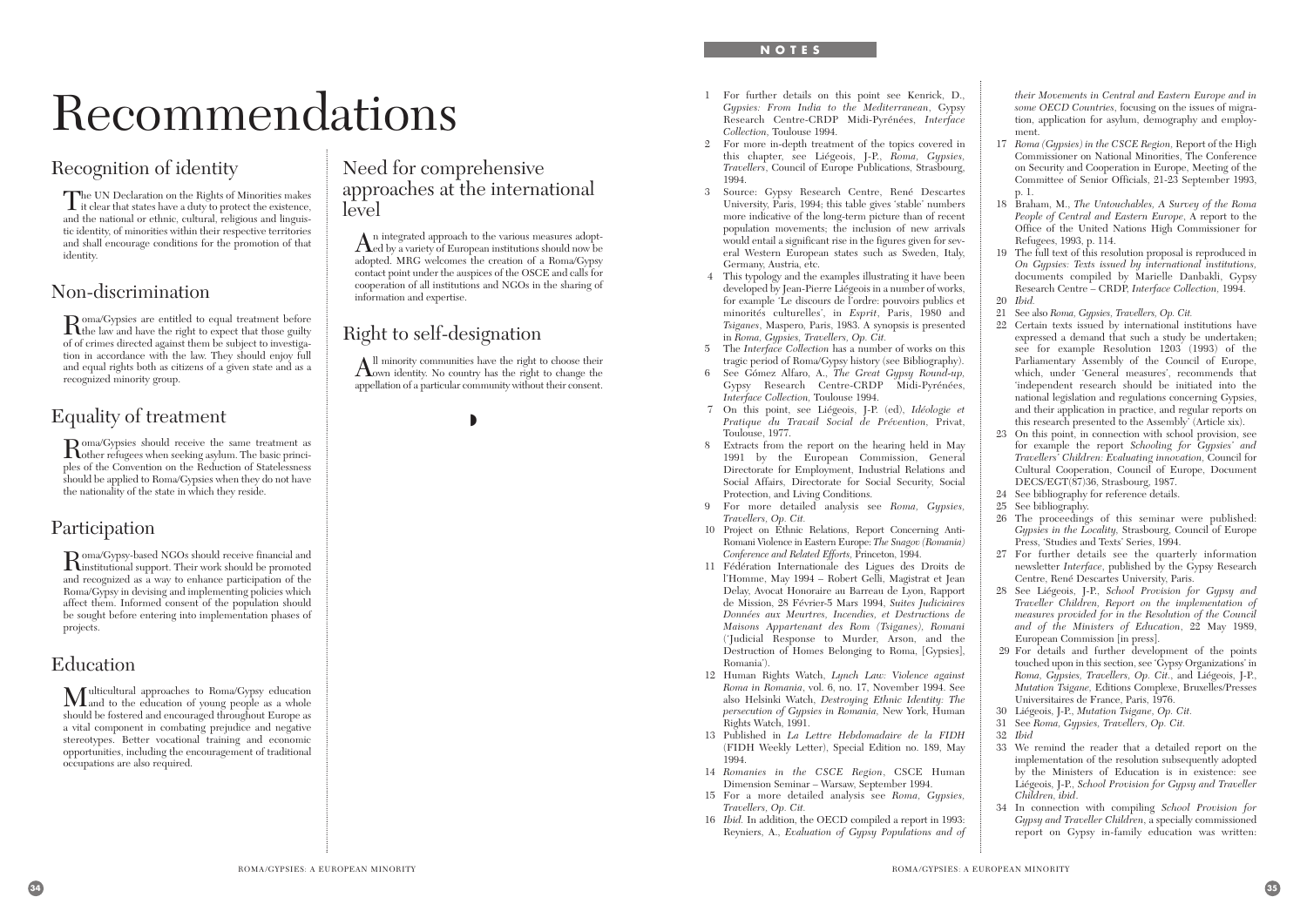Editorial Presencia Gitana Valderrodrigo, 76 y 78 28039 – Madrid, Spain

Rromani Baxt-UE 22, rue du Port 63000 – Clermont-Ferrand, France

University of Hertfordshire Press College Lane, Hatfield Hertfordshire AL 10 9AB, UK

#### **Commission of the European Communities and Council of Europe publications on the subject of school provision for Roma/Gypsy children**

- 1 Liégeois, J-P., *School Provision for Gypsy and Traveller Children*, synthesis report of studies undertaken in the member states of the European Community, Commission of the European Communities, Office for Official Publications of the European Communities, Documents Series, first edition 1986 (currently available in English, French, German, Italian and Spanish).\*
- 2 *School Provision for Gypsy and Traveller Children, Orientation Document for Reflection and for Action*, Commission of the European Communities, Document V/500/88, published and widely distributed by various bodies throughout Europe (currently available in Castilian, English, French, German, Italian, Portuguese and Valencian).
- 3 Liégois, J-P., *Gypsies and Travellers, Socio-cultural Data,* Socio-political Data, Council of Europe, for the English edition.\*\* French original, *Tsiganes et Voyageurs*, Council of Europe, Strasbourg, 1985;\*\* Italian edition, *Zingari e Viaggianti*, Lacio Drom, Roma; Portuguese edition, *Ciganos e Itinerantes*, Santa Casa da Misericórdia de Lisboa, Largo Trindade Coelho – P - 1200 Lisboa; Spanish edition, *Gitanos y Itinerantes*, Presencia Gitana, Madrid. Totally revised new edition, *Roma, Gypsies, Travellers*, see 'General Works', above.
- 4 *Training of Teachers of Gypsy Children*, report of the twentieth Council of Europe seminar, Donaueschingen, 20-25 June 1983, Council for Cultural Cooperation, Council of Europe, DECS/EGT(83)63 (English, French and German editions, Council of Europe, Strasbourg;\*\*\* Italian version, Lacio Drom, Roma; Spanish version, Presencia Gitana, Madrid).
- 5 *Schooling for Gypsies' and Travellers' Children: Evaluating Innovation*, report of the thirty-fifth Council of Europe seminar, Donaueschingen, 18-23 May 1987, Council for Cultural Cooperation, Council of Europe, DECS/EGT(87)36 (English, French and German editions, Council of Europe, Strasbourg;\*\*\* Italian version, Lacio Drom, Roma; Spanish version, Presencia Gitana, Madrid).
- 6 *Gypsy Children in School: Training for Teachers and other Personnel*, report from a summer university organized by the Gypsy Research Centre and held in Montauban, France, 4-8 July 1988. English and French versions, Council for Cultural Cooperation, Council of Europe, DECS/EGT(88)42.\*\*\* Italian edition, Associazione Italiana Zingari Oggi. Complementary

report, *Les Enfants Tsiganes á l'Ecole: la formation des personnels de l'education nationale*, summer university, Montauban, July 1988. Centre de recherches tsiganes – Centre départemental de Documentation pédagogique du Tarn-et-Garonne (65, avenue de Beausoleil – 82013 – Montauban Cedex, France).

- 7 *Towards Intercultural Education: Training for teachers of Gypsy pupils*, report of the seminar held in Benidorm, Spain, 9-13 June 1989. English and French versions, Council for Cultural Cooperation, Council of Europe, DECS/EGT(89)31.\*\*\* Castilian and Valencian versions, Consellería de Cultura, Educació i Ciència de Valence, Direcció General de Centres i Promoció Educativa. Italian version, Centro do Iniziativa Democratica degli Insegnanti, published by Cooperativa Libraria Editrice Università di Padova – Via G. Prati, 19 – I – 35122 Padova.
- 8 *The Education of Gypsy and Traveller Children:* Actionresearch and coordination, proceedings of a conference organized by the Gypsy Research Centre for the Commission of the European Communities and the French Ministry for Education, Carcassonne, France, 5- 12 July 1989. Original French version available from Centre départemental de Documentation Pédagogique de l'Aude, 56 avenue Henri Goût, BP 583, 11009 Carcassonne, Cedex, France. English edition available from the University of Hertfordshire Press; Spanish edition available from Presencia Gitana.
- 9 *School Provision for Gypsy and Traveller Children:* Distance learning and pedagogical follow-up, report of a seminar held in Aix-en-Provence, France, 10-13 December 1990. English and French versions, Council for Cultural Cooperation, Council of Europe, DECS/EGT(90)47.\*\*\*\*
- 10 –*Interface*, free quarterly newsletter published by the Gypsy Research Centre with the support of the European Commission in connection with the implementation of the Resolution of the Council and the Ministers of Education, 22 May 1989, on school provision for Roma/Gypsy children, with Council of Europe support for distribution in Central and Eastern Europe, and the participation of the Kultusministerium Nordrhein-Westfalen for the German-language edition. Available in English, French, German and Spanish from the Gypsy Research Centre, Université René Descartes, 106 quai de Clichy, 92110, Clichy, France.
- Available throughout Europe via sales agents for official publications of the European Communities, or direct from the Office for Official Publications of the European Communities, 2 rue Mercier, 2985, Luxembourg.
- \*\* Available throughout Europe via sales agents for Council of Europe publications, or direct from Publications Section, Council of Europe, 67075, Strasbourg Cedex, France.
- \*\*\* Available from School and Out-of-School Education Section, Council of Europe BP 431 – R6, 67075 Strasbourg Cedex, France.
- Associazione Italiana Zingari Oggi, Corso Monte Grappa, 116, 10145, Torino, Italy.
- Lacio Drom, Via dei Barbieri, 22, 00186 Roma, Italy.
- Presencia Gitana, Valderrodrigo, 76 y 78, Bajos A, 28039 – Madrid, Spain.

*Bibliography*

Piasere, L., *Connaissance Tsigane et Alphabétisation* ('Gypsy Knowledge and Literacy').

- 35 Extract from Liégeois, J-P., *School Provision for Gypsy and Traveller Children, Ibid*.
- 36 See *On Gypsies: Texts issued by international institutions, Op. Cit.*
- 37 In *Roma, Gypsies, Travellers, Op. Cit.*
- 38 In Romani language there is a distinct word for women, i.e. Romni/Romnea.

◗

#### **General**

- Acton, T.A., *Gypsy Politics and Social Change*, Routledge and Kegan Paul, 1974.
- Fraser, A., *The Gypsies*, Oxford, Blackwell, 1992.
- *Gypsies in the Locality*, Strasbourg, Council of Europe Press, Studies and Texts Series, 1994.
- Liégeois, J-P., *Mutation Tsigane*, Editions Complexe, Brussels/Presses Universitaires de France, Paris, 1976.
- Liégeois, J-P., *Idéologie et Pratique du Travail Social de Prévention*, Privat, Toulouse, 1976.
- Liégeois, J-P., *Roma, Gypsies, Travellers*, Strasbourg, Council of Europe Press, 1994.

#### **The** *Interface Collection:*

A European collection of reference works developed with the support of the European Commission by the Gypsy Research Centre of René Descartes University, Paris, in collaboration with expert groups (of historians, linguists, anthropologists, education specialists etc.) and a network of publishers in several countries. Some titles receive Council of Europe support for distribution in Central and Eastern Europe. The following titles are currently (August 1995) available:

- 1. Kurtiàde, M., *Sirpustik Amare Chibaqiri,* CRDP de Midi-Pyrénées, 1993. Pupil's book and teacher's manual (available in Albanian, English, French, Hungarian, Polish, Romanian, Slovak and Spanish).
- 2. Gómez Alfaro, A., *The Great Gypsy Round-Up*, Spanish version, Editorial Presencia Gitana, 1993; English version, Editorial Presencia Gitana, 1993; French version, CRDP de Midi-Pyrénées, 1994.
- 3. Kenrick, D., *Gypsies: From India to the Mediterranean:* English version, CRDP de Midi-Pyrénées, 1993; French version, CRDP, 1994; Spanish version, Editorial Presencia Gitana, 1995.
- 4. Lopes da Costa, E.M., *Os Ciganos: Fontes bibliográficas em Portugal*, Editorial Presencia Gitana, 1995.
- 5. Danbakli, M., *On Gypsies: Texts issued by International Institutions*, English and French versions, CRDP de Midi-Pyrénées, 1994.
- 6. Leblon, B., *Gypsies and Flamenco*, French version, CRDP de Midi-Pyrénées, 1994; English version, University of Hertfordshire Press, 1995; Spanish version, Editorial Presencia Gitana, 1995.
- 7. Mayall, D., *English Gypsies and State Policies,* English Version, University of Hertfordshire Press, 1995.

#### **The Rukun Series:**

- *O Rukun Zal and-i Skòla,* Research and Action Group on Romani Linguistics, Romani Baxt-UE, 1994.
- *¿ Kaj si o Rukun Amaro?* Research and Action Group on Romani Linguistics, Romani Baxt-UE, 1994.

#### **Publishers' addresses :**

CRDP: Centre Régional de Documentation Pédagogique Midi-Pyrénées 3 rue Roquelaine 31069 – Toulouse Cedex, France

**BIBLIOGRAPHY**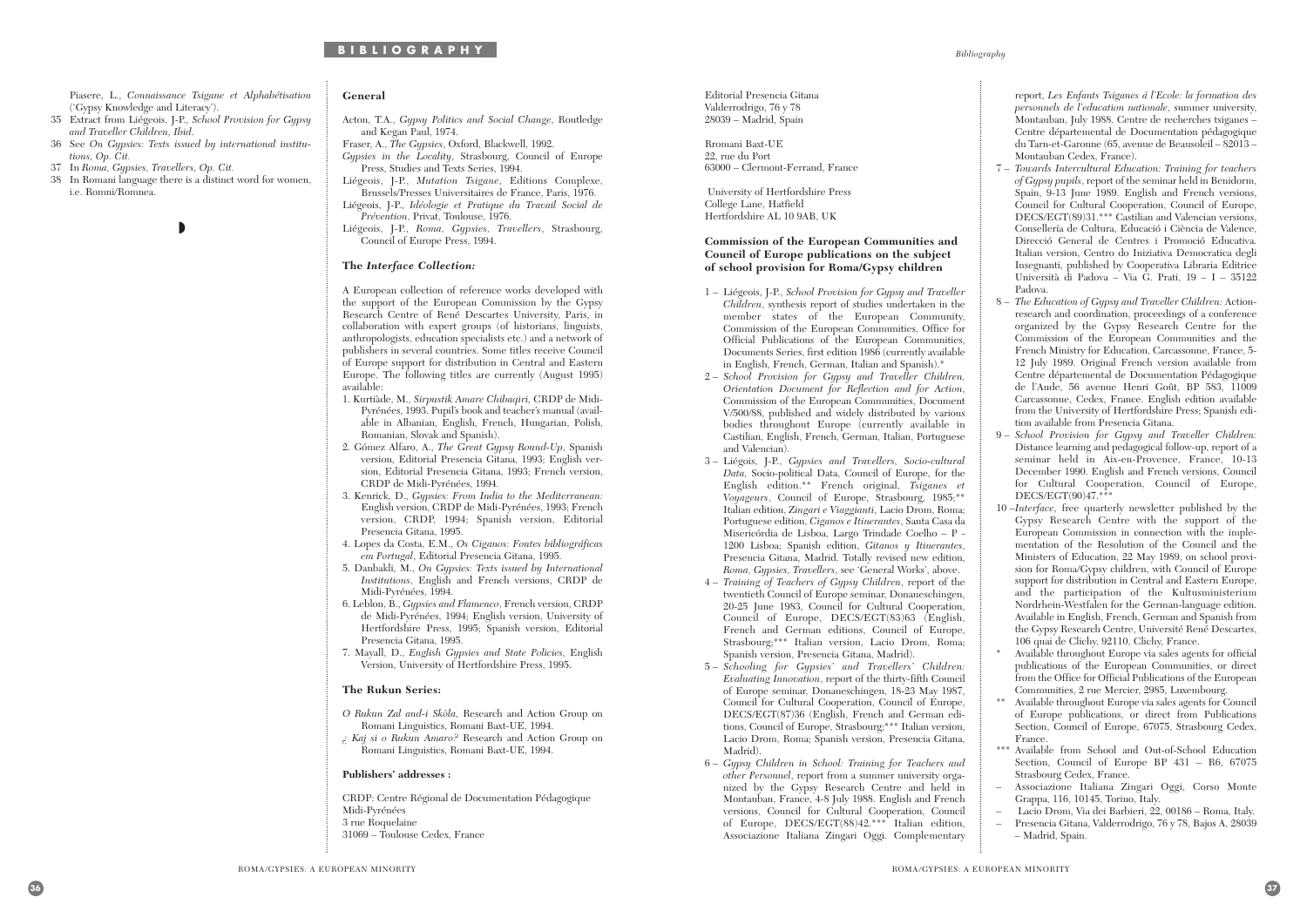## About Minority Rights Group Reports

Minority Rights Group began publishing in 1970. Over two decades and ninety titles later, MRG's series of reports are widely recognized internationally as authoritative, accurate and objective documents on the rights of minorities worldwide.

Over the years, subscribers to the series have received a wealth of unique material on ethnic, religious, linguistic and social minorities. The reports are seen as an important reference by researchers, students, and campaigners and provide readers all over the world with valuable background data on many current affairs issues.

> Minorities in Central<br>& Eastern Europe Native Peoples of the Russian Far North

**Americas Middle East**<br>Maya of Guatemala **Beduin** of the Beduin of the Negev $\,$  The Kurds  $\,$ 

### **Asia General**<br>Afghanistan: A Nation **Female Genital** Afghanistan: A Nation<br>of Minorities The Adivasis of Bangladesh for Change Chinese of South-East Asia

Six reports are published every year. Each title, expertly researched and written, is approximately 32 pages and 20,000 words long and covers a specific minority issue.

*Recent titles in our report series include:*

## **Africa Europe**<br> **Somalia**<br> **Minoritie**

A Nation in Turmoil

The Inuit of Canada

If you have found this report informative and stimulating, and would like to learn more about minority issues, please do subscribe to our report series. It is only with the help of our supporters that we are able to pursue our aims and objectives – to secure justice for disadvantaged groups around the world.

We currently offer a reduced annual rate for individual subscribers – please ring our Subscription Desk on **+44 (0)171 978 9498** for details. Payment can be easily made by MasterCard or Visa over the telephone or by post.

All enquiries to: *Sales Department Minority Rights Group 379 Brixton Road London SW9 7DE UK*

Customers in North America wishing to purchase copies of our reports should contact:

*Cultural Survival 46 Brattle Street Cambridge MA 02138 USA*

Mutilation: Proposals

**38**

### **THEMATIC**

Children: Rights and Responsibilities Constitutional Law and Minorities Education Rights and Minorities International Action against Genocide The International Protection of Minorities The Jews of Africa and Asia Land Rights and Minorities Language, Literacy and Minorities Minorities and Human Rights Law New Approaches to Minority Protection Race and Law in Britain and the US The Refugee Dilemma: International Recognition and Acceptance The Social Psychology of Minorities Teaching about Prejudice

### **AFRICA**

Burundi: Breaking the Cycle of Violence Chad Eritrea and Tigray The Falashas Indian South Africans Inequalities in Zimbabwe Jehovah's Witnesses in Africa The Namibians The New Position of East Africa's Asians The Sahel: The Peoples' Right to Development The San of the Kalahari Somalia: A Nation in Turmoil Sudan: Conflict and minorities Uganda The Western Saharans

### **THE AMERICAS**

Amerindians of South America Canada's Indians The East Indians of Trinidad and Guyana French Canada in Crisis Haitian Refugees in the US Inuit (Eskimos) of Canada The Maya of Guatemala The Miskito Indians of Nicaragua Mexican Americans in the US The Original Americans: US Indians Puerto Ricans in the US

## **ASIA**

The Adivasis of Bangladesh Afghanistan: A Nation of Minorities The Baluchis and Pathans The Biharis of Bangladesh The Chinese of South-East Asia Japan's Minorities – Burakumin, Koreans, Ainu, Okinawans

The Lumad and Moro of Mindanao Minorities in Cambodia Minorities of Central Vietnam The Sikhs The Tamils of Sri Lanka Tajikistan: A Forgotten Civil War The Tibetans

### **EUROPE**

The Basques and Catalans The Crimean Tatars and Volga Germans Cyprus Minorities and Autonomy in Western Europe Minorities in the Balkans Minorities in Central and Eastern Europe Native Peoples of the Russian Far North The North Caucasus Northern Ireland: Managing Difference The Rastafarians Refugees in Europe Roma/Gypsies: A European Minority Romania's Ethnic Hungarians The Saami of Lapland The Southern Balkans The Two Irelands

## **THE MIDDLE EAST**

The Armenians The Baha'is of Iran The Beduin of the Negev Israel's Oriental Immigrants and Druzes The Kurds Lebanon Migrant Workers in the Gulf The Palestinians

## **SOUTHERN OCEANS**

Aboriginal Australians Diego Garcia: a Contrast to the Falklands East Timor and West Irian Fiji The Kanaks of New Caledonia The Maori of Aotearoa – New Zealand Micronesia: the Problem of Palau The Pacific: Nuclear Testing and Minorities

## **WOMEN**

Arab Women Female Genital Mutilation: Proposals for Change Latin American Women Women in Asia Women in Sub-Saharan Africa

MRG Reports